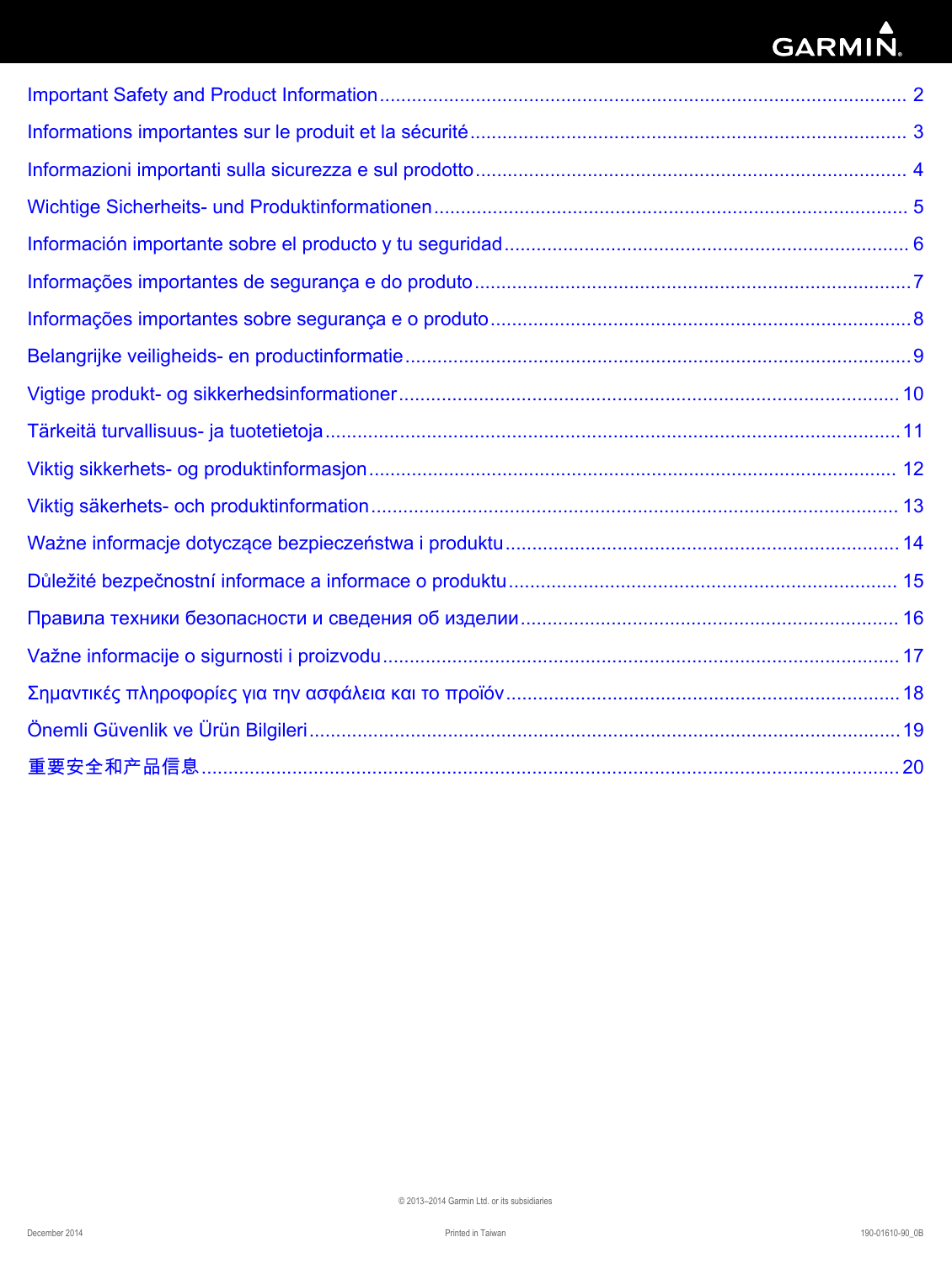#### **WARNING**

<span id="page-1-0"></span>Failure to avoid the following potentially hazardous situations could result in an accident or collision resulting in death or serious injury.

# **Marine Operation Warnings**

- **You are responsible for the safe and prudent operation of your vessel.** This device is a tool that wi<br>sa<br>• U
- pr<br>ام •
- such as docks, pilings and other vessels. • If the device has navigating capabilities, when navigating, carefully compare information displayed on
- the device to all available navigation sources, including information from visual sightings, local<br>waterway rules and restrictions, and maps. For safety, always resolve any discrepancies or
- questions before continuing navigation.<br>• If the device uses maps, use the electronic chart in the device only to facilitate, not to replace, the<br>• use of authorized government charts. Official government charts and notice
- information needed to navigate safely.<br>• If the device provides depth data, it should not be used as the primary means of preventing<br>grounding or collision. Supplement depth data readings with information from applicable p submerged objects. Failure to heed this warning could lead vessel damage or personal injury. • If the device has video input capabilities, do not attempt to operate or watch video input while
- op<br>cc

### **Battery Warnings**

The device uses an internal, non-user-replaceable battery for various purposes, such as the real-time clock.

If these guidelines are not followed, batteries may experience a shortened life span or may present a risk of damage to the device, fire, chemical burn, electrolyte leak, and/or injury.

• Do not remove or attempt to remove the non-user-replaceable battery.<br>• Contact your local waste disposal department to dispose of the device/batteries in accordance with

# applicable local laws and regulations.

**Product Environmental Programs**<br>Information about the Garmin® product recycling program and WEEE, RoHS, REACH, and other

compliance programs can be found at [www.garmin.com/aboutGarmin/environment](http://www.garmin.com/aboutGarmin/environment).<br>**Declaration of Conformity**<br>Hereby, Garmin declares that this product is in compliance with the essential requirements and other<br>Helevant provisio [www.garmin.com/compliance](http://www.garmin.com/compliance).

# **Industry Canada Compliance**

Ci<br>ra with Industry Canada license-exempt RSS standard(s). Operation is subject to the following two conditions: (1) this device may not cause interference, and (2) this device must accept any interference, including interference that may cause undesired operation of the device.

# **Radio Frequency Radiation Exposure**

This device is a mobile transmitter and receiver that uses an internal antenna to send and receive low levels of radio frequency (RF) energy for data communications. The device emits RF below the published limits when operating in its maximum output power mode and when used with Garmin<br>authorized accessories. To comply with RF exposure compliance requirements, the device should be<br>installed and operated with a mini device should not be used in other configurations. This device must not be co-located or operated in conjunction with any other transmitter or antenna.

#### **FCC Compliance**

This device complies with part 15 of the FCC Rules. Operation is subject to the following two<br>conditions: (1) this device may not cause harmful interference, and (2) this device must accept any<br>interference received, inclu This equipment has been tested and found to comply with the limits for a Class B digital device, pursuant to part 15 of the FCC rules. These limits are designed provide reasonable protection against harmful interference in a residential installation. This equipment generates, uses, and can<br>radiate radio frequency energy and may cause harmful interference to radio communications if not<br>installed and used in acc will not occur in a particular installation. If this equipment does cause harmful interference to radio or television reception, which can be determined by turning the equipment off and on, the user is encouraged to try to correct the interference by one of the following measures:

Reorient or relocate the receiving antenna.

• In<br>• C • Consult the dealer or an experienced radio/TV technician for help.

This product does not contain any user-serviceable parts. Repairs should only be made by an<br>authorized Garmin service center. Unauthorized repairs or modifications could result in permanent<br>damage to the equipment, and voi 15 regulations.

**Software License Agreement** BY USING THE DEVICE, YOU AGREE TO BE BOUND BY THE TERMS AND CONDITIONS OF THE FOLLOWING SOFTWARE LICENSE AGREEMENT. PLEASE READ THIS AGREEMENT

CAREFULLY. Garmin Ltd. and its subsidiaries ("Garmin") grant you a limited license to use the software embedded in this device (the "Software") in binary executable form in the normal operation of the product. Title,<br>ownership rights, and intellectual property rights in and to the Software remain in Garmin and/or its third-party providers.

You acknowledge that the Software is the property of Garmin and/or its third-party providers and is protected under the United States of America copyright laws and international copyright treaties. You<br>further acknowledge that the structure, organization, and code of the Software, for which source code is<br>not provided, a readable form the Software or any part thereof or create any derivative works based on the Software. You agree not to export or re-export the Software to any country in violation of the export control laws<br>of the United States of America or the export control laws of any other applicable country.

#### **Map Data Information**

Garmin us<br>some inac either not available or is prohibitively expensive.

#### **Limited Warranty**

2

This Garmin product is warranted to be free from defects in materials or workmanship for one year from the date of purchase. Within this period, Garmin will, at its sole option, repair or replace any components that fail in normal use. Such repairs or replacement will be made at no charge to the customer for parts or labor, provided that the customer shall be responsible for any transportation cost.<br>This warranty does not apply to: (i) cosmetic damage, such as scratches, nicks and dents; (ii)<br>consumable parts, suc or workmanship; (iii) damage caused by accident, abuse, misuse, water, flood, fire, or other acts of nature or external causes; (iv) damage caused by service performed by anyone who is not an authorized service provider of Garmin; or (v) damage to a product that has been modified or altered<br>without the written permission of Garmin, or (vi) damage to a product that has been connected to power<br>and/or data cables warranty claims against products or services that are obtained and/or used in contravention of the laws of any country.

Our navigation products are intended to be used only as a travel aid and must not be used for any purpose requiring precise measurement of direction, distance, location or topography. Garmin makes no warranty as to the accuracy or completeness of map data.

Repairs have a 90 day warranty. If the unit sent in is still under its original warranty, then the new<br>warranty is 90 days or to the end of the original 1 year warranty, depending upon which is longer.<br>THE WARRANTIES AND R OTHER WARRANTIES EXPRESS, IMPLIED, OR STATUTORY, INCLUDING ANY LIABILITY<br>ARISING UNDER ANY WARRANTY OF MERCHANTABILITY OR FITNESS FOR A PARTICULAR<br>PURPOSE, STATUTORY OR OTHERWISE. THIS WARRANTY GIVES YOU SPECIFIC LEGAL<br>RIG

IN NO EVENT SHALL Garmin BE LIABLE FOR ANY INCIDENTAL, SPECIAL, INDIRECT, OR<br>CONSEQUENTIAL DAMAGES, WHETHER RESULTING FROM THE USE, MISUSE, OR INABILITY<br>TO USE THIS PRODUCT OR FROM DEFECTS IN THE PRODUCT. SOME STATES DO NO ALLOW THE EXCLUSION OF INCIDENTAL OR CONSEQUENTIAL DAMAGES, SO THE ABOVE LIMITATIONS MAY NOT APPLY TO YOU.

Garmin retains the exclusive right to repair or replace (with a new or newly-overhauled replacement pr<br>RI To obtain warranty service, contact your local Garmin authorized dealer or call Garmin Product Support<br>for shipping instructions and an RMA tracking number. Securely pack the device and a copy of the<br>original sales receipt number clearly on the outside of the package. Send the device, freight charges prepaid, to any Garmin number warranty service station.

**Online Auction Purchases**: Products purchased through online auctions are not eligible for rebates or other special offers from Garmin warranty coverage. Online auction confirmations are not accepted for warranty verification. To obtain warranty service, an original or copy of the sales receipt from the<br>original retailer is required. Garmin will not replace missing components from any package purchased through an online auction.

**International Purchases**: A separate warranty may be provided by international distributors for<br>devices purchased outside the United States depending on the county. If applicable, this warra<br>provided by the local in-count Distributor warranties are only valid in the area of intended distribution. Devices purchased in the<br>United States or Canada must be returned to the Garmin service center in the United Kingdom, the<br>United States, Canada, o

**Marine Warranty Policy**: Certain Garmin Marine products in certain areas have a longer warranty<br>period and additional terms and conditions. Go to [www.garmin.com/support/warranty.html](http://www.garmin.com/support/warranty.html) for more

details and to see if your product is covered under the Garmin Marine Warranty Policy. **Australian Purchases**: Our goods come with guarantees that cannot be excluded under the Australian C<br>ar replaced if the goods fail to be of acceptable quality and the failure does not amount to a major failure<br>The benefits under our Limited Warranty are in addition to other rights and remedies under applicable<br>law in relatio 2766. Phone: 1800 235 822.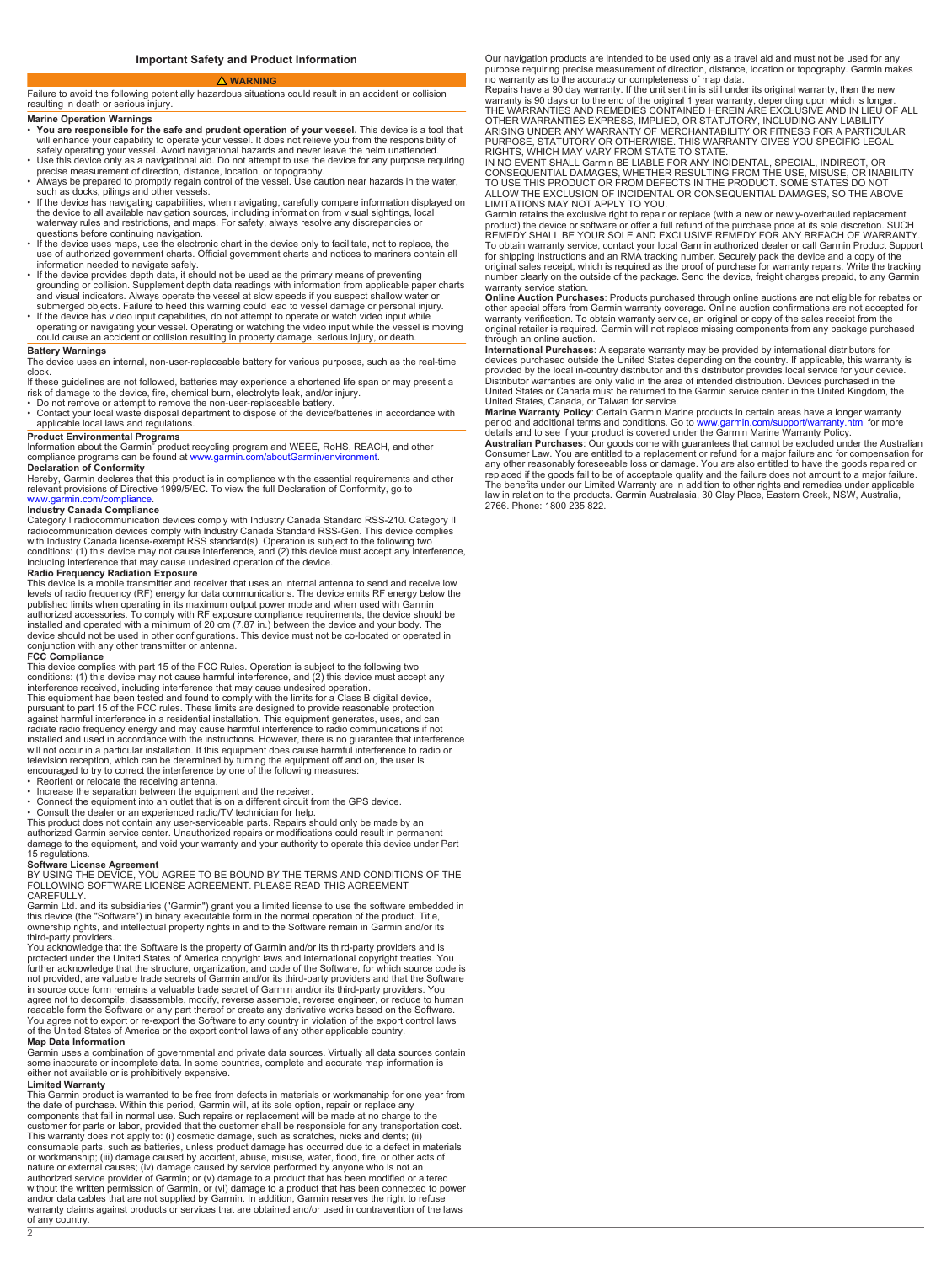### **AVERTISSEMENT**

<span id="page-2-0"></span>Si vous ne prenez pas de précautions pour éviter les situations potentiellement dangereuses énoncées ci-après, vous risquez un accident ou une collision pouvant entraîner des blessures graves, voire mortelles.

- **Avertissements d'utilisation en milieu marin Vous êtes responsable de l'utilisation sûre et prudente votre bateau.** Cet appareil est un outil qı<br>no surveillance de la barre.<br>• L'appareil doit être utilisé uniquement comme une aide à la navigation. Ne tentez pas ∈
- l'appareil à des fins exigeant une mesure précise de l'orientation, de la distance, de la position ou de la topographie.
- وا<br>da
- En cours de navigation, et si l'appareil dispose de fonctions de navigation, comparez attentivement les informations affichées par l'appareil à toutes les autres sources d'information disponibles, notamment les repères visuels, les règles et restrictions locales relatives aux voies navigables, ainsi que les cartes. Pour votre sécurité, cherchez à résoudre tout dysfonctionnement ou problème avant
- de poursuivre la navigation.<br>• Si l'appareil utilise des cartes, utilisez la carte électronique de l'appareil uniquement pour faciliter<br>· l'usage de cartes gouvernementales officielles, pas pour les remplacer. Seules les c gouvernementales officielles et les avis aux navigateurs contiennent toutes les informations nécessaires à une navigation en toute sécurité.
- · Si l'appareil fournit des données de profondeur, celles-ci ne doivent pas être utilisées en premier recours afin d'éviter les risques d'échouage ou de collision. Complétez les risques de données<br>profondeur à l'aide d'inf L'ignorance de cet avertissement vous expose à des risques de détérioration du navire ou de
- blessures.<br>• Si l'appareil dispose de fonctions d'entrée vidéo, n'utilisez pas l'e Le visionnage de la vidéo lorsque le navire se déplace peut engendrer un accident ou une collision provoquant des dommages matériels et des blessures graves, voire mortelles

**Avertissements relatifs à la batterie** L'appareil utilise une batterie interne, non remplaçable par l'utilisateur, pour différentes raisons telles que celle de l'horloge en temps réel.

- Le non-respect de ces consignes peut causer une diminution de la durée de vie des batteries, endommager l'appareil ou présenter un risque d'incendie, de brûlure chimique, de fuite d'électrolyte et/ou de blessure.
- 
- N'essayez pas de retirer la batterie non remplaçable par l'utilisateur.<br>• Contactez la déchetterie locale pour plus d'informations sur la mise au rebut de l'appareil ou des<br>• batteries dans le respect des lois et régl

#### **Programmes environnementaux**

Des informations relatives au programme Garmin de recyclage des produits ainsi qu'aux directives DEEE et RoHS, à la réglementation REACH et aux autres programmes de conformité sont disponibles à l'adresse [www.garmin.com/aboutGarmin/environment.](http://www.garmin.com/aboutGarmin/environment)

### **Déclaration de conformité**

Par la présente, Garmin déclare que ce produit est conforme aux principales exigences et autres<br>clauses pertinentes de la directive européenne 1999/5/CE. Pour prendre connaissance de l'intégr de la déclaration de conformité, rendez-vous sur le site [www.garmin.com/compliance](http://www.garmin.com/compliance). **Conformité aux normes d'Industrie Canada**

Les périphériques de radiocommunication de catégorie I sont conformes à la norme RSS-210 d'Industrie Canac<br>norme RSS-Gen<br>d'Industrie Canac ne doit pas causer d'interférences et (2) doit accepter toute interférence, y compris les interférences pouvant entraîner un fonctionnement indésirable de l'appareil.

**Contrat de licence du logiciel** EN UTILISANT CE PRODUIT, VOUS RECONNAISSEZ ETRE LIE PAR LES TERMES DU PRESENT CONTRAT DE LICENCE DE LOGICIEL. LISEZ ATTENTIVEMENT CE CONTRAT DE LICENCE. Garmin Ltd. et ses filiales (« Garmin ») concèdent une licence limitée pour l'utilisation du logiciel intégré<br>à cet appareil (le « Logiciel ») sous la forme d'un programme binaire exécutable, dans le cadre du<br>fonctionnemen le Logiciel ou concernant le Logiciel est la propriété de Garmin et/ou de ses fournisseurs tiers. Vous reconnaissez que le Logiciel est la propriété de Garmin et/ou de ses fournisseurs tiers et qu'il est protégé par les lois en vigueur aux Etats-Unis d'Amérique et par les traités internationaux relatifs aux<br>droits d'auteur. Vous reconnaissez également que la structure, l'organisation et le code du Logiciel,<br>dont le code so ses fournisseurs tiers, et que le code source du Logiciel demeure un important secret de fabrication de Garmin et/ou de ses fournisseurs tiers. Vous acceptez de ne pas décompiler, désassembler, modifier,<br>assembler à rebours, étudier par rétro-ingénierie ou transcrire en langage humain intelligible le Logiciel<br>ou toute partie ni de réexporter le Logiciel vers un pays contrevenant aux lois de contrôle à l'exportation des Etats-Unis d'Amérique ou à celles de tout autre pays concerné.

**Informations sur les données cartographiques**<br>Les données de Garmin proviennent à la fois de s sources de données contient une part d'informations inexactes ou incomplètes. Dans certains pays, des informations cartographiques complètes et exactes sont soit indisponibles, soit proposées à un coût prohibitif.

#### **Garantie limitée**

Ce produit Garmin est garanti contre tout défaut de matériel et de fabrication pendant un an à compter de sa date d'achat. Durant cette période, Garmin pourra, à son entière discrétion, réparer ou remplacer<br>tout composant qui s'avérerait défectueux dans le cadre d'un usage normal. Ce type de réparation ou<br>de remplacement ne condition que le client prenne en charge les frais de port. Cette garantie ne couvre pas : (i) les dommages esthétiques, tels que les éraflures, les rayures et les bosses ; (ii) les consommables,<br>comme les piles, à moins que le dommage ne soit dû à un défaut matériel ou de fabrication ; (iii) le:<br>dommages provoqués par inondation, un incendie ou toute autre catastrophe naturelle ou cause<br>provoqués par des fournisseurs de services non agréés par Garmin ; produit ayant été modifié sans l'autorisation écrite de Garmin ; ou (vi) les dommages sur un<br>raccordé à des câbles d'alimentation et/ou des câbles de données non fournis par Garmin. Garmin se réserve le droit de refuser toute demande de service sous garantie relative à un produit ou service obtenu et/ou utilisé en violation des lois de tout pays.

Nos produits de navigation constituent uniquement une aide à la navigation et ne doivent pas être utilisés à des fins exigeant l'évaluation précise de la direction, de la distance, de la position ou de la topographie. Garmin n'offre aucune garantie quant à l'exactitude ou à l'exhaustivité des données cartographiques.

Les réparations sont garanties pendant 90 jours. Si l'unité envoyée est toujours couverte par la garantie d'origine, cette nouvelle garantie court pendant un délai de 90 jours ou jusqu'à la fin de la période de garantie d'origine qui est d'un an, selon la plus longue des deux périodes.<br>LES GARANTIES ET RECOURS CONTENUS DANS LE PRÉSENT DOCUMENT SONT EXCLUSIFS<br>ET ANNULENT TOUTE AUTRE GARANTIE EXPRESSE, IMPLICITE OU LEGAL TOUTE RESPONSABILITE RESULTANT DE TOUTE GARANTIE DE QUALITE MARCHANDE OU D'ADEQUATION A UN USAGE PARTICULIER, QU'ELLE SOIT LEGALE OU AUTRE. CETTE GARANTIE VOUS OCTROIE DES DROITS PARTICULIERS, QUI PEUVENT VARIER D'UN ETAT A L'AUTRE.

EN AUCUN CAS, LA SOCIETE Garmin NE SAURAIT ETRE TENUE RESPONSABLE DE TOUT DOMMAGE ACCESSOIRE, SPECIAL, INDIRECT OU CONSECUTIF RESULTANT DE L'UTILISATION, DE LA MAUVAISE UTILISATION OU DE L'IMPOSSIBILITE D'UTILISER CE

PRODUIT, OU RESULTANT DE DEFAUTS DU PRODUIT. CERTAINS ETATS INTERDISANT L'EXCLUSION OU LA RESTRICTION DES DOMMAGES ACCESSOIRES OU CONSECUTIFS, LES RESTRICTIONS SUSMENTIONNEES PEUVENT NE PAS VOUS CONCERNER. Garmin se réserve le droit exclusif de réparer l'appareil ou le logiciel, de les remplacer (par un produit

de remplacement neuf ou entièrement révisé) ou de proposer le remboursement intégral du prix<br>d'achat à son entière discrétion. CE TYPE DE RECOURS SERA VOTRE RECOURS UNIQUE E EXCLUSIF POUR TOUTE RUPTURE DE GARANTIE.

Pour bénéficier d'un service sous garantie, contactez votre revendeur agréé Garmin ou appelez le<br>service d'assistance produit de Garmin pour obtenir les instructions relatives à l'expédition du produit,<br>ainsi qu'un numéro la facture, qui fera office de preuve d'a<br>lisiblement le numéro de suivi sur l'exte

prépayés, à un centre de services sous garantie Garmin.<br>**Achats dans le cadre d'enchères en ligne** : les produits achetés au cours d'e peuvent faire l'objet de rabais ou d'autres offres spéciales proposés par la garantie de Garmin. Les confirmations de vente aux enchères en ligne ne sont pas acceptées dans le cadre d'une vérification sous garantie. Pour bénéficier d'un service sous garantie, l'original ou une copie de la facture<br>par le premier revendeur doit être présenté. Garmin ne procédera à aucun remplacement de<br>composant manquant sur tout produit

**Achats internationaux :**<br>internationaux pour les a fournie par le distributeur du pays d'achat et ledit distributeur prend en charge les services locaux<br>nécessaires pour votre appareil. Les garanties distributeur sont valides uniquement dans les zones de<br>distribution visée Taïwan.

**Politique de garantie des produits marine** : pour certains produits marine de Garmin de certaines régions du monde, la période de garantie est plus longue et des conditions supplémentaires<br>s'appliquent. Rendez-vous sur le site [www.garmin.com/support/warranty.html](http://www.garmin.com/support/warranty.html) pour plus de détails et<br>pour savoir si votre produit est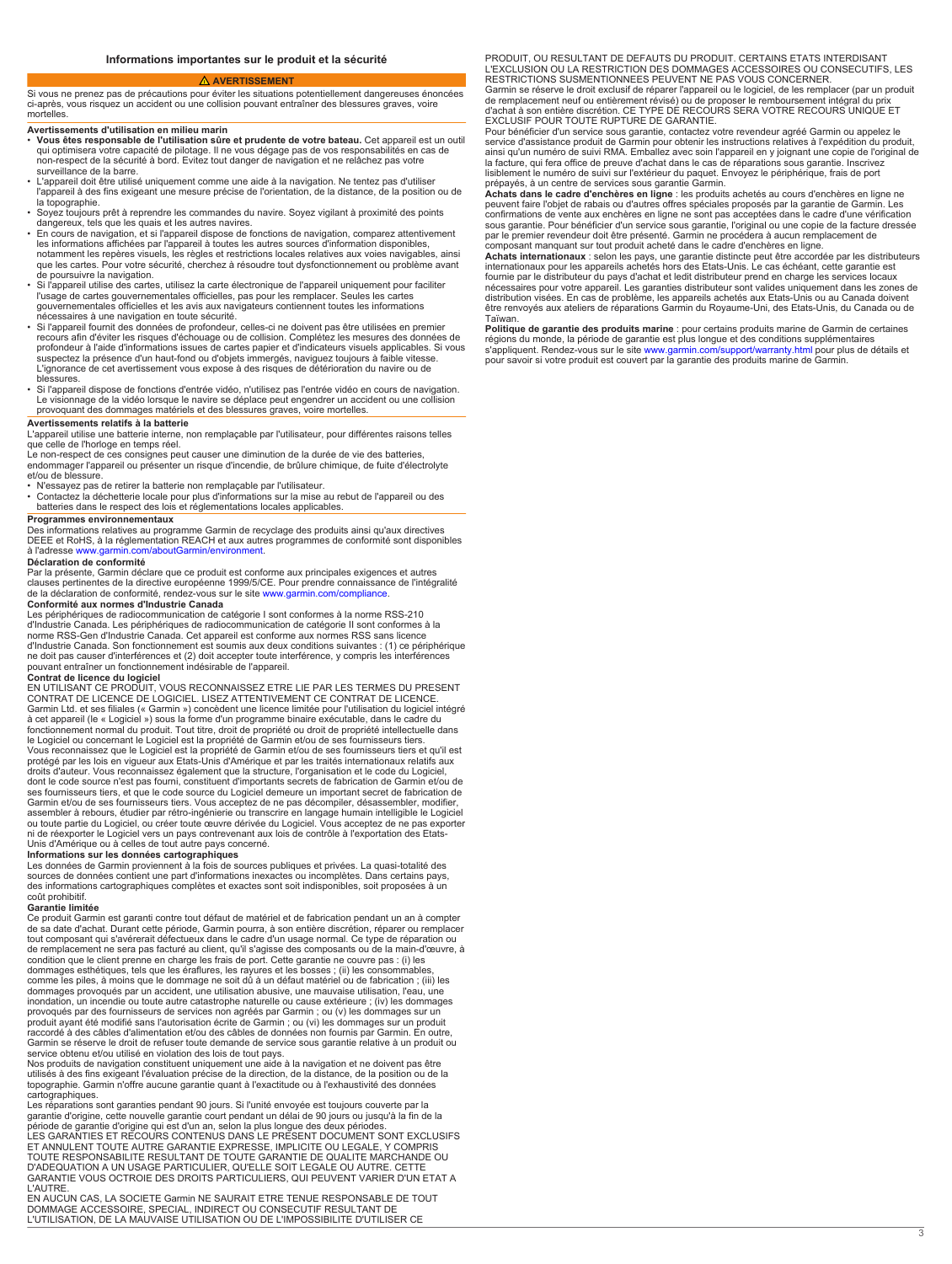#### **ATTENZIONE**

<span id="page-3-0"></span>Il mancato rispetto delle indicazioni fornite di seguito potrebbe causare incidenti e tamponamenti gravi o mortali.

# **Avvertenze sull'uso in ambiene nautico**

- **Ogni utente è responsabile della navigazione propria imbarcazione.** Questo dispositivo costituisce un aiuto alla navigazione, che non esime l'utente dal navigare responsabilmente e con prudenza. Durante la navigazione, evitare le zone pericolose e non lasciare mai il timone.
- Utilizzare il dispositivo solo come ausilio alla navigazione. Non utilizzare il dispositivo per ottenere misurazioni precise della direzione, della distanza, d<br>Fenersi sempre pronti a riprendere il controllo dell'in
- sempre attenzione durante l'uso del sistema, ma in particolar modo nelle vicinanze di moli, scogli ed altre imbarcazioni.
- Durante la navigazione verificare le informazioni del dispositivo con l'ambiente circostante, le carte ufficiali, le note ai naviganti, avvertenze e leggi in vigore. Per motivi di sicurezza, risolvere eventuali incongruenze o problemi prima di continuare la navigazione.
- La cartografia è un ausilio alla navigazione e non sostituisce le carte governative autorizzate. Gli avvisi ai naviganti e le carte governative ufficiali contengono tutte le informazioni necessarie per una navigazione in sicurezza.
- I dati di profondità indicati dal dispositivo non devono essere utilizzati come unico strumento di misurazione. Integrare i dati di profondità del prodotto con le carte ufficiali. Mantenere sempre una velocità di crociera ridotta, se si ritiene di navigare in fondali bassi o si sospetta la presenza di oggetti sommersi. La mancata osservanza di tale avvertenza potrebbe provocare danni all'imbarcazione o alle persone.
- De il prodotto dispone di ingressi video, non utilizzarli durante la navigazione. La visione di sorgenti و video<br>video diverse dalle informazioni per la navigazione possono distrarre ed essere causa di incidenti o danni a cose e persone.

#### **Avvisi sulla batteria**

Il dispositivo utilizza una batteria interna, non sostituibile dall'utente per vari scopi, ad esempio l'orologio in tempo reale.

- Il mancato rispetto delle seguenti linee guida potrebbe compromettere la durata delle batterie,<br>danneggiare il dispositivo e causare incendi, combustioni chimiche, perdita di elettroliti e/o lesi<br>• Non rimuovere o cercare
- Per un corretto smaltimento del dispositivo/batterie in conformità alle leggi e disposizioni locali, contattare le autorità locali preposte.
- 

**Programmi ambientali per i prodotti** Le informazioni sul programma di riciclo dei prodotti Garmin, sulle direttive WEEE, RoHS, REACH e su<br>altri programmi di conformità sono reperibili sul sito Web [www.garmin.com/aboutGarmin/environment](http://www.garmin.com/aboutGarmin/environment).

**Dichiarazione di conformità** Con il presente documento, Garmin dichiara che questo prodotto è conforme ai requisiti essenziali e alle altre disposizioni in materia previste dalla Direttiva 1999/5/CE. Per visualizzare la v<br>integrale della Dichiarazione di conformità, visitare il sito [www.garmin.com/compliance.](http://www.garmin.com/compliance)

**Contratto di licenza software**<br>L'USO DEL DISPOSITIVO IMPLICA L'ACCETTAZIONE DEI TERMINI E DELLE CONDIZIONI<br>SPECIFICATI NEL SEGUENTE CONTRATTO DI LICENZA SOFTWARE. LEGGERE ATTENTAMENTE IL PRESENTE CONTRATTO.

Garmin Ltd. e sue affiliate ("Garmin") concedono una licenza limitata per l'utilizzo del software integrato<br>in questo dispositivo (il "Software") in forma binaria eseguibile per il normale funzionamento del

prodotto. Il titolo, i diritti di proprietà e di proprietà intellettuale relativi al Software sono esclusivi di<br>Garmin e/o dei rispettivi fornitori di terze parti.<br>L'utente prende atto che il Software è di proprietà di Gar protetto dalle leggi sul copyright in vigore negli Stati Uniti d'America e dai trattati internazionali sul copyright. L'utente riconosce inoltre che la struttura, l'organizzazione e il codice del Software, di cui non<br>viene fornito il codice sorgente, sono considerati segreti commerciali di Garmin e/o dei rispettivi fornitori<br>di rispettivi fornitori di terze parti. L'utente accetta di non decompilare, disassemblare, modificare,<br>decodificare o convertire in formato leggibile il Software o parte di esso né di creare altri prodotti basati

sul Software. L'utente accetta di non esportare o riesportare il Software in qualsiasi Paese in violazione delle leggi sul controllo delle esportazioni in vigore negli Stati Uniti d'America o delle norme per il controllo delle esportazioni da qualsiasi altro Paese.

**Informazioni sui dati mappa**<br>Garmin utilizza una serie di fo e incompleti. In alcuni paesi, le informazioni su mappe complete precise non sono disponibili o sono proibitive in termini di costi. **Garanzia**

**La garanzia è prestata dal Venditore:**<br>• al Consumatore ossia, ai sensi dell'art scopi estranei all'attività imprenditoriale o professionale eventualmente svolta", sulla base della<br>medesima norma istitutiva del così detto Codice del consumo. In base a detta legge la durata della<br>garanzia è di 24 mesi d non copre i difetti legati ad un'errata installazione o ad errato uso dello stesso;<br>• al Professionista, ossia ai sensi del citato art. 3 206/05, alla "persona fisica o

nell'esercizio della propria attività imprenditoriale o professionale, ovvero un suo intermediario" nei limiti di quanto previsto dagli artt. 1490 ss c.c. e nei termini cui all'art. 1495 c.c. **Garanzia Prodotto**

Il Prodotto, a cui è riferita la presente garanzia, è garantito esente da difetti originari di conformità per un periodo di 24 mesi dalla data di consegna all'utente finale, conformemente a quanto previsto dal D.Lgs. 206/05.

La preghiamo, prima di prendere possesso del prodotto, di verificare, assieme al Venditore, se il prodotto è conforme alle Sue aspettative. Laddove il Venditore si occupi anche della installazione del Prodotto, La preghiamo, inoltre, di verificarne il corretto funzionamento, eventualmente eseguendo una prova d'uso reale.

#### **Procedura**

Qualora intenda avvalersi dei diritti di cui alle presenti condizioni di garanzia, la preghiamo di visitare il sito web di Garmin Italia ([www.garmin.it](http://www.garmin.it)) onde ottenere le informazioni circa l'esatta modalità di<br>consegna o spedizione dei prodotti.<br>Con le limitazioni specificate in seguito, e qualora sussistano le condizioni per ricon

ai sensi del D.Lgs. 206/05, il prodotto verrà riparato senza nessun costo relativo a<br>strettamente necessarie per la riparazione e quindi rispedito in porto franco al Veı<br>Resta fermo quanto disposto dall'art. 130, D.Lgs. 20

o l'eccessiva onerosità della riparazione. Per i prodotti in garanzia il Consumatore nulla deve al Venditore a titolo di contributo spese di trasporto o di gestione. Laddove il prodotto dovesse essere inviato nonostante il periodo di garanzia sia scad<br>ovvero risulti che trattasi di difetto non coperto dalla Garanzia, ovvero il prodotto sia privo di difetti, Garmin Italia addebiterà al Venditore i costi del trasporto, amministrativi e tecnici sostenuti.

**Limiti nel caso di intervento in garanzia** La garanzia di Garmin Italia non copre i difetti originari manifestatisi oltre il termine di durata della garanzia, i difetti che non preesistevano alla consegna del prodotto, i guasti derivanti da negligenza o trascuratezza nell'uso, da errata installazione o manutenzione, erroneo immagazzinaggio e/o conservazione, da manutenzione effettuata da personale non autorizzato, da danni di trasporto, corrosione o per strumenti in cui il numero di matricola sia stato in qualche modo alterato o cancella<br>Garmin Italia non può essere ritenuta responsabile per danni causati durante l'installazione o come conseguenza di un'installazione scorretta. La presente Garanzia non copre i controlli periodici, gli allineamenti e le calibrazioni originarie e successive, prove in mare o su terra, o spiegazioni pratiche sull'uso del prodotto a meno che non siano specificatamente necessari per il ripristino funzionale della parte sostituita coperta dalla garanzia.

La garanzia non copre altresì difetti derivanti da incidenti, calamità naturali od altre cause fra le quali, a titolo meramente esemplificativo, pioggia, grandine o fulmini.

La garanzia non copre i danni conseguenti a sovraccarichi di corrente dovuti alla rete cui il prodotto dovesse essere collegato o causati da altre apparecchiature, sistemi o componenti in occasione di impropria connessione o uso non autorizzato o permesso del prodotto ivi compreso nel caso di eventuale utilizzo di un caricabatteria di modello differente rispetto a quello fornito con il prodotto. I materiali soggetti ad usura (inclusi fusibili, batterie, cinghie, ventole o le parti meccaniche connesse) sono specificata-mente esclusi dalla presente Garanzia.

L'eventuale rottura di sigilli o la precedente manomissione del prodotto escludono la possibilità di avvalersi della Garanzia.

La presente Garanzia non copre le ore di lavoro straordinario. La Garanzia Garmin Italia non copre eventuali differenze di colorazione, di materiale o aspetto sussistenti tra quanto a titolo indicativo, illustrato nella pubblicità, nei cataloghi o su Internet, che non siano state oggetto di specifico reclamo al momento della consegna del prodotto.

Tutti i prodotti Garmin Italia sono considerati ausili allo svolgimento dell'attività a cui sono destinati. È quindi esclusivamente responsabilità dell'utente usare la prudenza e il giudizio necessari durante il loro utilizzo.

Garmin Italia non risponderà dell'eventuale inosservanza delle normali regole di diligenza e prudenza ed altresì, nel caso di utilizzo a bordo di autoveicoli, velivoli, natanti o di altri mezzi di trasporto non risponderà della violazione delle norme, disposizioni delle autorità o regolamenti disciplinanti la loro circolazione e non risponderà dei danni eventualmente causati a terzi ed alla persona del

# Consumatore. **Assistenza oltre i termini di garanzia**

Qualora il prodotto in Suo possesso manifestasse problemi di funzionamento oltre i termini di garanzia,<br>ovvero per quanto entro i 24 mesi di vita fosse stato danneggiato o abbisognasse comunque di<br>interventi tecnici per ca

concordare la modalità di invio dello strumento per riparazione o verifica. Ricordiamo che in caso di assistenza fuori garanzia le spese di trasporto sono a carico del Consumatore, come pure i costi di riparazione, verifica, aggiornamento software o eventuale reset delle apparecchiature.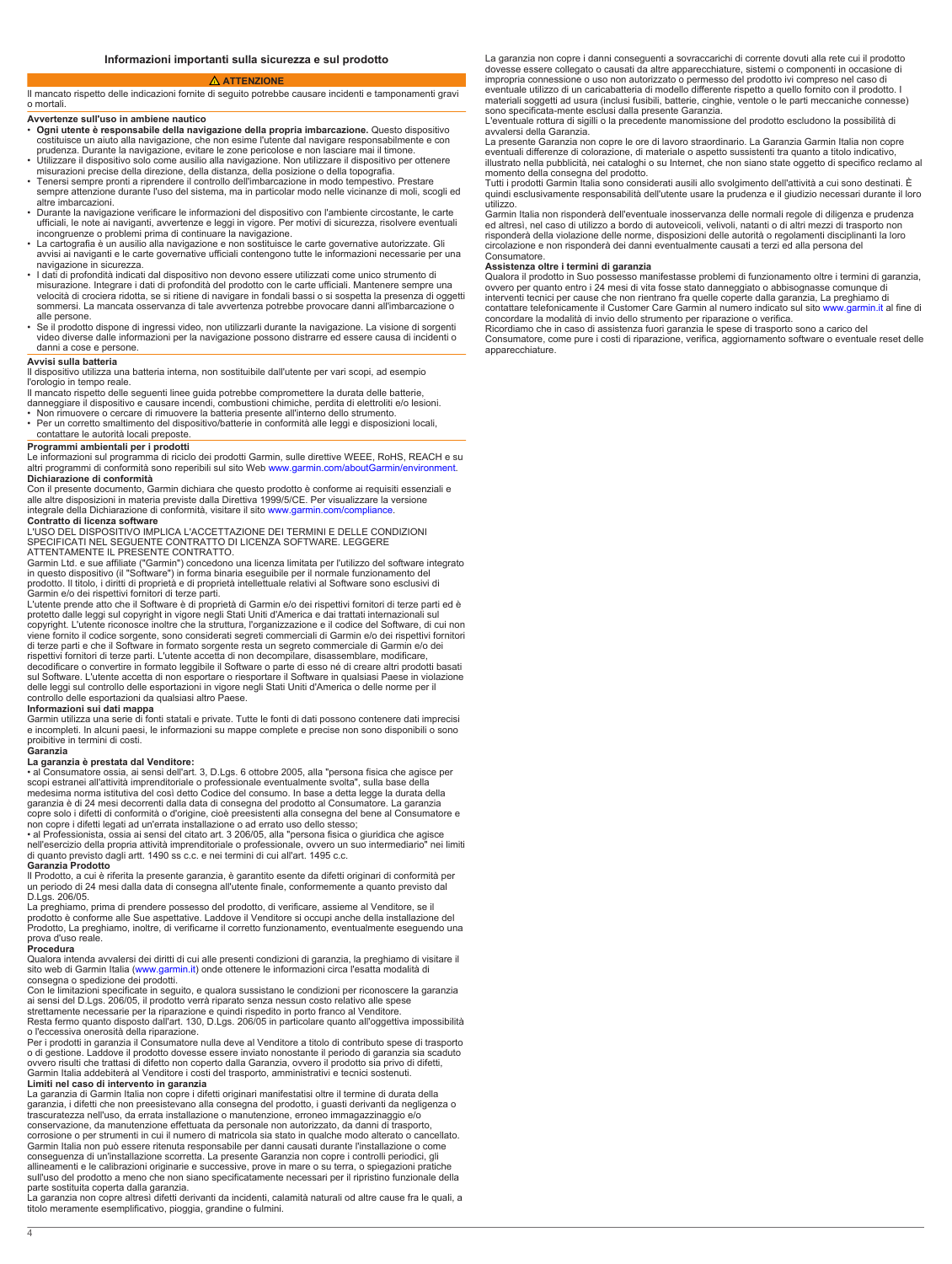# **WARNUNG**

<span id="page-4-0"></span>Die folgenden potenziell gefährlichen Situationen können, sofern sie nicht vermieden werden, einen Unfall oder Zusammenstoß und damit schwere oder sogar tödliche Verletzungen verursachen. **Warnungen zum Betrieb von Schiffen**

- Sie sind für den sicheren und umsichtigen Betrieb des Boots verantwortlich. Mit dem Gerät<br>können Sie die Möglichkeiten zur Steuerung des Boots erheblich erweitern. Es befreit Sie nicht vo<br>der Verantwortung, für einen sic
- Ver
- Se<br>Nä
- Wenn das Gerät über Navigationsfunktionen verfügt, vergleichen Sie beim Navigieren die auf dem Gerät angezeigten Informationen sorgfältig mit allen anderen verfügbaren Navigationsquellen, z. B. visuellen Signalen, lokalen Bestimmungen und Einschränkungen für Schifffahrtswege sowie mit<br>Karten. Aus Sicherheitsgründen sollten Sie Unstimmigkeiten oder Fragen klären, bevor Sie die F fortsetzen.
- Wenn das Gerät Karten nutzt, soll die elektronische Karte den Gebrauch von Karten offizielle staatlicher Stellen erleichtern, diese jedoch nicht ersetzen. Die Karten von offiziellen staatlichen Stellen und die nautischen Mitteilungen für Seefahrer enthalten alle Informationen, die für die sichere Navigation erforderlich sind.
- Wenn das Gerät Tiefendaten bereitstellt, sollten diese nicht ausschließlich zur Vermeidung von Grundberührung oder Zusammenstößen verwendet werden. Nutzen Sie zusätzlich zu Tiefendatenangaben Informationen von entsprechenden Seekarten und visuellen Hinweisen. Betreiben Sie das Schiff stets bei niedrigen Geschwindigkeiten, falls Sie Bereiche mit Flachwasser<br>oder Unterwasserobjekten vermuten. Die Nichteinhaltung dieser Warnung könnte zur Beschädigun des Schiffs oder zu Verletzungen führen.
- Wenn das Gerät über Videoeingangsfunktionen verfügt, beachten Sie, dass während des<br>Schiffsbetriebs oder der Schiffsnavigation keine Videoeingänge laufen oder angesehen werden<br>dürfen. Durch die Bedienung des Videoeingang Verletzungen verursacht werden.

**Akkuwarnungen**<br>Im Gerät wird für die Uhr.

- Ein Missachten dieser Richtlinien kann zur Verkürzung der Betriebsdauer der Batterien oder zu Schäden am Gerät, zu Feuer, chemischen Verätzungen, Auslaufen des Elektrolyts und/oder Verletzungen führen.
- 
- Nicht auswechselbare Akkus dürfen nicht entfernt werden.<br>• Wenden Sie sich zur ordnungsgemäßen, im Einklang mit anwendbaren örtlichen Gesetzen und<br>• Bestimmungen stehenden Entsorgung von Gerät und/oder Akku an die zustän Abfallentsorgungsstelle.

# **Umweltschutzprogramme für das Produkt**

Informationen zum Produktrecyclingprogramm von Garmin sowie zur WEEE-, RoHS- und REACHRichtlinie und zu anderen Programmen zur Einhaltung von Richtlinien finden Sie unter<br>[www.garmin.com/aboutGarmin/environment](http://www.garmin.com/aboutGarmin/environment).

**Konformitätserklärung**<br>Garmin erklärt hiermit, dass dieses Produkt den wesentlichen Anforderungen und weiteren relevanten Vorschriften der Direktive 1999/5/EG entspricht. Sie finden die vollständige Konformitätserklärung unter [www.garmin.com/compliance](http://www.garmin.com/compliance).

**Software-Lizenzvereinbarung**<br>DURCH DIE VERWENDUNG DES GERÄTS STIMMEN SIE DEN BEDINGUNGEN DER FOLGENDEN<br>SOFTWARE-LIZENZVEREINBARUNG ZU. LESEN SIE DIE LIZENZVEREINBARUNG AUFMERKSAM DURCH.

Garmin Ltd. und deren Tochtergesellschaften ("Garmin") gewähren Ihnen im Rahmen des normalen<br>Betriebs dieses Geräts eine beschränkte Lizenz zur Verwendung der in diesem Gerät im Binärformat integrierten Software (die "Software"). Verfügungsrechte, Eigentumsrechte und Rechte am geistigen<br>Eigentum an der Software verbleiben bei Garmin und/oder deren Drittanbietern.<br>Sie erkennen an, dass die Software Eigentum vo Urheberrecht geschützt ist. Weiterhin erkennen Sie an, dass Struktur, Organisation und Code de<br>Software, für die kein Quellcode zur Verfügung gestellt wird, wertvolle Betriebsgeheimnisse von<br>Garmin und/oder deren Drittanbi Betriebsgeheimnis von Garmin und/oder deren Drittanbietern bleibt. Sie verpflichten sich, die Software oder Teile davon nicht zu dekompilieren, zu deassemblieren, zu verändern, zurückzuassemblieren, zurückzuentwickeln, in eine allgemein lesbare Form umzuwandeln oder ein von der Software abgeleitetes Werk zu erstellen. Sie verpflichten sich, die Software nicht in ein Land zu exportieren oder zu reexportieren, das nicht im Einklang mit den Exportkontrollgesetzen der Vereinigten Staaten von Amerika oder den Exportkontrollgesetzen eines anderen, in diesem Zusammenhang relevanten

#### Landes steht. **Kartendaten-Informationen**

Garmin verwendet eine Kombination aus öffentlichen und privaten Datenquellen. Nahezu alle Datenquellen enthalten in bestimmtem Ausmaß ungenaue oder unvollständige Daten. In einigen Ländern sind vollständige und genaue Karteninformationen nicht erhältlich oder unverhältnismäßig teuer.

#### **Eingeschränkte Gewährleistung**

Für dieses Garmin Produkt gilt ab dem Kaufdatum eine einjährige Garantie auf Material- und<br>Verarbeitungsfehler. Innerhalb dieses Zeitraums repariert oder ersetzt Garmin nach eigenem<br>Ermessen alle bei ordnungsgemäßer Verwen Austauscharbeiten sind für den Kunden in Bezug auf Teile und Arbeitszeit unter der Voraussetzung kostenlos, dass dieser die Transportkosten übernimmt. Diese Gewährleistung findet keine Anwendung auf: (i) kosmetische Schäden, z. B. Kratzer oder Dellen, (ii) Verschleißteile wie Batterien, sofern<br>Produktschäden nicht auf Material- oder Verarbeitungsfehler zurückzuführen sind, (iii) durch Unfäll<br>Missbrauch, unsachgemä nicht von Garmin autorisierte Dienstanbieter, (v) Schäden an einem Produkt, das ohne die ausdrückliche Genehmigung von Garmin modifiziert oder geändert wurde oder (vi) Schäden an einem Produkt, das mit Netz- und/oder Datenkabeln verbunden wurde, die nicht von Garmin bereitgestellt wurden. Darüber hinaus behält Garmin sich das Recht vor, Garantieansprüche für Produkte oder Dienstleistungen abzulehnen, die unter Verstoß gegen die Gesetze eines Landes erworben und/oder verwendet werden.

Unsere Navigationsprodukte sind ausschließlich als Navigationshilfe vorgesehen und dürfen nicht für<br>Zwecke verwendet werden, die präzise Messungen von Richtungen, Distanzen, Positionen oder<br>Topografien erfordern. Garmin üb oder Vollständigkeit der Kartendaten.

Auf Reparaturen findet eine Gewährleistung von 90 Tagen Anwendung. Falls für das eingesendete<br>Gerät weiterhin die ursprüngliche Garantie gilt, beträgt die neue Garantie 90 Tage oder bis zum Ende<br>der ursprünglichen einjähri GESETZLICHEN GEWÄHRLEISTUNGEN AUS, EINSCHLIESSLICH JEGLICHER GESETZLICHEN<br>ODER ANDERWEITIGEN GEWÄHRLEISTUNG DER HANDELSTAUGLICHKEIT ODER EIGNUNG<br>FÜR EINEN BESTIMMTEN ZWECK. DIESE GARANTIE GEWÄHRT IHNEN BESTIMMTE

GESETZLICHE RECHTE, DIE VON LAND ZU LAND VARIIEREN KÖNNEN. IN KEINERLEI FALL HAFTET Garmin FÜR BEILÄUFIG ENTSTANDENE, KONKRETE, INDIREKTE<br>SCHÄDEN ODER FOLGESCHÄDEN, DIE DURCH DIE SACH- ODER UNSACHGEMÄSSE<br>VERWENDUNG, DIE NICHTVERWENDBARKEIT DIESES PRODUKTS ODER DEFEKTE DES

PRODUKTS ENTSTEHEN. IN EINIGEN LÄNDERN IST DER AUSSCHLUSS VON BEILÄUFIG

ENTSTANDENEN SCHÄDEN ODER FOLGESCHÄDEN NICHT GESTATTET. IN EINEM SOLCHEN FALL TREFFEN DIE VORGENANNTEN AUSSCHLÜSSE NICHT AUF SIE ZU.

Garmin behält sich das ausschließliche Recht vor, das Gerät oder die Software nach eigenem Ermessen zu reparieren oder zu ersetzen (durch ein neues oder überholtes Ersatzprodukt) oder den vo<br>E Wenden Sie sich bei Garantieansprüchen an einen Garmin Vertragshändler vor Ort, oder wenden Sie<br>sich telefonisch an den Support von Garmin, um Rücksendeanweisungen und eine RMA-Nummer zu<br>erhalten. Verpacken Sie das Gerät s die Außenseite des Pakets. Senden Sie das Gerät frankiert an ein Service-Center von Garmin. **Käufe über Onlineaktionen:** Für Produkte, die über Onlineauktionen erworben wurden, besteht keinerlei Anspruch auf Rabatte oder andere, sich aus der Garantie ergebende Sonderangebote von Garmin. Online-Auktionsbestätigungen werden für Garantieansprüche nicht akzeptiert. Hierfür ist<br>Original oder eine Kopie des Kaufbelegs des ursprünglichen Einzelhändlers erforderlich. Garmin

ersetzt keine fehlenden Komponenten bei Paketsendungen, die über Online-Auktionen erworben wurden. **Internationale Käufe:** Für über internationale Vertriebspartner außerhalb der USA erworbene Geräte

gilt möglicherweise abhängig vom jeweiligen Land eine separate Garantie. Sofern zutreffend wird diese<br>Garantie von dem Vertriebspartner im jeweiligen Land angeboten, der auch den lokalen Service für das<br>Gerät durchführt. G Gebiet. In den USA oder Kanada erworbene Geräte müssen für Kundendienstzwecke an ein Servi<br>Center von Garmin in Großbritannien, Nordirland, den USA, Kanada oder Taiwan geschickt werder<br>**Gewährleistungsrichtlinie für Marine** Informationen sind unter [www.garmin.com/support/warranty.html](http://www.garmin.com/support/warranty.html) verfügbar.<br>Prüfen, ob Ihr Produkt von der Garmin Gewährleistungsrichtlinie für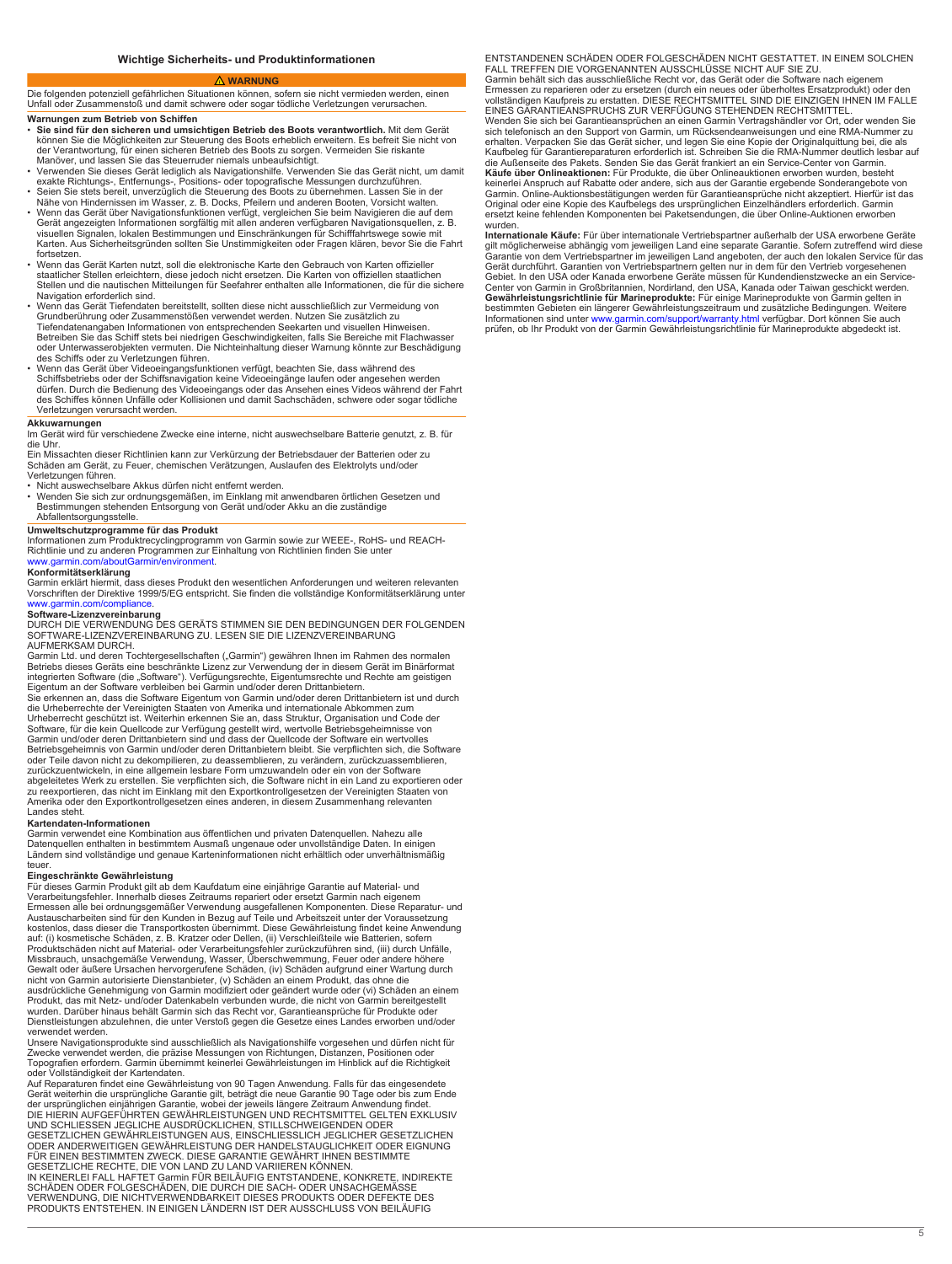#### **AVISO**

<span id="page-5-0"></span>Si no se evitan las siguientes situaciones de posible riesgo, se pueden provocar accidentes o colisiones que tengan como consecuencia la muerte o lesiones graves.

# **Avisos sobre la utilización en entornos náuticos**

- Tú eres el responsable del uso seguro y prudente de la embarcación. Este dispositivo es una<br>herramienta que mejorará la capacidad de dirigir la embarcación. No te exime de la responsabilida<br>de utilizar de forma segura la sin supervisión.
- Utiliza esta unidad sólo como ayuda para la navegación. No intentes utilizar cualquier otro propósito que requiera mediciones precisas de la dirección, la distancia, la ubicación o la topografía.
- Permanece siempre preparado para retomar rápidamente el control de la embarcación. Mantén la precaución cuando lo utilices cerca de obstáculos en el agua, como diques, pilotes u otras embarcaciones.
- Al navegar, si la unidad dispone de funciones de navegación, compara con atención la información que aparece en el dispositivo con todas las fuentes de navegación disponibles, incluida la información de señales, las regulaciones y restricciones locales de los canales de navegación y los mapas. Para mayor seguridad, resuelve cualquier discrepancia o duda antes de continuar con la navegación.
- Si la unidad utiliza mapas, utiliza la carta electrónica del dispositivo sólo con fines de ayuda y nunca<br>para sustituir cartas autorizadas por el gobierno. Las cartas oficiales del gobierno y los avisos a los<br>navegantes co
- evitar embarrancamientos o colisiones. Las lecturas de los datos de profundidad deb<br>complementarse con la información de las cartas en papel y los indicadores visuales<br>correspondientes. Si hay indicios de aguas poco profun
- daños personales o en la embarcación. Si la unidad dispone de funciones de entrada de vídeo, no intentes utilizar o ver vídeos mientras estás utilizando o pilotando el barco. El uso o la visualización de entrada de vídeo mientras se mueve la embarcación podría provocar un accidente o colisión que cause la muerte, lesiones graves o daños materiales.

**Avisos sobre la pila** El dispositivo utiliza una batería interna no sustituible por el usuario para diversos propósitos, tales como el reloj.

Si no se siguen estas indicaciones, puede reducirse el ciclo vital de las pilas o se pueden producir

- ries<br>• N
- Ponte en contacto con el servicio local de recogida de basura para desechar el dispositivo o la pila de forma que cumpla todas las leyes y normativas locales aplicables.

# **Programas medioambientales para el producto**

Puedes consultar la información acerca del programa de reciclado de productos de Garmin y la<br>directiva WEEE, RoHS y REACH, así como de otros programas de cumplimiento en [www.garmin.com](http://www.garmin.com/aboutGarmin/environment) [/aboutGarmin/environment](http://www.garmin.com/aboutGarmin/environment).

# **Declaración de conformidad**

Por la presente, Garmin declara que este producto cumple con los requisitos esenciales y otras disposiciones relevantes de la Directiva 1999/5/CE. Para ver Declaración conformidad completa, visita [www.garmin.com/compliance](http://www.garmin.com/compliance).

# **Conformidad con COFETEL/IFETEL**

La operación de este equipo está sujeta a las siguientes dos condiciones: (1) es posible que este equipo o dispositivo no cause interferencia perjudicial y (2) este equipo o dispositivo debe aceptar cualquier interferencia, incluyendo la que pueda causar su operación no deseada.

# **Acuerdo de licencia del software**

AL UTILIZAR EL DISPOSITIVO, EL USUARIO SE COMPROMETE A RESPETAR LOS TÉRMINOS Y CONDICIONES DEL SIGUIENTE ACUERDO DE LICENCIA SOFTWARE. EL USUARIO DEBERÁ LEER ESTE ACUERDO ATENTAMENTE.

Garmin Ltd. y sus subsidiarias ("Garmin") conceden al usuario una licencia limitada para utilizar el software incluido en este dispositivo (el "Software") en formato binario ejecutable durante el uso normal del producto. La titularidad, los derechos de propiedad y intelectual del

Software seguirán perteneciendo a Garmin y/o sus terceros proveedores.<br>El usuario reconoce que el Software es propiedad de Garmin y/o sus terceros proveedores, y que está<br>protegido por las leyes de propiedad intelectual de copyright. También reconoce que la estructura, la organización y el código del Software, del que no se<br>facilita el código fuente, son secretos comerciales valiosos de Garmin y/o sus terceros proveedores, y que el Software en su formato de código fuente es un secreto comercial valioso de Garmin y/o sus terceros proveedores. Por la presente, el usuario se compromete a no descompilar, desmontar, modificar, invertir el montaje, utilizar técnicas de ingeniería inversa o reducir a un formato legible para las personas el Software o cualquier parte de éste ni crear cualquier producto derivado a partir del Software. Asimismo, se compromete a no exportar ni reexportar el Software a ningún país que<br>contravenga las leyes de control de las exportaciones de Estados Unidos o de cualquier otro país aplicable.

# **Información sobre datos de mapas**

Garmin ut<br>fuentes de completa y precisa de mapas no está disponible o lo está a un precio muy elevado.

# **Garantía limitada**

6

Este producto de Garmin está garantizado frente a defectos de materiales o mano de obra durante un año a partir de la fecha compra. En este periodo, Garmin puede, según su criterio, reparar o sustituir cualquier componente que no funcione correctamente. Estas reparaciones o sustituciones se realizarán sin coste alguno para el cliente en concepto de piezas o mano de obra, siempre y cuando el cliente se haga responsable de los gastos de envío. Esta garantía no se aplica a: (i) los daños<br>estéticos, tales como arañazos, marcas o abolladuras; (ii) las piezas consumibles, tales como las<br>baterías, a no ser que el da obra; (iii) los daños provocados por accidentes, uso inadecuado, el agua, inundaciones, fuego, otras causas de fuerza mayor o causas externas; (iv) los daños provocados por reparaciones realizadas por<br>un proveedor de servicio no autorizado por Garmin; o (v) los daños ocurridos en productos que hayan<br>sido modificados o alt productos conectados a la fuente de alimentación y/o cables de datos no suministrados por Garmin. Además, Garmin se reserva el derecho a rechazar reclamaciones de garantía de productos o servicios

obtenidos y/o utilizados en contra de las leyes de cualquier país.<br>Nuestros productos de navegación se han diseñado solamente para proporcionar ayuda durante el<br>viaje y no deberán utilizarse con ningún propósito que requie manas

mapas.<br>Las reparaciones tienen una garantía de 90 días. Si la unidad enviada está cubierta por la garantía original, la nueva garantía es de 90 días o hasta el final del periodo de garantía original de un año,

siendo aplicable el periodo de mayor duración. LAS GARANTÍAS Y RECURSOS AQUÍ EXPRESADOS SON EXCLUSIVOS Y SUSTITUYEN A CUALESQUIERA OTRAS GARANTÍAS, YA SEAN EXPRESAS, IMPLÍCITAS O REGLAMENTARIAS,<br>INCLUIDAS LAS RESPONSABILIDADES ORIGINADAS POR CUALQUIER GARANTÍA DE<br>COMERCIABILIDAD O IDONEIDAD PARA UN FIN DETERMINADO, YA SEAN REGLAMENTARIAS<br>

PUEDEN VARIAR SEGÚN LA REGIÓN.<br>BAJO NINGÚN CONCEPTO Garmin SE HARÁ RESPONSABLE POR DAÑOS IMPREVISTOS,<br>ESPECIALES, INDIRECTOS O EMERGENTES, TANTO SI SON RESULTADO DE LA UTILIZACIÓN, MALA UTILIZACIÓN O DESCONOCIMIENTO DEL MANEJO DE ESTE PRODUCTO, COMO SI LO SON POR DEFECTOS EN ESTE. ALGUNOS ESTADOS, NO SE PERMITE LA EXCLUSIÓN DE DAÑOS IMPREVISTOS O EMERGENTES, POR LO QUE ES POSIBLE QUE LAS LIMITACIONES ANTES MENCIONADAS NO SEAN DE APLICACIÓN EN EL CASO DEL USUARIO.

Garmin se reserva, a su entera discreción, el derecho exclusivo de reparación o sustitución (por un producto nuevo o recién reparado) del dispositivo o del software del mismo, así como el reembolso<br>completo del precio de compra. ESTE RECURSO SERÁ ÚNICO Y EXCLUSIVO EN CASO DE<br>INCUMPLIMIENTO DE LA GARANTÍA.

Para obtener los servicios de garantía, ponte en contacto con el distribuidor local autorizado de Garmin o llama al departamento de asistencia de Garmin para obtener instrucciones para el envío y un número de seguimiento RMA. Embala forma segura el dispositivo e incluye una copia la factura original (es necesaria como comprobante de compra para las reparaciones bajo garantía). Escribe claramente el número de seguimiento en el exterior del paquete. Envía el dispos<br>prepagados a cualquier estación de servicio de garantía de Garmin.

**Compras en subastas en línea:** los productos que se adquieren a través de subastas en línea no pueden formar parte de los descuentos u otras ofertas especiales de la cobertura de la garantía de Garmin. No se aceptan las confirmaciones de subasta en línea como comprobante de garantía. Para<br>recibir asistencia dentro del periodo de garantía, se necesita el original o una copia de la factura del establecimiento de compra original. Garmin no sustituirá componentes que falten de cualquier caja que se compre a través de una subasta en línea.

**Ventas internacionales:** según el país, los distribuidores internacionales pueden ofrecer una garantía<br>por separado para los dispositivos adquiridos fuera de Estados Unidos. Si corresponde, los distribuidores locales de cada país ofrecen esta garantía y son estos distribuidores los que pr<br>er devolverse al centro de reparaciones autorizado por Garmin en el Reino Unido, Estados Unidos,

Canadá o Taiwán para su reparación. **Política de garantía náutica**: determinados productos náuticos de Garmin en áreas concretas tienen<br>un periodo de garantía mayor y unos términos y condiciones adicionales. Visita [www.garmin.com](http://www.garmin.com/support/warranty.html) [/support/warranty.html](http://www.garmin.com/support/warranty.html) para obtener más información y ver si tu producto está cubierto por la Política<br>de garantía náutica de Garmin.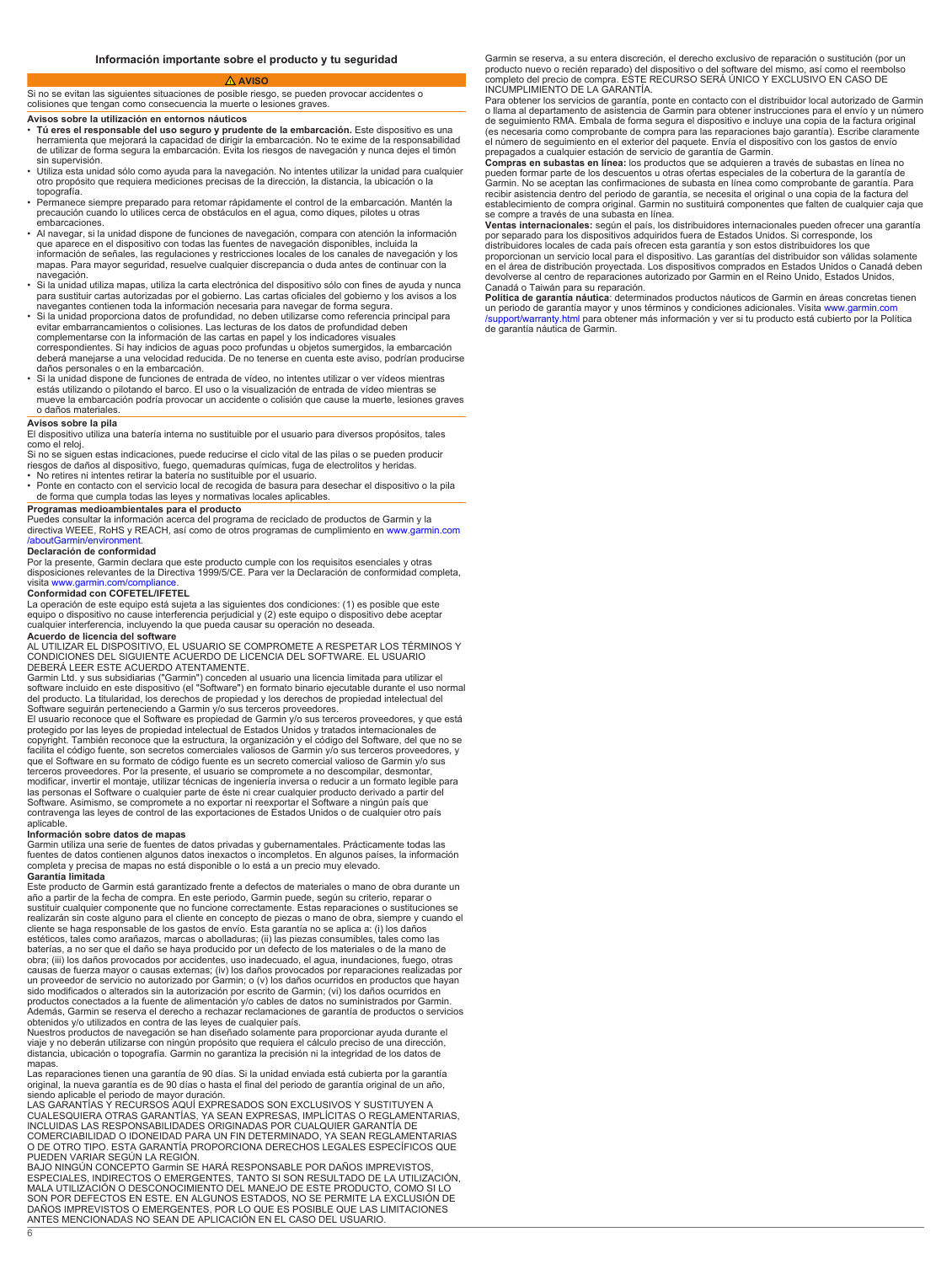#### **AVISO**

<span id="page-6-0"></span>Não evitar as seguintes situações potencialmente perigosas pode resultar em acidente ou colisão e, consequentemente, morte ou ferimentos graves.

### **Avisos de funcionamento marítimo**

- A utilização segura e prudente da sua embarcação é da sua inteira responsabilidade. Este dispositivo é uma ferramenta que irá melhorar a sua capacidade de operar embarcação. Não o isenta da responsabilidade de utilizar a embarcação de forma segura. Evite os perigos de navegação e nunca deixe o leme sem supervisão.
- U<br>fir
- E<br>na
- Se o dispositivo tiver capacidades de navegação, ao navegar, compare cuidadosamente as informações apresentadas no dispositivo com todas as fontes de navegação disponíveis, incluindo informações visuais, regras e restrições de cursos de água locais e mapas. Por razões de
- segurança, resolva sempre quaisquer discrepâncias ou questões antes de continuar a navegação. Se o dispositivo utilizar mapas, utilize a carta eletrónica do mesmo apenas para facilitar, e não para substituir, a utilização das cartas governamentais autorizadas. As cartas governamentais e os avisos
- a marinheiros oficiais contêm todas as informações necessárias para navegar em segurança.<br>• Se o dispositivo fornecer dados de profundidade, não deve ser utilizado como o principal meio de<br>prevenção de situações de encalhe com as informações das cartas em papel e dos indicadores visuais aplicáveis. Conduza sem<br>embarcação a velocidades reduzidas quando suspeitar da passagem por águas rasas ou da existência de objetos submersos. O desrespeito deste aviso poderá provocar danos na embarcação
- ou danos pessoais. Se o dispositivo tiver capacidade de entrada de vídeo, não tente operar ou visualizar vídeo enquanto manobra ou navega na sua embarcação. A operação ou visualização de entradas de vídeo com a embarcação em movimento poderá provocar acidentes ou colisões, que poderão resultar em danos materiais, ferimentos graves ou morte.

#### **Avisos relativos à bateria**

O dispositivo utiliza para vários fins uma bateria interna e não substituível pelo utilizador, nomeadamente como relógio de tempo real.

Em caso de incumprimento destas diretrizes, a vida útil das baterias poderá diminuir ou estas poderão apresentar o risco de provocar danos ao dispositivo, incêndios, queimaduras químicas, fuga de eletrólitos e/ou ferimentos.

- 
- Não retire nem tente retirar a bateria não substituível pelo utilizador. Contacte o seu departamento local de tratamento de resíduos para eliminar corretamente o dispositivo/as baterias de acordo com as leis e os regulamentos locais aplicáveis.

# **Programas ambientais de produtos**

Pode encontrar informações sobre o programa de reciclagem de produtos da Garmin e programas em conformidade com as normas WEEE, RoHS, REACH, entre outras, em www.garmin.com [/environment.](http://www.garmin.com/aboutGarmin/environment)

# **Declaração de conformidade**

Por este meio, a Garmin declara que este produto cumpre os requisitos fundamentais e restantes provisões aplicáveis constantes da Diretiva 1999/5/CE. Para ver a Declaração de conformidade completa, vá a [www.garmin.com/compliance.](http://www.garmin.com/compliance)

# **Informação de dados do mapa**

A Garmin recorre a uma combinação de fontes dados privadas e governamentais. Quase todas as fontes de dados contêm informações de alguma forma imprecisas ou incompletas. Em alguns paíse<br>não se encontram disponíveis informações do mapa completas e exatas ou as mesmas têm custos proibitivos.

#### **Garantia Limitada**

Este produto Garmin encontra-se garantido contra defeitos de materiais ou de fabrico durante um ano a partir da data de compra. Durante este período, a Garmin reparará ou substituirá, exclusivamente ao<br>seu próprio critério, os componentes que não apresentem o desempenho normal esperado. Esta reparação ou substituição será realizada sem qualquer encargo para o cliente no que respeita a peças<br>e mão de obra, desde que o cliente se responsabilize pelos custos de transporte. Esta garantia não se<br>aplica a: (i) danos pilhas, salvo se os danos no produto resultarem de um defeito de materiais ou de fabrico; (iii) danos resultantes de acidentes, uso excessivo ou incorreto, água, inundações, incêndios ou outras causas<br>naturais ou externas; (iv) danos causados por reparações realizadas por qualquer pessoa que não um<br>fornecedor de serviços a modificações ou alterações sem a autorização da Garmin por escrito; ou (vi) danos em qualquer<br>produto que tenha sido ligado a cabos de alimentação/dados não fornecidos pela Garmin. Além <sub>'</sub> a Garmin reserva-se o direito de recusar serviços de garantia de produtos ou reparações obtidos e/ou<br>utilizados em transgressão das leis de qualquer país.<br>Os produtos de navegação da Garmin foram concebidos para ser usados

auxiliares de viagens, não podendo nunca ser utilizados para quaisquer finalidades que requerem medições precisas da direção, distância, localização ou topografia. A Garmin não oferece quaisquer garantias quanto à exatidão ou precisão dos dados do mapa.

As reparações têm uma garantia de 90 dias. Se a unidade enviada ainda estiver coberta pela garantia original, a nova garantia será de 90 dias ou até ao final da garantia original de 1 ano, dependendo de qual tenha uma duração maior.

AS GARANTIAS E RECURSOS ENUMERADOS NESTE DOCUMENTO SÃO EXCLUSIVOS E<br>SUBSTITUEM QUALQUER OUTRA GARANTIA EXPLÍCITA, IMPLÍCITA OU ESTATUTÁRIA,<br>INCLUINDO A RESPONSABILIDADE RESULTANTE DE QUALQUER GARANTIA DE<br>COMERCIABILIDADE O O<br>V

A Garmin NÃO SERÁ RESPONSÁVEL, EM QUAISQUER CIRCUNSTÂNCIAS, POR DANOS INCIDENTAIS, ESPECIAIS, INDIRETOS OU CONSEQUENTES, CAUSADOS PELA UTILIZAÇÃO, MÁ UTILIZAÇÃO OU INCAPACIDADE DE UTILIZAR ESTE PRODUTO OU POR DEFEITOS NO MESMO. ALGUNS ESTADOS NÃO PERMITEM A EXCLUSÃO DE DANOS ACIDENTAIS OU CONSEQUENCIAIS, PELO QUE AS LIMITAÇÕES ACIMA PODERÃO NÃO SER APLICÁVEIS NO SEU CASO.

A Garmin reserva-se o direito exclusivo de reparar ou substituir (com um produto de substituição novo ou renovado) o dispositivo ou software ou oferecer um reembolso total do preço de compra à sua<br>exclusiva discrição. TAL RECURSO CONSTITUIRÁ O ÚNICO E EXCLUSIVO RECURSO DO

PROPRIETÁRIO EM CASO DE VIOLAÇÃO DE GARANTIA.<br>Para obter serviços ao abrigo da garantia, contacte o seu representante autorizado Garmin, em<br>alternativa, telefone para a Assistência ao Produto Garmin e obtenha instruções de necessária como comprovativo de compra para a obtenção de serviços de reparação ao abrigo da<br>garantia. Escreva o número de controlo com nitidez no exterior da embalagem. O dispositivo deverá<br>ser enviado a um dos balcões de ou outra oferta especial por parte da cobertura de garantia da Garmin. I<br>de compra em leilões online para verificação da garantia. Para obtençã

necessário o original ou cópia do recibo de compra do comerciante original. A Garmin não substitui<br>componentes em falta de qualquer embalagem adquirida através de leilões online.<br>**Compras internacionais:** dependendo do paí é fornecida pelo distribuidor local, o qual proporciona os serviços de reparação do dispositivo. As<br>garantias dos distribuidores são válidas apenas na área a que se destinam. Os dispositivos adquiri<br>nos Estados Unidos ou C

Unido, Estados Unidos, Canadá ou Taiwan. **Política de Garantia de Produtos Náuticos**: certos produtos náuticos da Garmin têm um período de garantia maior e termos e condições adicionais em certas áreas. Aceda a [www.garmin.com/support](http://www.garmin.com/support/warranty.html)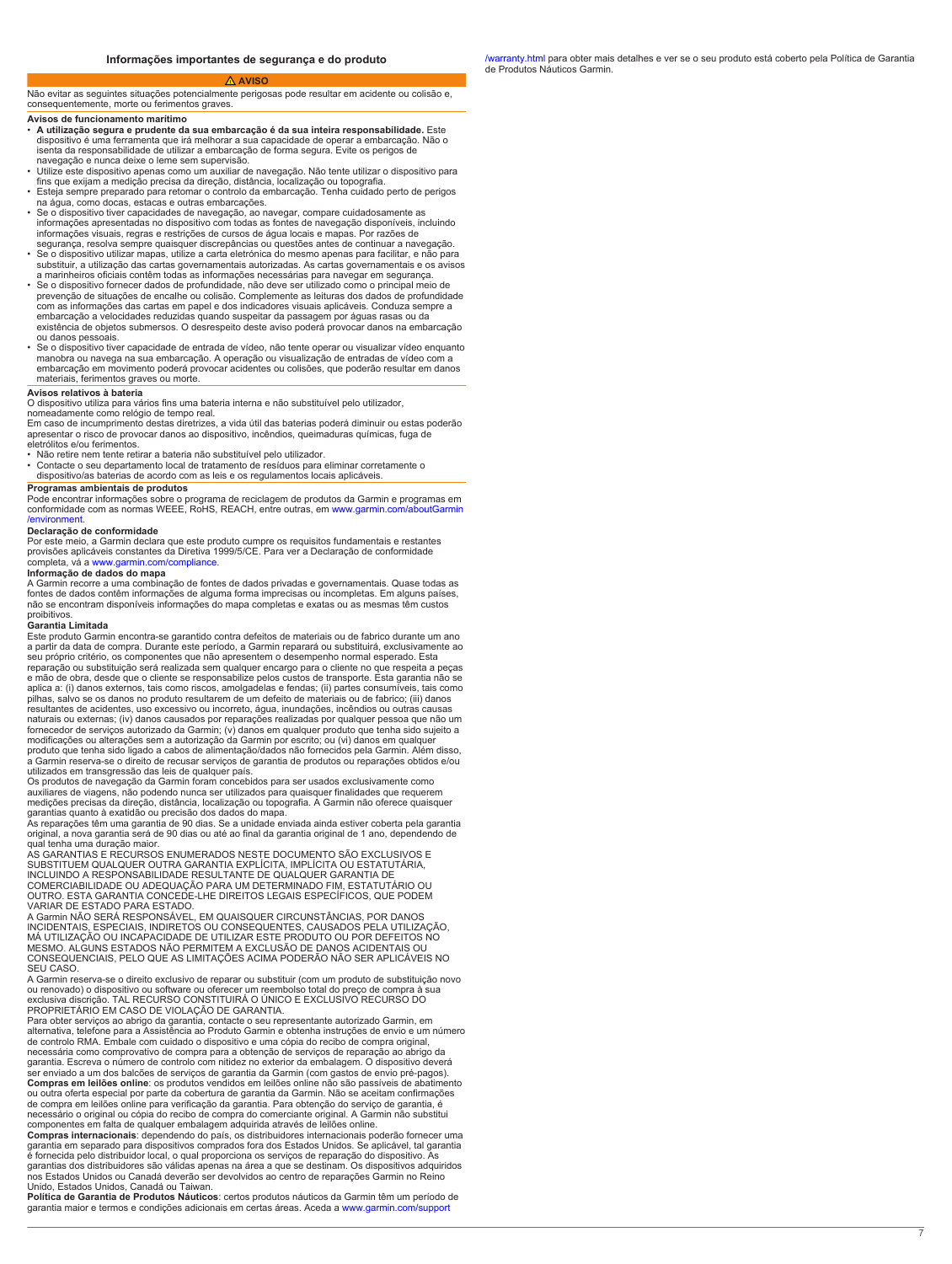#### **ATENÇÃO**

<span id="page-7-0"></span>Não evitar as seguintes situações de risco em potencial pode resultar em acidente ou colisão, resultando em morte ou ferimento sério.

### **Avisos de operação marítima**

- **Você é responsável pela operação prudente e segura da sua embarcação.** Este dispositivo é uma ferramenta que aprimorará a operação da sua embarcação. Este dispositivo não o isenta da responsabilidade de operar sua embarcação com segurança. Evite perigos na navegação e nunca deixe o leme sem supervisão.
- U<br>qu
- Esteja sempre preparado para retomar o controle da embarcação. Tome cuidado próximo a ameaças e perigos na água, como cais, estacas outras embarcações.
- Se o dispositivo contar com recursos de navegação, ao navegar, compare as informações exibidas no dispositivo a todas as demais fontes de navegação disponíveis, inclusive informações de ap<br>se
- Se o dispositivo usar mapas, use o gráfico eletrônico no dispositivo somente para facilitar, o uso de gráficos autorizados pelo governo, e não para substituí-los. Avisos oficiais do governo
- para marinheiros contêm todas as informações necessárias navegar com segurança. Se o dispositivo apresentar dados sobre a profundidade, esses dados não devem ser usados como o principal meio de evitar colisões e encalhes. Leituras dados complementares sobre pr<br>op A falha de atenção com relação a esse aviso pode levar a danos à embarcação ou a ferimentos
- pessoais.<br>• Se o dispositivo tiver recursos de entrada de vídeo, não tente operar ou assistir ao vídeo enquanto<br>• estiver operando ou navegando sua embarcação. Operar ou assistir ao vídeo enquanto a embarcação estiver em movimento pode causar acidentes ou colisões que podem resultar em danos materiais, ferimentos graves ou morte.

# **Avisos relativos à bateria**

O dispositivo utiliza uma bateria interna e não substituível pelo usuário para diversas finalidades, como o relógio em tempo real.

Em caso de descumprimento destas instruções, a vida útil das baterias poderá diminuir, ou estas poderão apresentar o risco de danificar o dispositivo, de incêndios, queimaduras químicas, vazamento de eletrólito e/ou ferimentos.

• Não retire nem tente retirar a bateria não substituível pelo usuário.

• Contate seu departamento de tratamento de resíduos local para eliminar corretamente o dispositivo/ baterias de acordo com as leis e os regulamentos locais vigentes.

# **Programas Ambientais do Produto**

Informações sobre o programa de reciclagem de produtos da Garmin, sobre WEEE, RoHS, REACH e outros programas de conformidade podem ser consultadas em www.garmin.com/ab /environm

#### **Declaração de Conformidade**

Por meio da presente, a Garmin declara que este produto está em conformidade com os requisitos essenciais e outras provisões relevantes da Diretiva 1999/5/EC. Para conferir a Declaração de Conformidade completa, acesse [www.garmin.com/compliance.](http://www.garmin.com/compliance)

# **Informações Sobre os Dados do Mapa**

A Garmin re<br>todas as for<br>informações

### **Garantia Limitada**

Este produto Garmin encontra-se garantido contra defeitos de materiais ou de fabrico durante um ano a partir da data de compra. Durante este período, Garmin reparará ou substituirá, exclusivamente a seu próprio critério, os componentes que não apresentarem o desempenho normal esperado. Tal reparo ou substituição será feito sem custo para o cliente com relação a peças ou trabalho, desde que o cliente se responsabilize por qualquer custo de transporte. Esta garantia não se aplica a: (i) danos<br>externos, tais como riscos, cortes e amassados; (ii) peças consumíveis, tais como pilhas, salvo se os<br>danos no produto acidentes, uso excessivo ou incorreto, água, inundações, incêndios ou outras causas naturais ou externas; (iv) danos causados por reparações realizadas por qualquer pessoa que não um fornecedor<br>de serviços autorizado da Garmin; (v) danos em qualquer produto que tenha sido sujeito a<br>modificações ou alterações sem a au produto que tenha sido ligado a cabos de alimentação/dados não fornecidos pela Garmin. Além disso, a Garmin reserva-se o direito de recusar serviços de garantia de produtos ou reparações obtidos e/ou utilizados em transgressão das leis de qualquer país.

Os produtos de navegação da Garmin foram concebidos para serem usados exclusivamente como auxiliares de viagens, não podendo nunca ser utilizados para quaisquer finalidades que requerem medições precisas da direção, distância, localização ou topografia.A Garmin não oferece quaisquer ga<br>O

original, a nova garantia será de 90 dias ou até ao final da garantia original de 1 ano, dependendo de

qual tiver uma duração maior. AS GARANTIAS E OS RECURSOS NA PRESENTE SÃO EXCLUSIVOS E SUBSTITUEM QUALQUER OUTRA GARANTIA TÁCITA, ESCRITA, EXPLÍCITA, IMPLÍCITA OU ESTATUTÁRIA,<br>INCLUSIVE, ENTRE OUTRAS, QUALQUER RESPONSABILIDADE RESULTANTE DE QUALQUER<br>GARANTIA DE COMERCIABILIDADE OU ADEQUAÇÃO PARA UM DETERMINADO FIM,<br>EST ESPECÍFICOS, OS QUAIS PODEM VARIAR DE ACORDO COM ESTADO. A Garmin NÃO SERÁ RESPONSÁVEL, EM QUAISQUER CIRCUNSTÂNCIAS, POR DANOS INCIDENTAIS, ESPECIAIS, INDIRETOS OU CONSEQUENTES, CAUSADOS PELA UTILIZAÇÃO, MÁ UTILIZAÇÃO OU INCAPACIDADE DE UTILIZAR ESTE PRODUTO OU POR DEFEITOS ÑO<br>MESMO. ALGUNS ESTADOS NÃO PERMITEM A EXCLUSÃO DE INDENIZAÇÕES INCIDENTA OU CONSEQUENCIAIS, PORTANTO, AS RESTRIÇÕES ACIMA PODEM NÃO SE APLICAR A

VOCÊ. A Garmin reserva-se o direito exclusivo de reparar ou substituir (por um produto de substituição novo ou renovado) o dispositivo ou software ou oferecer um reembolso total do preço de compra a seu e;<br>Q

Para obter serviços ao abrigo da garantia, contate seu representante autorizado Garmin ou ligue para a Assistência ao Produto Garmin e obtenha instruções de envio um número controle RMA. Embale cuidadosamente o produto e uma cópia da nota original de venda, que é necessária como<br>prova de compra para reparos de garantia. Escreva o número de rastreamento de forma bem clara

legível na parte externa do pacote. O dispositivo deverá ser enviado a um dos balcões de ser<br>garantia da Garmin (com gastos de envio pré-pagos).<br>**Compras em leilões onlin**e: os produtos comprados em leilões online não são leilões on-line não são aceitas para verificação da garantia. Para obter o serviço de garantia, é necessária a nota de venda original, ou uma cópia, do distribuidor original.A Garmin não substitui

componentes em falta de qualquer pacote adquirido através de leilões online.<br>**Compras Internacionais**: dependendo do país, uma garantia separada deve ser oferecida por<br>distribuidores internacionais para dispositivos adquir garantia pode ser providenciada pelo distribuidor local no país, e esse distribuidor oferecerá manutenção local para seu dispositivo. As garantias do distribuidor são válidas apenas na área de<br>distribuição pretendida. Os dispositivos adquiridos nos Estados Unidos ou Canadá deverão ser<br>devolvidos ao centro de serviço

manutenção. **Política de Garantia de Produtos Náuticos**: determinados produtos náuticos da Garmin em determinadas áreas têm um período de garantia maior e termos e condições adicionais. Acesse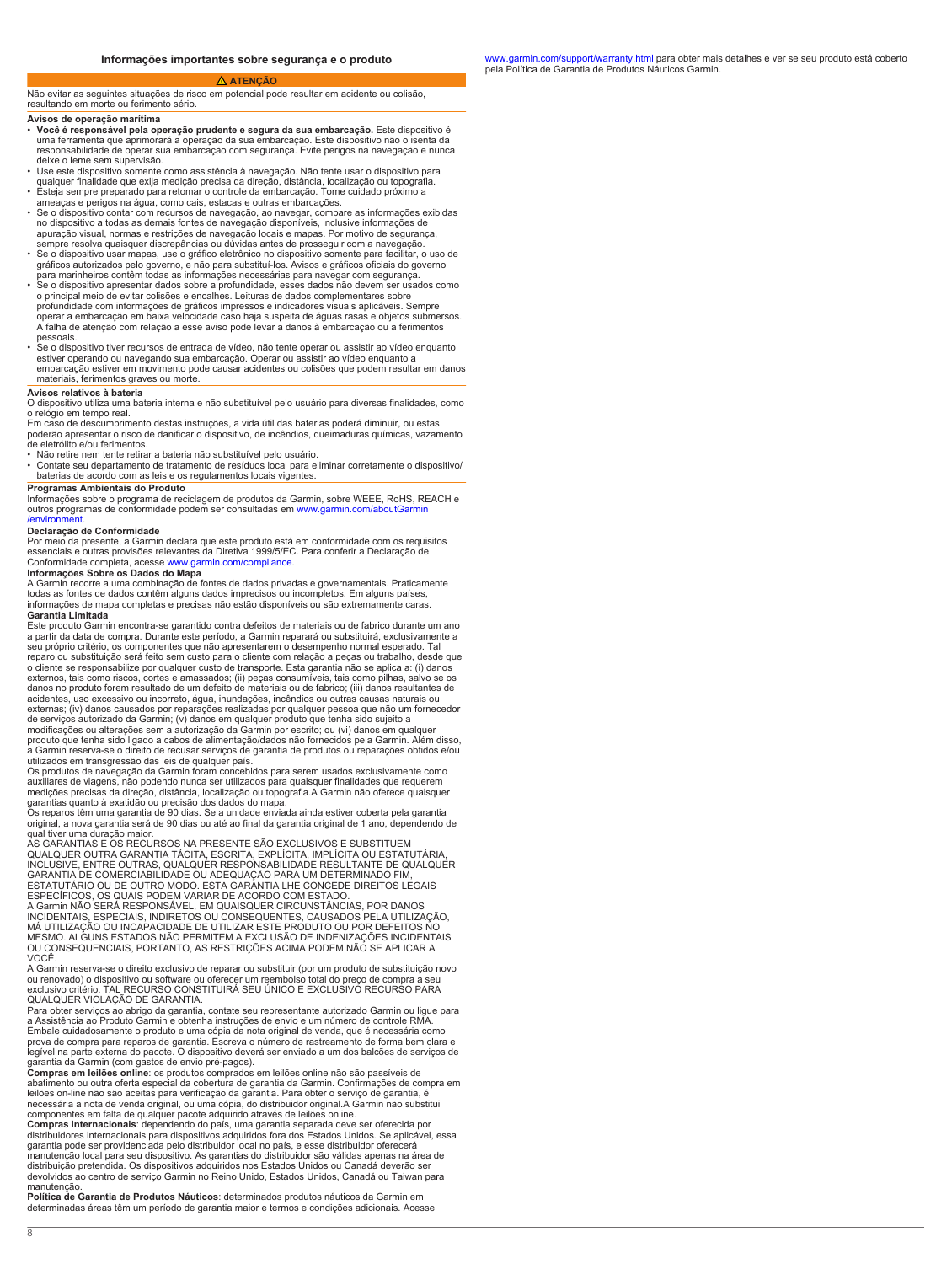#### **WAARSCHUWING**

<span id="page-8-0"></span>Vermijd de volgende mogelijk gevaarlijke situaties omdat deze kunnen leiden tot een ongeval of aanrijding wat de dood of ernstig letsel tot gevolg kan hebben.

# **Waarschuwing over de bediening voor de watersport**

- U bent verantwoordelijk voor de veilige en voorzichtige besturing van uw vaartuig. Dit toestel<br>is een hulpmiddel waarmee u uw vaartuig beter kunt besturen. Het ontheft u echter niet van uw<br>verantwoordelijkheid om het vaa dat het roer nooit onbemand is.
- Ger<br>• pr<br>• W
- van gevaren op het water, zoals dokken, palen en andere vaartuigen.
- Als het toestel navigatiemogelijkheden heeft, vergelijkt u de informatie die het toestel weergeeft tijdens het navigeren met alle beschikbare navigatiebronnen, inclusief informatie van visuele w<br>u
- Als het toestel gebruikmaakt van kaarten, gebruikt u de elektronische kaart in het toestel alleen om het gebruik van door de overheid goedgekeurde kaarten te vergemakkelijken, niet om deze te vervangen. De officiële overheidskaarten en -mededelingen voor zeevarenden bevatten alle<br>informatie die nodig is om veilig te kunnen navigeren.<br>• Als het toestel dieptegegevens verstrekt, mogen deze niet als primaire infor
- ge<br>aa ondiep water of obstakels onder vermoedt. Het niet in acht nemen van deze waarschuwing kan leiden tot averij of persoonlijk letsel.
- Als het toestel over videomogelijkheden beschikt, probeer dan geen video te bedienen of te bekijken terwijl u uw vaartuig bestuurt of navigeert. Het bedienen bekijken van de video het vaartuig beweegt kan leiden tot een ongeval of aanvaring en kan beschadiging van eigendommen, ernstige verwondingen of de dood tot gevolg hebben.

**Batterijwaarschuwingen**<br>Het toestel gebruikt een interne batterij die niet door de gebruiker kan worden vervangen voor diverse functies, zoals de real-time klok.

Het niet opvolgen van deze richtlijnen kan tot gevolg hebben dat de levensduur van de batterij wordt verkort, of dat het risico ontstaat van schade aan het toestel, brand, chemische ontbranding, elektrolytische lekkage en/of letsel.

• Verwijder de niet door de gebruiker te vervangen batterij niet en probeer dit ook niet.<br>• Neem volgens de plaatselijke regelgeving contact op met de afvalverwerker om het toestel/batterijen af te danken.

# **Productmilieuprogramma's**

Informatie over het hergebruikprogramma van Garmin en informatie over naleving van WEEE, RoHS, REACH en andere programma's vindt u op [www.garmin.com/aboutGarmin/environment.](http://www.garmin.com/aboutGarmin/environment)com/aboutGarmin/environment.com/

**Conformiteitsverklaring**<br>Hierbij verklaart Garmin dat dit product voldoet aan de basiseisen en overige relevante bepalingen van richtlijn 1999/5/EG. De volledige conformiteitsverklaring kunt u lezen op www.garmin.com/c<br>**Informatie over de kaartgegevens** .

Garmin g<br>Vrijwel all zijn volledige en nauwkeurige kaartgegevens niet beschikbaar of onbetaalbaar.

# **Beperkte garantie**

Dit Garmin product wordt gegarandeerd vrij te zijn van defecten in materiaal en techniek gedurende één jaar na de aankoopdatum. Binnen deze periode zal Garmin alle onderdelen waarvan een normaal gebruik niet mogelijk is, naar eigen keuze repareren of vervangen. Voor dergelijke reparaties of vervangingen zullen aan de klant geen kosten worden gefactureerd voor onderdelen of arbeid, op voorwaarde dat de klant verantwoordelijk blijft voor eventuele transportkosten. Deze garantie is niet van toepassing op: (i) Cosmetische schade, zoals krassen, sneden en deuken; (ii) verbruiksgoederen, zoals batterijen, tenzij productschade het gevolg is van defect materiaal of ondeugdelijk vakmanschap;<br>(iii) schade als gevolg van ongelukken, misbruik, verkeerd gebruik, water, overstroming, brand of<br>andere natuurrampen o personen die niet door Garmin bevoegd zijn verklaard tot het uitvoeren van onderhoud; (v) schade aan<br>een product dat is veranderd zonder de schriftelijke toestemming van Garmin; of (vi) schade aan een<br>product dat is aanges

worden gebruikt voor doeleinden waarbij precieze metingen van richting, afstand, locatie of topografie vereist zijn. Garmin geeft geen enkele garantie op de nauwkeurigheid of volledigheid van de kaartgegevens

Er is 90 dagen garantie op reparaties. Als het toestel ter reparatie wordt opgestuurd tijdens de originele

garantieperiode, duurt de nieuwe garantieperiode 90 dagen of tot het einde van de originele<br>garantieperiode van 1 jaar, naargelang welke periode het langst duurt.<br>DE GENOEMDE GARANTIES EN VERHAALMOGELIJKHEDEN ZIJN EXCLUSIE VAN ALLE OVERIGE GARANTIES, UITDRUKKELIJK OF IMPLICIET OF WETTELIJK, INCLUSIEF ENIGE AANSPRAKELIJKHEID ONDER ENIGE GARANTIE VOOR VERKOOPBAARHEID OF

GESCHIKTHEID VOOR EEN BEPAALD DOEL, WETTELIJK OF ANDERS. DEZE GARANTIE (<br>U SPECIFIEKE RECHTEN, DIE VAN STAAT TOT STAAT KUNNEN VARIËREN.<br>IN GEEN ENKEL GEVAL ZAL Garmin AANSPRAKELIJK ZIJN VOOR ENIGE INCIDENTELE,<br>SPECIALE, IN GEBRUIK, MISBRUIK OF ONVERMOGEN OM DIT PRODUCT TE GEBRUIKEN, OF VAN EEN<br>DEFECT VAN HET PRODUCT. IN BEPAALDE STATEN IS DE UITSLUITING VAN INCIDENTEI GEVOLGSCHADE NIET TOEGESTAAN. DE BOVENSTAANDE BEPERKINGEN ZIJN MOGELIJK NIET OP U VAN TOEPASSING.

Garmin behoudt het exclusieve recht om naar eigen keuze het toestel of de software te repareren, of vervangen (door een nieuw of gereviseerd vervangend product) of een volledige teruggave van de<br>aankoopprijs te bieden. EEN DERGELIJKE VERHAALMOGELIJKHEID ZAL UW ENIGE EN<br>EXCLUSIEVE VERHAALMOGELIJKHEID ZIJN INDIEN DE GARANT GERESPECTEERD.

Neem contact op met een gecertificeerde Garmin dealer voor garantieservices, of neem telefonisch contact op met Garmin Productondersteuning voor verzendinstructies en een RMA-trackingnummer. Verpak het toestel deugdelijk en voeg een kopie van de oorspronkelijke verkoopnota bij als<br>aankoopbewijs voor reparaties die onder de garantie vallen. Vermeld het trackingnummer duidelijk «<br>de buitenkant van de verpakking.

**Aankopen via onlineveilingen**: Producten die zijn aangekocht via onlineveilingen komen volgens de<br>garantie niet in aanmerking voor kortingen en andere aanbiedingen van Garmin.<br>Aankoopbevestigingen van onlineveilingen word

van de winkel waar u het systeem hebt gekocht. Garmin vervangt geen onderdelen van pakketten die zijn aangeschaft via een onlineveiling.

**Internationale aankopen:** Distributeurs buiten de Verenigde Staten verstrekken mogelijk een aparte garantie voor toestellen die buiten de Verenigde Staten zijn aangeschaft. Dit kan per land verschillen.<br>Indien van toepassing wordt deze garantie verstrekt door de lokale binnenlandse distributeur die ook<br>lokaal service vo waarvoor de distributie is bedoeld. Toestellen die zijn gekocht in de Verenigde Staten of Canada<br>moeten voor service worden geretourneerd naar het servicekantoor van Garmin in het Verenigd<br>Koninkrijk, de Verenigde Staten,

**Watersportgarantiebeleid**: Bepaalde watersportproducten van Garmin hebben in bepaalde regio's<br>een langere garantieperiode en aanvullende voorwaarden. Ga naar www.garmin.com/support/warra<br>[.html](http://www.garmin.com/support/warranty.html) voor meer informatie en om n Garmin valt.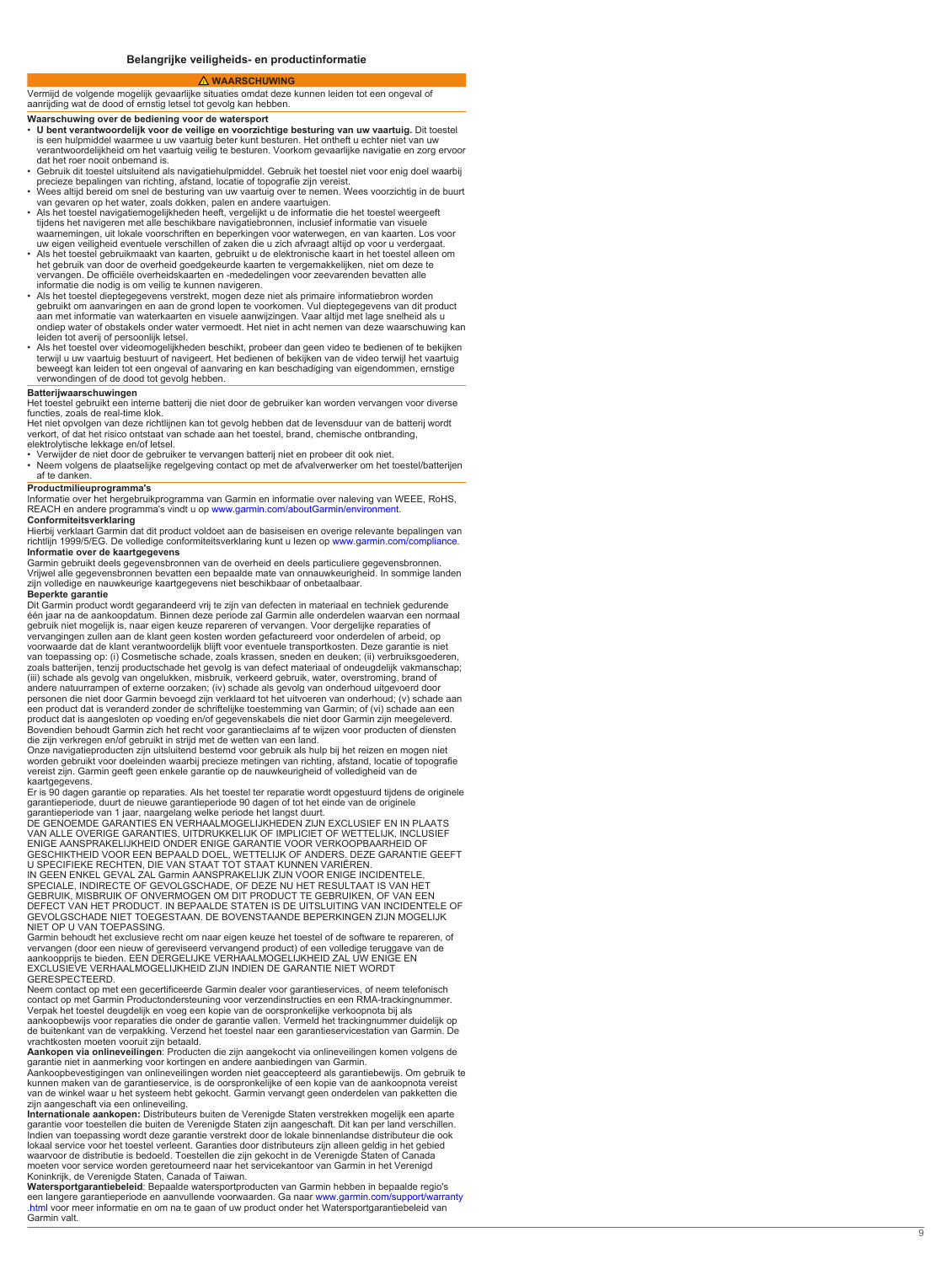#### **A** ADVARSE

<span id="page-9-0"></span>Hvis følgende potentielt farlige situationer ikke undgås, kan det resultere i ulykker eller sammenstød med død eller alvorlige personskader til følge.

# **Advarsler for marin betjening**

- **Du er ansvarlig for sikker og forsigtig betjening af dit fartøj.** Enheden er et værktøj, der forøger di<br>fa<br>Bi
- m<br>• Va
- vandet som f.eks. kajer, pæle og andre fartøjer. • Hvis enheden har navigationsegenskaber, bør du, når du navigerer, omhyggeligt sammenholde de
- op<br>sy
- uoverensstemmelser eller spørgsmål, før du fortsætter navigationen.<br>• Hvis enheden anvender kort, bør du kun bruge det elektroniske kort i enheden til at lette brugen af<br>• autoriserede kort, ikke til at erstatte dem. Offic oplysninger, der er nødvendige for sikker navigation.
- Dybdedata fra dette produkt, hvis sådanne er tilgængelige, må ikke bruges som primær metode til at<br>undgå grundstødning eller kollision. Suppler dybdedata-aflæsninger med information fra relevante<br>papirkort og visuelle in eller undervandsobjekter. Hvis denne advarsel overses, kan det medføre beskadigelse af fartøjet eller personskader.
- + Hvis enheden har mulighed for videoindgang, må du ikke forsøge at betjene eller se video, mens du<br>betjener eller navigerer fartøjet. Hvis du betjener eller ser video, mens fartøjet er i bevægelse, kan<br>det forårsage ulykk

### **Batteriadvarsler**

Enheden bruger et indbygget batteri, der ikke kan udskiftes af brugeren, til forskellige formål som f.eks. realtidsuret.

Hvis disse retningslinjer ikke overholdes, kan batterierne få en kortere levetid eller forårsage<br>beskadigelse af enheden, brand, kemisk forbrænding, elektrolytlækage og/eller personskade<br>▪ Du må ikke fjerne eller forsøge

• Kontakt din lokale genbrugsstation for at få oplysninger om korrekt bortskaffelse af enheden/batteriet i overensstemmelse med gældende love og regulativer.

# **Miljøvenlige produktprogrammer**

Oplysninger om Garmin produktgenanvendelsesprogrammet og WEEE, RoHS, REACH og andre<br>overvågningsprogrammer kan findes på [www.garmin.com/aboutGarmin/environment](http://www.garmin.com/aboutGarmin/environment).

**Overensstemmelseserklæring** Garmin erklærer hermed, at dette produkt overholder de essentielle krav og andre relevante dele af direktivet 1999/5/EC. Hvis du vil se hele overensstemmelseserklæringen, skal gå til [www.garmin.com/compliance](http://www.garmin.com/compliance).

#### **Information om kortdata**

Garmin ar<br>nogle unø<br>enten ikke

# **Begrænset garanti**

Dette Garmin produkt garanteres at være fri for fejl og mangler i materialer og udførelse i ét år fra købsdatoen. I denne periode vil Garmin efter eget valg reparere eller udskifte alle komponenter, der<br>ikke fungerer ved normal brug. Sådanne reparationer eller udskiftninger foretages uden beregning fo kunden, hvad angår reservedele og arbejdsløn, mens kunden er ansvarlig for eventuelle<br>transportomkostninger. Denne garanti dækker ikke: (i) kosmetiske skader som f.eks. ridser, skr.<br>og buler; (ii) forbrugsartikler som f.ek oversvømmelse, brand eller andre naturkatastrofer eller udefrakommende årsager; (iv) skader pga.<br>service, der er udført af en person, som ikke er en autoriseret serviceudbyder Garmin; eller (v) skader på et produkt, som er blevet modificeret eller ændret uden skriftlig tilladelse fra Garmin, eller (vi) skader<br>på et produkt, som er blevet sluttet til strøm- og/eller datakabler, der ikke kommer fra Garmin. Garmin<br>forbehol og/eller bruges i modstrid med lovgivningen i noget land.

Vores navigationsprodukter er beregnet til kun at blive brugt som et rejsehjælpemiddel og må ikke<br>anvendes til noget formål, som kræver nøjagtig måling af retning, afstand, position eller topografi.<br>Garmin udsteder ingen g

Reparationer har en garantiperiode på 90 dage. Hvis den oprindelige garanti for den enhed, der sende<br>ind, stadig gælder, er den nye garantiperiode på 90 dage eller til slutningen af den oprindelige 1-årige garantiperiode - den længste af disse perioder er gældende.<br>DE OMTALTE GARANTIER OG FEJLRETTELSER ER UDTØMMENDE OG TRÆDER I STEDET<br>FOR ALLE ANDRE GARANTIER, BÅDE UDTRYKKELIGE, UNDERFORSTÅEDE OG LOVMÆSSIGE,

HERUNDER EVENTUELT ANSVAR SOM FØLGE AF GARANTI FOR SALGBARHED ELLER<br>EGNETHED TIL ET BESTEMT FORMÅL, SOM MÅTTE SKYLDES LOVMÆSSIGE ELLER ANDRE<br>FORHOLD. DENNE GARANTI GIVER DIG BESTEMTE JURIDISKE RETTIGHEDER, SOM KAN<br>VARIERE

UNDER INGEN OMSTÆNDIGHEDER ER Garmin ANSVARLIG FOR NOGEN EKSTRASKADER, SÆRLIGE SKADER, INDIREKTE SKADER ELLER FØLGESKADER, HVAD ENTEN DE SKYLDES BRUG, MISBRUG ELLER MANGLENDE EVNE TIL BRUG AF DETTE PRODUKT ELLER FEJL OG<br>MANGLER VED PRODUKTET. NOGLE LANDE TILLADER IKKE UDELUKKELSE AF ANSVAR FOI<br>INDIREKTE TAB ELLER FØLGESKADER, SÅ OVENSTÅENDE BEGRÆNSNINGER GÆLDER MULIGVIS IKKE FOR DIG.

Garmin forbeholder sig den fulde ret til efter eget skøn at reparere eller udskifte enheden eller<br>softwaren (med et nyt eller nyligt grundigt efterset erstatningsprodukt) eller tilbyde fuld refundering af<br>købsprisen. DEN V GARANTIEN.

Kontakt den lokale autoriserede Garmin forhandler for at få garantiservice, eller ring til Garmin produktsupport for forsendelsesinstruktioner og et RMA-registreringsnummer. Pak enheden sikkert ind, og vedlæg en kopi af den originale faktura, der kræves som bevis for købet, med henblik på reparation<br>i henhold til garantien. Skriv registreringsnummeret tydeligt uden på pakken. Enheden skal sendes med<br>forudbetalt fragt

Køb fra onlineauktioner: Produkter, som er købt gennem onlineauktioner, berettiger ikke til rabatter<br>eller andre særtilbud fra Garmin garantidækning. Onlineauktionsbekræftelser accepteres ikke som<br>bevis på krav om garanti. lokale forhandler i landet, og denne forhandler yder lokal service til din enhed. Forhandlergarantier<br>gælder kun i de tilsigtede distributionsområder. Enheder, som er købt i USA eller Canada, skal<br>returneres til et Garmin og ekstra vilkår og betingelser. Gå til [www.garmin.com/support/warranty.html](http://www.garmin.com/support/warranty.html) for at få yderligere<br>oplysninger, og for at se, om dit produkt er omfattet af Garmin Marine Garantipolitik.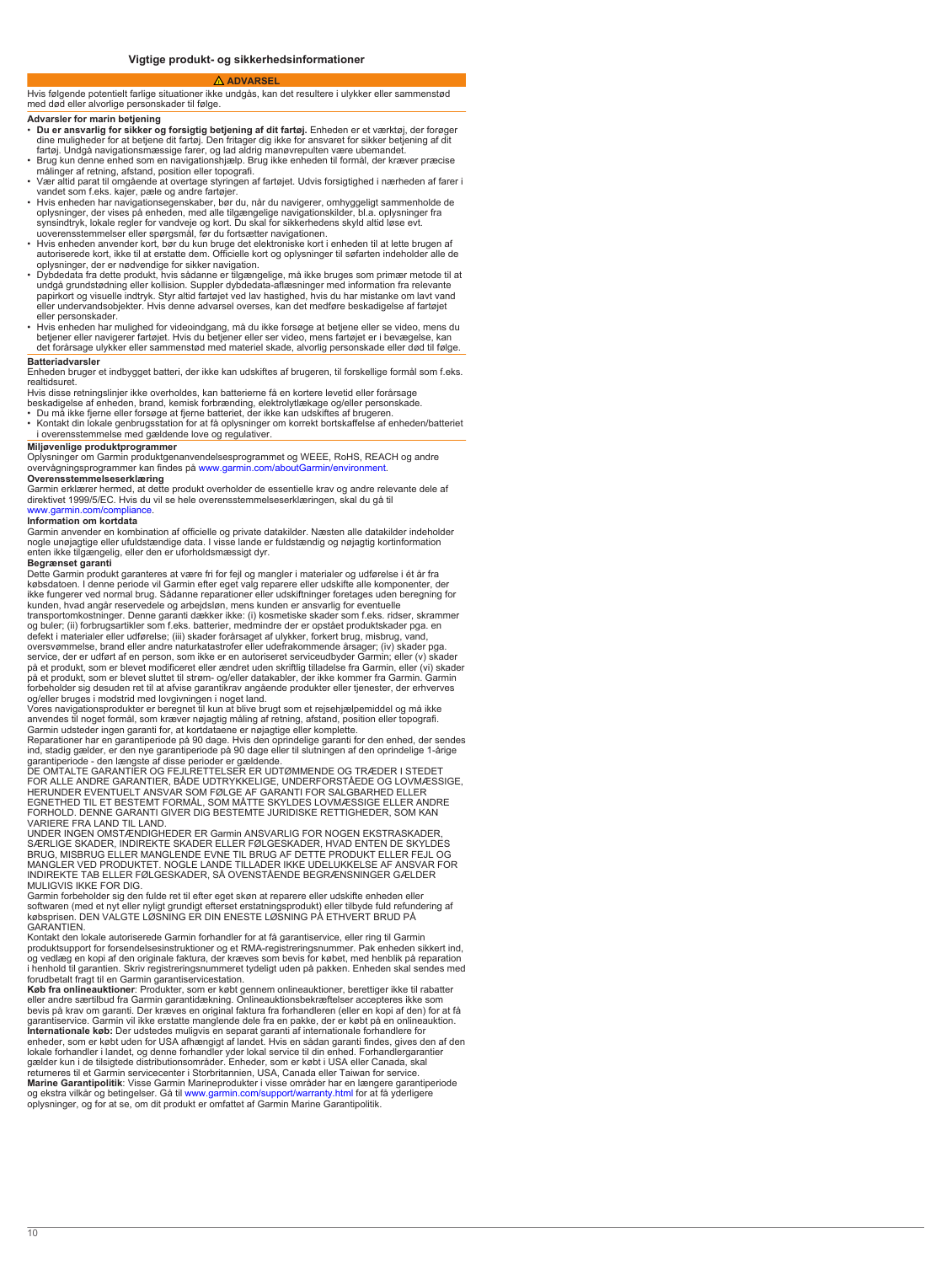#### **VAROITUS**

### <span id="page-10-0"></span>Jos et vältä seuraavia mahdollisesti vaarallisia tilanteita, voit joutua kuolemaan tai vakavaan loukkaantumiseen johtavaan onnettomuuteen tai törmäykseen.

# **Veneilykäytön varoitukset**

- **Olet vastuussa aluksen turvallisesta ja järkevästä käytöstä.** Tämä laite on työkalu, joka tehostaa aluksen käyttöä. Se ei poista vastuutasi aluksen turvallisesta käytöstä. Vältä navigoinnin vaaratilanteet äläkä jätä ruoria ilman valvontaa.
- Laite on tarkoitettu ainoastaan navigoinnin avuksi. Älä yritä käyttää laitetta mihinkään
- kå<br>• O kuten laitureita, paalutuksia ja muita aluksia.
- Jos laitteessa on navigointiominaisuus, vertaa laitteen antamia tietoja navigoinnin aikana kaikkiin m<br>Tu
- Jos laite käyttää karttoja, käytä laitteen sähköistä karttaa ainoastaan valtionjohdon virallisten ka<br>tu
- Jos laite antaa syvyystietoja, niitä ei saa käyttää ensisijaisena pohjakosketuksen tai törmäyksen es<br>m<br>ve
- he<br>Jos Videokuvan käyttäminen tai katsominen aluksen ollessa liikkeessä saattaa aiheuttaa onnettomuuden tai törmäyksen, joka puolestaan voi vaurioittaa omaisuutta tai aiheuttaa vakavan loukkaantumisen tai kuoleman.

# **Akkuvaroitukset**<br>Laite käyttää sisäistä akkua, jota käyttäjä ei voi vaihtaa, moniin käyttötarkoituksiin, kuten reaaliaikakelloon.

Jos näitä ohjeita ei noudateta, akun käyttöikä saattaa lyhentyä, tai akku saattaa vahingoittaa laitetta tai aihe<br>• Ä

• Hävitä laite/akut paikallisten jätehuoltomääräysten mukaisesti.

**Tuotteiden ympäristöohjelmat** Tietoja yhtiön Garmin tuotteiden kierrätysohjelmasta sekä WEEE-, RoHS-, REACH-ohjelmista ja muista ohielmista on osoitteessa www.garmin.com/aboutGarmin/environ

# **Vaatimustenmukaisuusvakuutus**

Garmin vakuuttaa täten, että tämä tuote on direktiivin 1999/5/EY olennaisten vaatimusten ja muiden<br>määräysten mukainen. Katso koko vaatimustenmukaisuusvakuutus osoitteesta [www.garmin.com](http://www.garmin.com/compliance)

# [/compliance](http://www.garmin.com/compliance). **Tietoa karttatiedoista**

Garmin k<br>vääriä tai ne ovat erittäin kalliita.

#### **Rajoitettu takuu**

Myönnämme tämän Garmin tuotteen materiaaleille ja työlle yhden vuoden virheettömyystakuun ostopäivästä alkaen. Tämän jakson aikana Garmin valintansa mukaan joko korjaa tai vaihtaa osat, jo<br>ja kuten naarmut, kolhut ja lommot, (ii) kuluvia osia, kuten akut, ellei vaurio ole aiheutunut materiaali- tai valmistusviasta, (iii) vahinkoja, jotka aiheutuvat onnettomuudesta, väärinkäytöstä, virheellisestä käytöstä tai veden, tulvan, tulen tai muun luonnonilmiön aiheuttamista vaurioista, (iv) vaurioita, jotka aiheutuvat muun kuin valtuutetun Garmin huoltohenkilön tekemistä huoltotoimenpiteistä, (v) ilman yhtiön Garmin kirjallista lupaa muokattuun tai muutettuun tuotteeseen aiheutuneita vaurioita tai (vi) muilla kuin yhtiön Garmin toimittamilla virta- ja/tai datakaapeleilla liitetyn laitteen vaurioita. Lisäksi Garmin pidättää oikeuden hylätä takuuvaatimukset sellaisten tuotteiden tai palveluiden kohdalla, jotka

on hankittu ja/tai joita on käytetty minkä tahansa valtion lakien vastaisesti.<br>Navigointituotteemme on tarkoitettu käytettäviksi vain matkustamisen apuna eikä niitä tule käyttää mihinkään sellaiseen tarkoitukseen, joka edellyttää tarkkaa suunnan, etäisyyden, sijainnin tai topografian mittausta. Garmin ei takaa karttatietojen tarkkuutta tai kattavuutta.

Korjauksilla on 90 päivän takuu. Jos laitteen alkuperäinen takuu on vielä voimassa, uusi takuu kestää<br>90 päivää tai alkuperäisen yhden vuoden takuun loppuun sen mukaan, kumpaan on enemmän aikaa.<br>TÄSSÄ ESITETYT TAKUUT JA HY T<br>JO

# Garmin EI OLE MISSÄÄN TILANTEESSA VASTUUSSA VÄLILLISISTÄ, ERITYISISTÄ, EPÄSUORISTA TAI SEURANNAISISTA VAHINGOISTA, RIIPPUMATTA SIITÄ, JOHTUVATKO NE<br>TUOTTEEN VÄÄRINKÄYTÖSTÄ, VIRHEELLISESTÄ KÄYTÖSTÄ, TAITAMATTOMASTA KÄYTÖSTÄ<br>VAI TUOTTEEN PUUTTEISTA. JOTKIN VALTIOT EIVÄT SALLI VÄLILLISTEN TAI SE VAHINKOJEN POIS RAJAAMISTA TAI RAJOITTAMISTA, JOTEN YLLÄ OLEVAT RAJOITUKSET EIVÄT EHKÄ KOSKE KAIKKIA KÄYTTÄJIÄ.

Garmin pidättää yksinomaisen oikeuden korjata tai vaihtaa laitteen tai ohjelmiston (uuteen tai<br>huollettuun korvaavaan tuotteeseen) tai palauttaa ostohinnan kokonaisuudessaan yksinomaisen<br>harkintansa mukaisesti. TÄMÄ HYVITY TAKUURIKKOMUKSESTA.

Saat takuuhuoltoa ottamalla yhteyden paikalliseen yhtiön Garmin valtuutettuun myyjään tai pyytämällä lähetysohjeet ja RMA-seurantanumeron yhtiön Garmin puhelintuesta. Pakkaa laite ja alkuperäisen ostokuitin kopio huolellisesti. Kuitti tarvitaan ostotodistukseksi takuukorjauksia varten. Kirjoita seurantanumero selkeästi paketin ulkopintaan. Lähetä laite rahtikulut maksettuina mihin tahansa yhtiön Garmin takuuhuoltokeskukseen.

**Verkkohuutokauppaostokset**: verkkohuutokaupoista ostetut tuotteet eivät ole ostohyvitysten tai muiden yhtiön Garmin ta<br>takuukuitista. Takuupalv kopio. Garmin ei korvaa verkkohuutokaupasta hankituista pakkauksista puuttuvia osia.

**Kansainväliset ostot**: Yhdysvaltain ulkopuolella kansainvälisiltä jälleenmyyjiltä ostettuja järjestelmiä<br>varten voi maan mukaan olla erillinen takuu. Mahdollisen takuun myöntää paikallinen maakohtainen jakelija, joka tarjoaa paikallista huoltoa laitteelle. Jakelijan takuut ovat voimassa ainoastaan tarkoitetulla jakelualueella. Yhdysvalloissa tai Kanadassa ostetut laitteet on palautettava yhtiön Garmin

huoltokeskukseen Isossa-Britanniassa, Yhdysvalloissa, Kanadassa tai Taiwanissa. **Veneilytuotteiden takuukäytäntö:** Tietyillä yhtiön Garmin veneilytuotteilla on tavallista pitempi takuuaika tietyillä alueilla, ja tällöin käytössä on myös lisäkäyttöehtoja. Tarkista osoittees<br>[www.garmin.com/support/warranty.html](http://www.garmin.com/support/warranty.html), onko tuotteesi yhtiön Garmin veneilytuotteiden<br>takuukäytännön piirissä.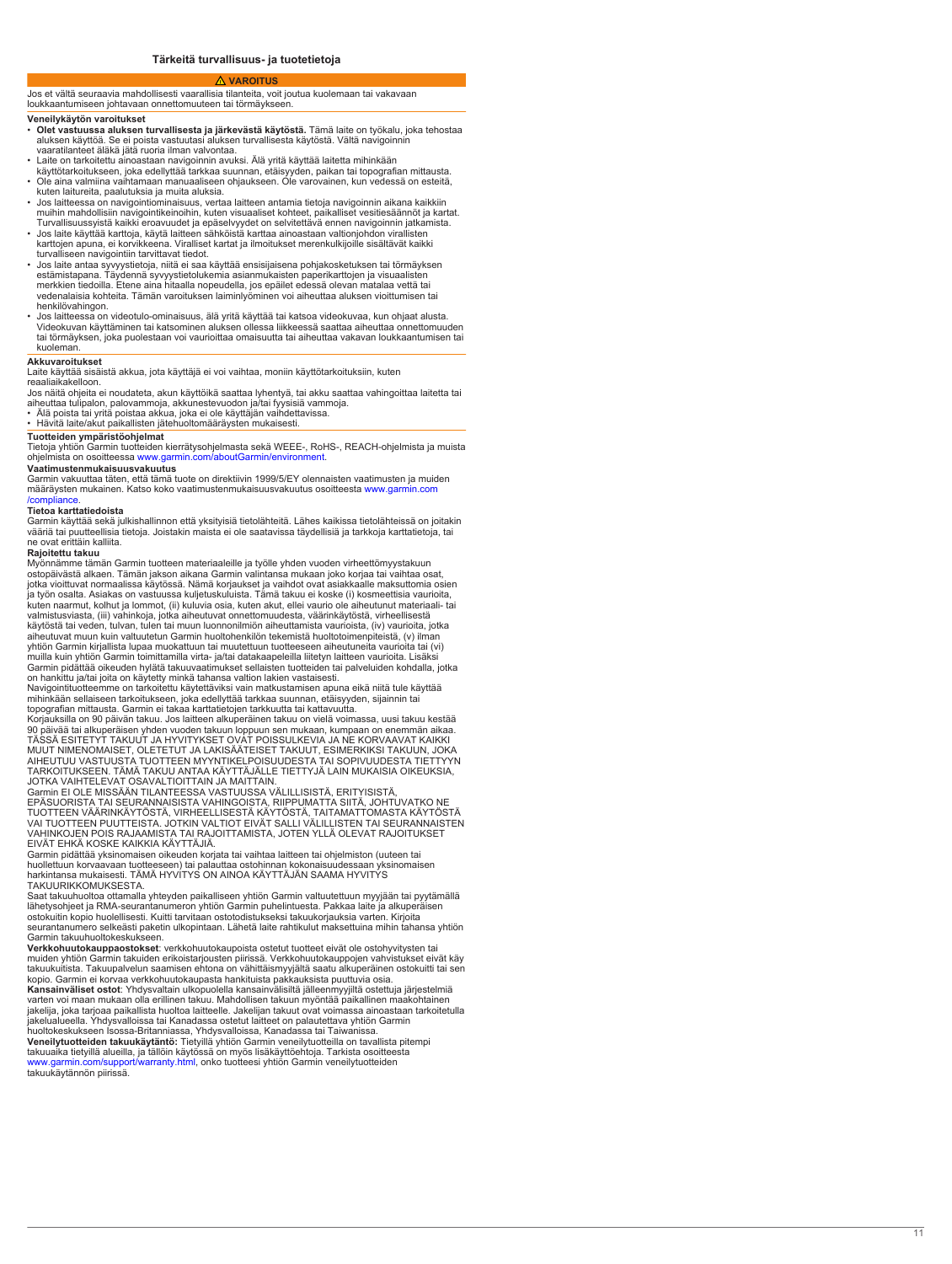#### **ADVARSEL**

<span id="page-11-0"></span>Unnlatelse av å unngå potensielt farlige situasjoner kan føre til ulykke eller kollisjon med dødsfall eller alvorlig personskade som følge.

# **Advarsler om bruk på sjøen**

- **Du er ansvarlig for at fartøyet sikkert i bruk, og det styres på en forsvarlig måte.** Denne er<br>st<br>Bi
- 
- kr<br>• Va
- brygger, pæleverk og andre fartøy. • Hvis enheten har muligheter for navigasjon, må du sammenligne informasjon som vises på enheten, nøye med alle tilgjengelige navigasjonskilder, inkludert informasjon fra egne observasjoner, lokale<br>bestemmelser og begrensninger for vannveier og kart under navigasjonen. Av sikkerhetsgrunner n
- du alltid finne ut av avvik eller spørsmål du har, før du fortsetter å navigere.
- H<br>D<br>in
- Hvis enheten gir dybdedata, skal du ikke bruke disse dataene som hovedhjelpemiddel for å forhindre<br>grunnstøting eller kollisjon. Supplementer dybdedataavlesningene med informasjon fra relevante<br>papirkart og visuelle indi gr<br>ka
- Hvis enheten har videoinnganger, må du ikke betjene eller se på video samtidig som du betjener eller navigerer fartøyet. Hvis du betjener eller ser på video mens fartøyet er i bevegelse, kan det<br>forårsake en ulykke eller kollisjon som fører til skader på eiendeler, alvorlige personskader eller dødsfall.

### **Batteriadvarsler**

Enheten bruker et internt batteri som ikke skal byttes ut av bruker, til forskjellige formål, for eksempel sanntidsklokken.

Hvis disse retningslinjene ikke overholdes, kan levetiden til batteriene bli forkortet, eller det kan oppstå<br>fare for skade på enheten, brann, kjemiske brannsår, elektrolyttlekkasje og/eller personskader.

• Ikke ta ut eller prøv å ta ut batteriet. Det skal ikke byttes ut av bruker.<br>• Kontakt den lokale avfallsstasjonen for å kassere enheten/batteriene i henhold til lokale lover og regler

**Miljøprogrammer for produkter**<br>Du finner mer informasjon om produktresirkuleringsprogrammet til Garmin samt WEEE, RoHS, REACH og andre samsvarsprogrammer på [www.garmin.com/aboutGarmin/environment.](http://www.garmin.com/aboutGarmin/environment)

# **Samsvarserklæring**

Herved erklærer Garmin at dette produktet samsvarer med hovedkravene og andre relevante<br>bestemmelser i direktivet 1999/5/EF. Du finner hele samsvarserklæringen på [www.garmin.com](http://www.garmin.com/compliance) [/compliance](http://www.garmin.com/compliance).

### **Kartdatainformasjon**

Garmin br<br>noen urikt tilgjengelig eller uforholdsmessig dyr.

#### **Begrenset garanti**

Dette Garmin produktet garanteres å være feilfritt med hensyn til materiell og utførelse i ett år fra kjøpsdatoen. I denne perioden vil Garmin, etter eget valg, reparere eller skifte ut enhver komponent sc<br>bå Denne garantien gjelder ikke: (i) kosmetiske skader, for eksempel riper, hakk og bulker; (ii) forbruksdeler, for eksempel batterier, med mindre produktet har blitt skadet på grunn av en defekt i materialet eller utførelsen; (iii) skade som skyldes uhell, misbruk, feil bruk, vann, flom, brann eller andre naturhendelser eller eksterne årsaker; (iv) skade som skyldes service som er utført av personer som ikke er autoriserte serviceleverandører for Garmin; eller (v) skade på et produkt som har blitt endret uten skriftlig tillatelse fra Garmin, eller (vi) skade på et produkt som er koblet til strøm- og/eller datakabler fra andre leverandører enn Garmin. I tillegg forbeholder Garmin seg retten til å nekte garantikrav mot produkter eller tjenester som er innhentet og/eller som brukes i strid med lovene i et hvilket som helst land.

Våre navigasjonsprodukter er kun beregnet på bruk som reisehjelp og skal ikke brukes til eventuelle<br>formål som krever nøyaktig måling av retning, avstand, posisjon eller topografi. Garmin gir ingen<br>garantier for nøyaktighe

opprinnelige garantien, gjelder den nye garantien i 90 dager eller til den opprinnelige garantien på ett år<br>utløper, avhengig av hvilken av dem som varer lengst.<br>GARANTIENE OG RETTSMIDLENE SOM ER NEDFELT HER, ER EKSKLUSIVE

ALLE ANDRE GARANTIER, UTTRYKKELIGE, UNDERFORSTÅTTE ELLER LOVPÅLAGTE, INKLUDERT ETHVERT ERSTATNINGSANSVAR SOM OPPSTÅR SOM ET RESULTAT AV<br>GARANTIER OM SALGBARHET, EGNETHET FOR ET BESTEMT FORMÅL, LOVPÅLAGTE ELLER<br>ANDRE. DENNE GARANTIEN GIR DEG SPESIFIKKE JURIDISKE RETTIGHETER SOM KAN

VARIERE FRA DELSTAT TIL DELSTAT. UNDER INGEN OMSTENDIGHETER SKAL Garmin HOLDES ERSTATNINGSANSVARLIG FOR EVENTUELLE TILFELDIGE, SPESIELLE ELLER INDIREKTE SKADER ELLER FØLGESKADER SOM SKYLDES BRUK, FEILAKTIG BRUK ELLER MANGLENDE EVNE TIL Å BRUKE PRODUKTET ELLER PRODUKTFEIL. NOEN DELSTATER TILLATER IKKE ANSVARSFRASKRIVELSE VED TILFELDIGE SKADER OG FØLGESKADER, OG DET ER DERFOR MULIG AT BEGRENSNINGENE OVENFOR

IKKE GJELDER FOR DEG. Garmin forbeholder seg retten til, etter egen vurdering, å reparere eller erstatte (med et nytt eller nylig reparert produkt) enheten eller programvaren, eller tilby full refusjon av kjøpesummen. DETTE<br>RETTSMIDDELET VIL VÆRE DITT ENESTE OG EKSKLUSIVE RETTSMIDDEL VED EVENTUELLE GARANTIBRUDD.

Hvis du ønsker garantiservice, kan du kontakte din nærmeste Garmin autoriserte forhandler eller ringe Garmin pr<br>inn, og leg<br>Skriv spor

helst Garmin verksted som tilbyr garantiservice. **Kjøp på Internett-auksjoner**: Produkter som er kjøpt gjennom Internett-auksjoner, kvalifiserer ikke til rabatter eller andre spesialtilbud knyttet til garantidekning fra Garmin. Bekreftelser fra auksjoner på<br>Internett godtas ikke som dokumentasjon i garantisaker. Det kreves en original eller kopi av kvitteringen<br>fra det oppr

**Internasjonale kjøp:** En separat garanti kan gis av internasjonale distributører for enheter som er kjøpt<br>utenfor USA, avhengig av landet. Hvis det er aktuelt, gis denne garantien av den lokale distributøren,<br>og denne dis

servicesenteret i Storbritannia, USA, Canada eller Taiwan for service. **Garantiretningslinjer for maritime produkter**: Enkelte maritime Garmin produkter i enkelte områder har lengre garantiperiode og ytterligere vilkår og betingelser. Gå til [www.garmin.com/support/warranty](http://www.garmin.com/support/warranty.html)<br>[.html](http://www.garmin.com/support/warranty.html) hvis du vil ha mer informasjon, og for å se om produktet ditt er dekket av garantiretningslinjene for maritime produkter fra Garmin.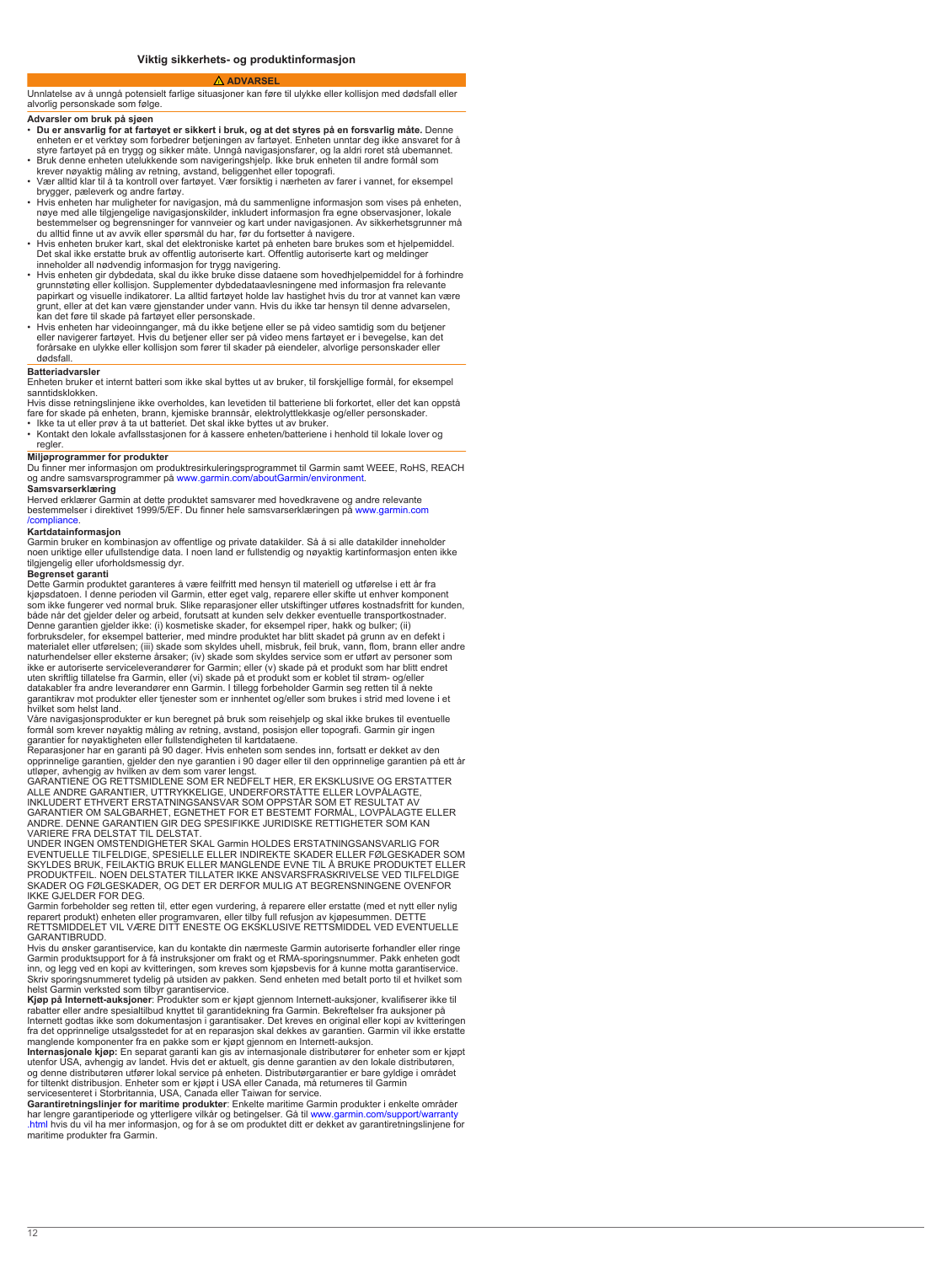#### **VARNING**

<span id="page-12-0"></span>Om du inte undviker följande farliga situationer kan det resultera i olyckor eller kollisioner som kan sluta med dödsfall eller allvarlig personskada.

# **Varningar vid marin användning**

- **Du ansvarar för att båten framförs på ett säkert och förnuftigt sätt.** Den här enheten är ett ve<br>Sä
- Använd den här enheten endast som navigationshjälp. Försök inte att använda för något är<br>• Va
- hamnar, pålverk och andra båtar.
- Om enheten hanterar navigering ska du när du navigerar noggrant jämföra den information som enheten visar med alla tillgängliga navigeringskällor, inklusive information från visuella iakttagelser,<br>lokala farvattensbestämmelser och -begränsningar samt kartor. För säkerhets skull bör du lösa alla
- avvikelser eller frågor innan du fortsätter att navigera.<br>• Om enheten använder kartor använder du det elektroniska sjökortet i enheten endast för att<br>underlätta, inte ersätta, användningen av godkända sjökort. Godkända sj
- Djupdata från den här produkten ska inte användas som det primära sättet att undvika •<br>grundstötningar och kollisioner. Komplettera djupdataavläsningar med information från<br>pappersdiagram och synliga indikatorer. Kör allt vatten eller föremål under vattenytan. Om denna varning inte följs kan det leda till båt- och personskador.
- Om enheten har videoingångar ska du inte hantera eller titta på video medan du hanterar eller<br>navigerar din båt. Om du hanterar eller tittar på video medan båten körs kan du orsaka en olyc<br>eller krock som kan resultera

### **Batterivarninga**

Enheten har ett internt batteri som användaren inte kan byta själv. Det används bl.a. för

# realtidsklockan.

Om dessa riktlinjer inte följs kan batteriernas livslängd förkortas eller så kan de orsaka skada på enh<br>• Fö

- 
- Kontakta lokala avfallsmyndigheter för information om var du kan kasta enheten/batterierna i enlighet med lokala lagar och bestämmelser.

# **Miljöprogram för produkter**

Information om Garmin produktåtervinningsprogram och WEEE, RoHS, REACH och andra<br>kompabilitetsprogram hittar du på [www.garmin.com/aboutGarmin/environment.](http://www.garmin.com/aboutGarmin/environment)

**Överensstämmelseförklaring** Härmed intygar Garmin att den här produkten uppfyller de grundläggande kraven och andra tillämpliga föreskrifter i direktiv 1999/5/EC. Överensstämmelseförklaringen i sin helhet finns på [www.garmin.com](http://www.garmin.com/compliance)

# [/compliance](http://www.garmin.com/compliance). **Information om kartdata**

Garmin ar<br>alla datak<br>kartinform

**Begränsad garanti**

Den här produkten från Garmin garanteras vara fri från defekter i material och utförande i ett år från inköpsdatumet. Under denna tid kommer Garmin att efter eget gottfinnande reparera eller ersätta<br>komponenter som inte fungerar vid normal användning. Sådana reparationer eller ersättningar gö utan någon avgift för kunden vad gäller delar eller arbete, förutsatt att kunden står för alla<br>transportkostnader. Den här garantin gäller inte för: (i) kosmetiska skador, t.ex. repor, hack och bulor,<br>(ii) förbrukningsdela eller yttre orsaker, (iv) skada orsakad av service utförd av någon som inte är behörig serviceleverantör åt Garmin eller (v) skada på en produkt som har modifierats eller ändrats utan skriftligt tillstånd från

Garmin, eller (vi) skada på en produkt som har anslutits till ström- och/eller datakablar som inte tillhandahålls av Garmin. Garmin förbehåller sig dessutom rätten att avslå garantianspråk avseende produkter eller tjänster som anskaffats och/eller använts på något sätt som strider mot något lands .<br>laqar

Våra navigeringsprodukter är endast avsedda att användas som hjälp vid resa och får inte användas till<br>något ändamål som kräver exakt mätning av riktning, sträcka, plats eller topografi. Garmin lämnar inga<br>garantier angåen

på vad som inträffar först.

GARANTIERNA OCH GOTTGÖRELSERNA SOM ANGES HÄR GÄLLER MED ENSAMRÄTT OCH I STÄLLET FÖR ALLA ANDRA GARANTIER, UTTRYCKLIGA, UNDERFÖRSTÅDDA ELLER LAGSTIFTADE, INKLUSIVE ALL ANSVARSSKYLDIGHET SOM HÄRRÖR FRÅN NÅGON GARANTI<br>OM SÄLJBARHET ELLER LÄMPLIGHET FÖR ETT VISST ÄNDAMÅL, LAGSTIFTAD ELLER ANNAN DENNA GARANTI GER DIG SPECIFIKA LAGLIGA RÄTTIGHETER SOM KAN VARIERA FRÅN STAT TILL STAT.

Garmin SKA UNDER INGA OMSTÄNDIGHETER HÅLLAS ANSVARIGT FÖR NÅGRA TILLFÄLLIGA, SÄRSKILDA, INDIREKTA SKADOR ELLER FÖLJDSKADOR, VARE SIG DE ORSAKAS AV ANVÄNDNING, MISSBRUK ELLER OFÖRMÅGA ATT ANVÄNDA PRODUKTEN ELLER AV<br>DEFEKTER I PRODUKTEN. VISSA STATER TILLÅTER INTE BEGRÄNSNING AV TILLFÄLLIGA<br>SKADOR ELLER FÖLJDSKADOR, SÅ OVANSTÅENDE BEGRÄNSNINGAR KANSKE INTE GÄLLER DIG.

Garmin har efter eget gottfinnande ensamrätt att reparera eller ersätta enheten eller programvaran<br>(med en ny eller nyrenoverad ersättningsprodukt) eller erbjuda full återbetalning av inköpspriset.<br>DENNA KOMPENSATION ÄR DI GARANTIN.

Erhåll garantiservice genom att kontakta din lokala återförsäljare auktoriserad av Garmin eller genom att ringa till Garmin produktsupport för anvisningar angående frakt och RMA-nummer. Förpacka er<br>Sl garantiserviceställe för Garmin .

**Inköp via online-auktion**: Produkter som köps via online-auktioner är inte kvalificerade för rabatter<br>eller andra specialerbjudanden från Garmin garantin. Bekräftelser på onlineauktion godkänns inte so garantiverifikation. Om du vill ha garantiservice måste du ha det ursprungliga inköpskvittot, eller en<br>kopia av den, från ursprungsåterförsäljaren. Garmin ersätter inte komponenter som saknas från en

förpackning som köpts via en online-auktion. **Internationella inköp**: En separat garanti kan tillhandahållas av internationella distributörer för enheter sc<br>in Distributörsgarantier är endast giltiga i det avsedda distributionsområdet. Enheter som inköpts i US<br>eller Kanada måste returneras till ett servicecenter för Garmin i Storbritannien, USA, Kanada eller Taiwan för service.

**Garantipolicy för marina produkter**: En del av de marina produkterna från Garmin inom vissa områden har en längre garantiperiod och extra villkor. Gå till www.garmin.com/support/warranty.h<br>för att läsa mer och för att se om din produkt omfattas av garantipolicyn för marina produkter från Garmin.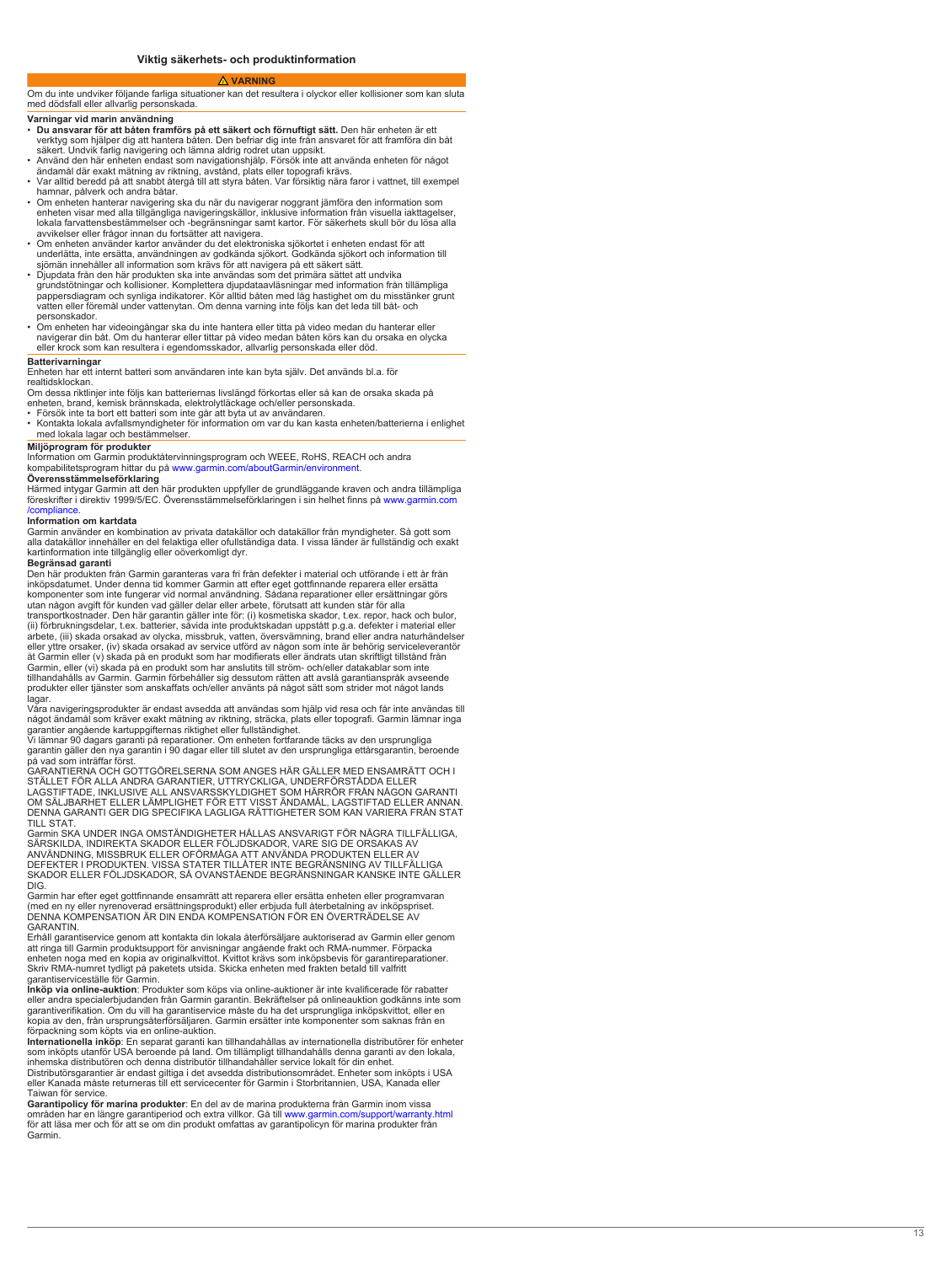# **OSTRZEŻENIE**

<span id="page-13-0"></span>Niestosowanie się do poniższych zaleceń może być źródłem zagrożeń prowadzących do wypadku lub kolizji, a co za tym idzie śmierci lub poważnych obrażeń ciała.

# **Ostrzeżenia dotyczące obsługi urządzenia na wodzie**

- **Użytkownik jest odpowiedzialny za bezpieczne i roztropne sterowanie swoim statkiem.** Ni<br>uż<br>na
- Urządzenie należy traktować tylko jako pomoc nawigacyjną. Nie należy korzystać z ur<br>celów wymagających dokładnych pomiarów kierunku, odległości, lokalizacji lub celów topograficznych.
- Należy zawsze być przygotowanym do szybkiego przejęcia sterowania statkiem. Należy zachować ostrożność w pobliżu niebezpiecznych wód, to jest w pobliżu doków, palisad oraz innych statkó<br>• Jeśli urządzenia ma funkcję nawigowania, to podczas nawigacji należy dokładnie porównywać
- in<br>z<br>w należy rozstrzygnąć wszelkie wątpliwości.
- k J<br>ا⊔<br>iv
- Je<br>za ze stosownych map papierowych oraz wskaźników optycznych. W przypadku podejrzenia<br>poruszania się po płyciżnie należy zawsze prowadzić statek z małą prędkością. Nieprzestrzeganie<br>tego ostrzeżenia może doprowadzić do uszkod
- ot<br>sp śmierć.

# **Ostrzeżenia dotyczące baterii**

Urządzenie wykorzystuje wewnętrzną, niewymienialną przez użytkownika baterię, służącą np. do

wyświetlania zegara czasu rzeczywistego. Nieprzestrzeganie poniższych zaleceń może doprowadzić do skrócenia czasu sprawnego działania ba<br>w

- Podejmowanie jakichkolwiek prób wymontowania tej baterii jest zabronione.
- Zużyte urządzenie/baterię nienadającą się do dalszego użytku należy przekazać do punktu utylizacji i p<br>ob

# **Programy ochrony środowiska dotyczące produktu**

Informacje na temat programu recyklingu produktu firmy Garmin oraz dyrektyw WEEE, RoHS<br>i REACH, a także innych programów można znaleźć na stronie www.garmin.com/aboutGarmiı mvironm

#### **Deklaracja zgodności**

Firma Garmin niniejszym deklaruje, że ten produkt spełnia zasadnicze wymagania dyrektywy<br>1999/5/WE i inne określone w niej warunki. Treść deklaracji zgodności można znaleźć na stro [www.garmin.com/compliance](http://www.garmin.com/compliance).

# **Dane kartograficzne**

Firma Garmin wykorzystujemy różne rządowe i prywatne źródła danych. Praktycznie wszystkie źródła danych zawierają pewne niedokładne lub niepełne informacje. W niektórych krajach pełne i dokładne dane kartograficzne nie są dostępne lub ich cena jest zbyt wysoka.

# **Ograniczona gwarancja**

14

Firma Garmin gwarantuje, że jej produkt będzie pozbawiony jakichkolwiek usterek materiałowych lub<br>funkcjonalnych przez okres roku począwszy od dnia zakupu. W przeciągu tego czasu firma Garmin<br>w ramach wyłączności zobowiązu zadrapania, nacięcia lub wgniecenia; (ii) części podlegających zużyciu, takich jak baterie, chyba że<br>uszkodzenie produktu nastąpiło wskutek wady materiałowej lub produkcyjnej; (iii) uszkodzeń<br>powstałych wskutek wypadku, na innych zjawisk pogodowych bądź przyczyn zewnętrznych; (iv) uszkodzeń powstałych na skutek wykonania naprawy przez serwis nieautoryzowany przez firmę Garmin; (v) uszkodzeń produktu, który został zmodyfikowany lub zmieniony bez uzyskania pisemnej zgody od firmy Garmin; lub (vi)<br>uszkodzeń produktu podłączonego do przewodów zasilających i/lub do przesyłu danych, które nie<br>zostały dostarczone przez firmę Garmin

obowiązującym w dowolnym kraju.<br>Nasze produkty nawigacyjne są przeznaczone do wykorzystania wyłącznie jako pomoc nawigacyjna<br>i nie powinny być wykorzystywane do jakichkolwiek celów wymagających dokładnych pomiarów<br>kierunku

Produkty po naprawie są objęte 90-dniową gwarancją. Jeżeli przesłane urządzenie jest nadal objęt<br>pierwotną gwarancją, to czas nowej gwarancji wynosi 90 dni lub trwa do końca pierwotnej 1-letniej<br>gwarancji, w zależności od

WYŁĄCZNE ORAZ ZASTĘPUJĄ WSZELKIE INNE GWARANCJE WYRAŻNE, DOROZUMIANE LUB<br>USTAWOWE, W TYM ODPOWIEDZIALNOŚĆ WYNIKAJĄCĄ Z GWARANCJI PRZYDATNOŚCI<br>HANDLOWEJ I PRZYDATNOŚCI DO KONKRETNEGO CELU, USTAWODAWSTWA LUB INNYCH ŹF<br>M

W ŻADNYM PRZYPADKU FIRMA Garmin NIE PONOSI ŻADNEJ ODPOWIEDZIALNOŚCI ZA<br>JAKIEKOLWIEK SZKODY PRZYPADKOWE, SPECJALNE, POŚREDNIE LUB WYNIKOWE<br>POWSTAŁE W WYNIKU PRAWIDŁOWEGO LUB NIEPRAWIDŁOWEGO UŻYTKOWANIA, BR<br>MOŻLIWOŚCI KORZYS PAŃSTWA NIE ZEZWALAJĄ NA WYKLUCZENIE SZKÓD PRZYPADKOWYCH LUB WYNIKOWYCH ANI NA OGRANICZENIE WAŻNOŚCI GWARANCJI DOROZUMIANYCH, TOTEŻ POWYŻSZE OGRANICZENI/<br>Firma Garmin za oc<br>wł ZADOŚĆUCZYNIENIA DLA UŻYTKOWNIKA.

W celu skorzystania z usług gwarancyjnych należy skontaktować się z lokalnym, autoryzowanym<br>dealerem firmy Garmin lub skontaktować się telefonicznie z działem pomocy technicznej firmy Garmin<br>w celu uzyskania informacji o w ur<br>uz reklamacji. Następnie urządzenie należy wysłać z góry opłaconą przesyłką do dowolnego serwisu

gwarancyjnego firmy Garmin.<br>**Zakupy na aukcjach internetowych:** Produkty nabyte za pośrednictwem aukcji internetowych nie<br>podlegają rabatom i nie są objęte ofertami specjalnymi z zakresu gwarancji firmy Garmin. Potwierdzenia transakcji na aukcjach internetowyc<br>Aby skorzystać z naprawy gwarancyjnej, należy p<br>wystawionego przez sprzedawcę.Firma Garmin ni

nabytych drogą aukcji internetowych. **Zakupy międzynarodowe**: Zależnie od kraju do urządzeń zakupionych poza terenem USA mogą być dc<br>dy

z urządzeniem. Gwarancje udzielane przez dystrybutorów są ważne wyłącznie na obszarze, w którym prowadzą swoją działalność dystrybucyjn<br>do centrum serwisowego firmy Garmin w serwisowania.

**Zasady gwarancji dla produktów morskich firmy Garmin**: Niektóre produkty morskie firmy Garmin są na określonych obszarach objęte dłuższym okresem gwarancyjnym oraz dodatkowymi warunkam<br>Odwiedź stronę [www.garmin.com/support/warranty.html](http://www.garmin.com/support/warranty.html), aby uzyskać więcej informacji na ten tem<br>oraz sprawdzić, czy posiadany produkt Garmin.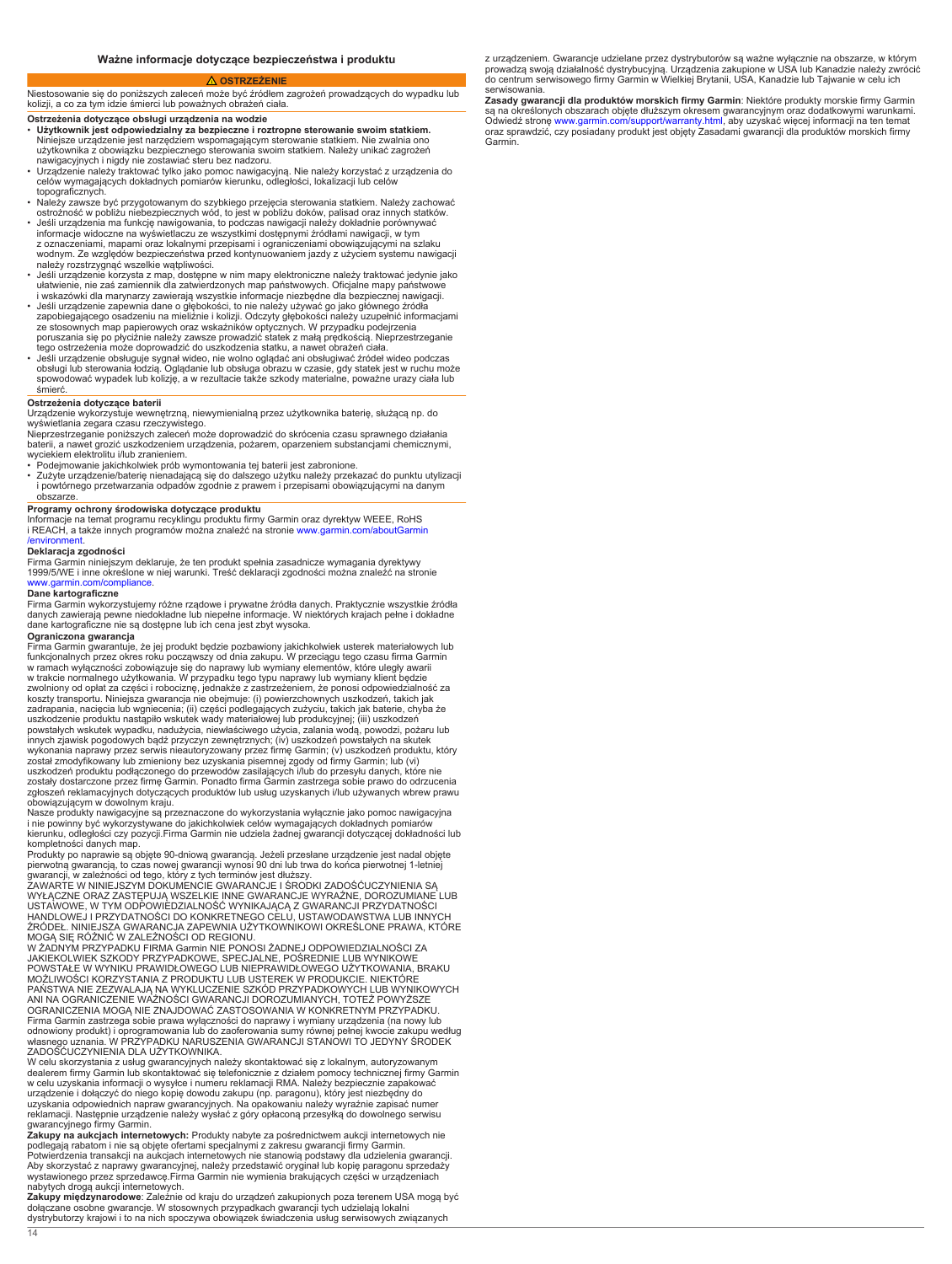#### **VAROVÁNÍ**

<span id="page-14-0"></span>Pokud se nevyhnete následujícím nebezpečným situacím, můžete se vystavit nebezpečí nehody nebo srážky, která může vést ke smrti nebo vážnému zranění.

# **Varování týkající se námořního provozu**

- **Za bezpečný a rozumný provoz svého plavidla jste odpovědni vy.** Toto zařízení je nástroj, který zlepší vaše možnosti ovládání plavidla. Nezbaví vás však odpovědnosti za bezpečný provoz plavidla. Vyhněte se navigačním rizikům a nikdy nenechávejte kormidlo bez dozoru.
- Toto zařízení používejte pouze jako navigační pomůcku. Nepoužívejte toto pro účely
- vy<br>• Bu ve vodě, jako jsou například doky, pilíře a jiná plavidla. • Pokud má zařízení navigační funkce, pečlivě při navigaci porovnávejte informace zobrazované na
- zařízení se všemi ostatními zdroji navigace, včetně informací zrakových vjemů, místních pravidel a omezení vodních cest a map. Z bezpečnostních důvodů si vyjasněte veškeré nesrovnalosti dříve, než budete pokračovat v jízdě.
- O<br>ja<br>ot
- Nabízí-li zařízení údaje o hloubce, neměly by být používány jako hlavní prostředek zabraňující<br>kotvení nebo nárazu. Doplňujte údaje hodnot o hloubce o informace z příslušných papírových r<br>o zrakové vjemy. Pokud máte pod za<br>zr
- Pokud má zařízení funkce vstupu videa, nepokoušejte se ovládat nebo sledovat vstup videa při<br>ovládání nebo navigaci svého plavidla. Ovládání nebo sledování vstupu videa během pohybu<br>plavidla může způsobit nehodu nebo srá smrti.

### **Upozornění k používání baterií**

Zařízení používá interní, uživatelem nevyměnitelnou baterii pro různé účely, např. jako hodiny reálného času.

Pi<br>po

• N<br>• In u místního střediska pro likvidaci odpadů.

**Produktové ekologické programy** Informace o programu recyklace produktů Garmin a o programech WEEE, RoHS, REACH a dalších vyhovujících programech naleznete na adrese [www.garmin.com/aboutGarmin/environment](http://www.garmin.com/aboutGarmin/environment) . **Prohlášení o shodě**

Společnost Garmin tímto prohlašuje, že produkt odpovídá základním požadavkům a dalším<br>relevantním ustanovením směrnice 1999/5/EC. Plné znění Prohlášení o shodě naleznete na stránkách [www.garmin.com/compliance](http://www.garmin.com/compliance).

#### **Informace o mapových datech**

Společnost Garmin vy<br>obsahují určitá nepřes zemích vůbec k dispozici nebo jsou nepřiměřeně nákladná.

# **Omezená záruka**

Na produkt společnosti Garmin je poskytována záruka, že bude bez vad materiálu a zpracování po dobu jednoho roku od data zakoupení. Společnost Garmin si vyhrazuje výhradní právo opravit nebo v<sub>)</sub><br>ne<br>sp zpracování; (iii) poškození způsobené nehodou, nedbalostí, nesprávným používáním, vodou, záplavou,<br>ohněm nebo jinými přírodními živly a vnějšími vlivy; (iv) poškození způsobené provozováním služeb<br>poskytovatelem neautorizo Garmin si navíc vyhrazuje právo odmítnout reklamační nároky na produkty nebo služby, které byly

získány nebo jsou používány v rozporu se zákony jakékoli země.<br>Naše navigační produkty slouží jako cestovní pomůcka a nesmí se používat k jakýmkoli úče<br>vyžadujícím přesné měření směru, vzdálenosti, pozice nebo místopisu. S ne<br>Na

poté bude nová záruka 90 dní nebo pokračovat do konce původní jednoleté záruky, podle toho,

které doba bude delší.<br>ZÁRUKY A NÁHRADY UVEDENÉ V TOMTO DOKUMENTU JSOU VÝHRADNÍ A NAHRAZUJ<br>VŠECHNY OSTATNÍ VÝSLOVNÉ, PŘEDPOKLÁDANÉ NEBO ZÁKONNÉ ZÁRUKY, VČETNĚ<br>JAKÉKOLI ODPOVĚDNOSTI VYPLÝVAJÍCÍ Z OBCHODNÍCH ZÁRUK NEBO ZÁRUK SPOLEČNOST Garmin NENÍ V ŽÁDNÉM PŘÍPADĚ ODPOVĚDNÁ ZA JAKÉKOLI NÁHODNÉ,<br>ZVLÁŠTNÍ, NEPŘÍMÉ NEBO NÁSLEDNÉ ŠKODY ZPŮSOBENÉ POUŽÍVÁNÍM, NESPRÁVNÝM<br>POUŽÍVÁNÍM NEBO NEMOŽNOSTÍ POUŽÍT TENTO VÝROBEK NEBO ŠKODY ZPŮSOBENÉ<br>VADOU VÝROB OMEZENÍ ODPOVĚDNOSTI NETÝKÁ.

Společnost Garmin si ponechává výlučné právo podle vlastního uvážení opravit nebo nahradit (novými<br>nebo renovovanými náhradami produktů) zařízení nebo software nebo nabídnout plnou náhradu ná<br>P

Chcete-li uznat záruční opravu, obraťte se na místního autorizovaného prodejce produktů Garmin nebo zavolejte na oddělení podpory produktů společnosti Garmin s žádostí o zaslání pokynů a reklamačního čísla RMA. Zařízení řádně zabalte a přiložte kopii původní účtenky, která je pro záruční opravy r<br>jako doklad o zakoupení. Vnější stranu balíku viditelně označte číslem RMA. Uhraďte náklady za<br>přepravné a odešlete zařízení **Zakoupení v online aukci**: I<br>záruky společnosti Garmin n nejsou k ověření záruky přijímány. Chcete-li uznat záruční opravu, je nutný originál nebo kopie p<br>účtenky od původního prodejce produktů. Společnost Garmin neposkytne náhradu za chybějící součásti z jakéhokoli balení zakoupeného prostřednictvím online aukce. **Zakoupení v jiném státě**: Na zařízení zakoupená mimo území Spojených států může být poskytnuta

samostatná záruka mezinárodními distributory v závislosti na zemi zakoupení. Pokud je to možné, je<br>tato záruka poskytována místním vnitrostátním distributorem a tento distributor také zajišťuje místní<br>servis zařízení. Záru společnosti Garmin ve Spojeném království, Spojených státech, Kanadě nebo Tchaj-w<br>**Politika záruky námořních produktů**: Určité námořní produkty společnosti Garmin m oblastech delší záruční lhůtu a dodatečné podmínky. Přejděte na webovou stránku [www.garmin.com](http://www.garmin.com/support/warranty.html)<br>[/support/warranty.html](http://www.garmin.com/support/warranty.html), kde jsou uvedeny další podrobnosti a kde zjistíte, zda se na váš produkt<br>vztahuje politika záruky námoř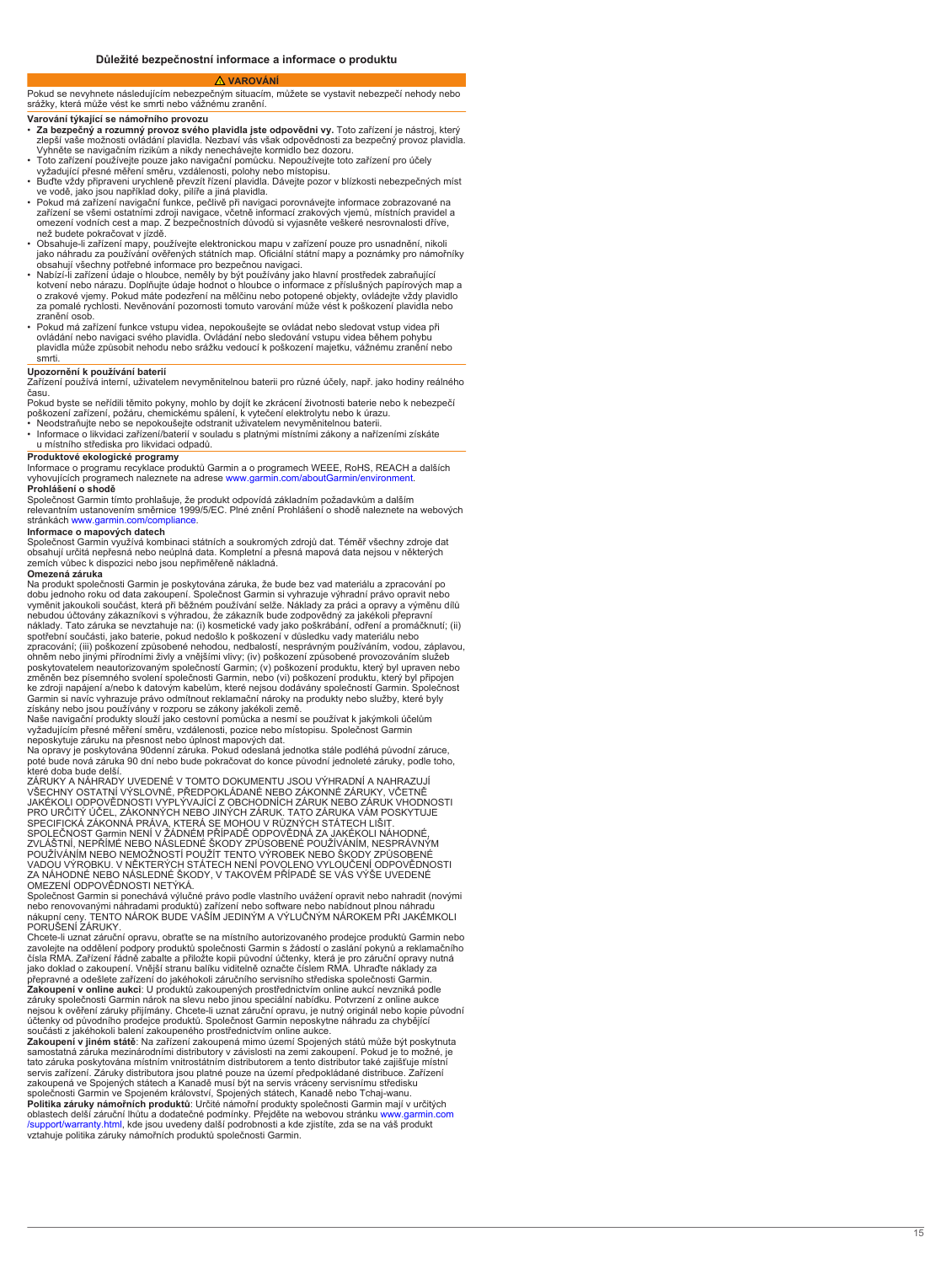#### **ВНИМАНИЕ!**

<span id="page-15-0"></span>Если следующие потенциально опасные для здоровья ситуации не будут предотвращены, они могут привести к несчастному случаю или аварии и, как следствие, к получению травм или летальному исходу.

# **Предупреждения относительно навигации в море**

- **Вы несете ответственность за безопасность при навигации и надлежащее управление судном.** Настоящее устройство разработано для упрощения процесса управления с<br>Его использование не освобождает от ответственности за обеспечение безопасного управления судном. Во время навигации избегайте опасных участков и не оставляйте штурвал судна.
- Используйте данное устройство только в качестве вспомогательного средства для навигации. Не используйте его для выполнения задач, требующих точных измерений направления,
- расстояния, местоположения или иных топографических данных. Всегда будьте готовы выполнить переход на ручное управление судном. Будьте особенно осторожны вблизи потенциально опасных участков, например причалов, свай и других судов.
- Если устройство имеет навигационные функции, во время навигации необходимо внимательно сравнивать информацию, отображаемую на устройстве, со сведениями всех доступных источников навигационных данных, включая информацию, получаемую в ходе непосредственного осмотра акватории и из морских карт. Для обеспечения безопасности
- проясните все вопросы и несоответствия прежде, чем продолжить навигацию. Если на устройстве используются карты, используйте электронную карту, установленную на устройстве, только в качестве вспомогательного средства, так как она не заменяет собой официальные карты, выпущенные государственными органами. Официальные карты и извещения мореплавателям, выпущенные государственными службами, содержат всю информацию, необходимую для безопасной навигации.
- Данные о глубине, полученные с помощью этого устройства, не могут использоваться в качестве основной информации для предотвращения столкновений или посадки на мель. В дополнение к показаниям датчика глубины необходимо ориентироваться по данным,<br>полученным при помощи бумажных карт и визуального наблюдения. При подозрении мелководье или на наличие подводных объектов судно необходимо вести с минимальной скоростью. Несоблюдение данной рекомендации может привести к повреждению судна или к телесным повреждениям.
- Если устройство оснащено видеовходом, не пытайтесь использовать его или воспроизводить видео во время управления судном или навигации. Использование видеовхода или<br>воспроизведение видео во время движения судна может послужить причиной несчастного<br>случая или столкновения с причинением материального ущерба, с смертельным исходом.

# **Предупреждения по использованию аккумулятора**

Для выполнения ряда задач, например, для поддержания работы часов, в устройстве используется встроенный аккумулятор, не предназначенный для самостоятельной замены пользователем.

Несоблюдение данных указаний может привести к сокращению срока службы элементов питания или стать потенциальной причиной повреждения устройства, возгорания, химического ожога, протекания электролита и/или травмирования.

- Не извлекайте и не пытайтесь извлекать аккумулятор, не предназначенный для самостоятельной замены пользователем.
- По вопросам утилизации устройства и элементов питания в соответствии с применимыми законами и нормативными требованиями обратитесь в местную службу по переработке отходов.

#### **Программы утилизации продуктов**

Информацию о программе утилизации продуктов Garmin и о соответствии требованиям<br>директив WEEE, RoHS, REACH и др. см. на веб-сайте [www.garmin.com/aboutGarmin/environment.](http://www.garmin.com/aboutGarmin/environment)

**Заявление о соответствии** Компания Garmin заявляет, что данное устройство соответствует всем основным требованиям и другим применимым положениям директивы 1999/5/EC. Полный текст Заявления о соответствии см. на веб-сайте [www.garmin.com/compliance](http://www.garmin.com/compliance).

# **Картографические данные**

Компания Garmin использует данные, получаемые как из правительственных, так и из частных<br>источников. Практически все источники данных содержат в некоторой степени неточную или<br>неполную информацию. В некоторых странах полн недоступна или чрезмерно дорога.

#### **Ограниченная гарантия**

На данное изделие компании Garmin предоставляется гарантия на отсутствие дефектов<br>материалов и изготовления на срок один год с момента приобретения. В течение этого п компания Garmin будет исключительно по своему усмотрению выполнять ремонт или замену компонентов, вышедших из строя при нормальной эксплуатации. Такой ремонт или замена выполняется без взимания стоимости деталей и работы с покупателя при условии, что он оплатит любые транспортные расходы. Настоящая гарантия не распространяется на: (i) косметические дефекты, например царапины, засечки и вмятины; (ii) расходные материалы, например аккумуляторы, за исключением случаев, когда повреждение изделия вызвано дефектом материалов или изготовления; (iii) повреждения, ставшие следствием аварии, несоблюдения инструкций, неправильного использования, попадания воды, наводнения, пожара и прочих природных бедствий и явлений или внешних факторов; (iv) повреждения, вызванные техническим обслуживанием, выполненным лицами, не авторизованными компанией Garmin; (v) повреждения изделия, которое было модифицировано или изменено без письменного<br>разрешения компании Garmin; или (vi) повреждения изделия, к которому были подключены<br>кабели питания и/или передачи данных сторонних поставщиков компания Garmin оставляет за собой право не принимать претензии по гарантии в отношении изделий или услуг, которые были приобретены и/или использовались в нарушение законодательства страны.

Наши устройства для навигации предназначены для использования в качестве вспомогательного средства для навигации и не могут использоваться с целью точного измерения направления, расстояния, позиции или топографических величин. Компания Garmin не предоставляет никакой гарантии относительно точности или полноты картографических д<br>Н

еще распространяется исходная гарантия, то новая гарантия действительна в течение 90 дней или до конца исходной 1-летней гарантии, в зависимости от того, какой из указанных периодов длиннее. УКАЗАННЫЕ В НАСТОЯЩЕМ ДОКУМЕНТЕ ГАРАНТИИ И МЕРЫ ЗАЩИТЫ ЯВЛЯЮТСЯ

ИСКЛЮЧИТЕЛЬНЫМИ И ЗАМЕНЯЮТ ВСЕ ДРУГИЕ ПРЕДУСМОТРЕННЫЕ ЗАКОНОМ ИЛИ<br>ИНЫМ ДОКУМЕНТОМ ГАРАНТИИ, БУДЬ ТО ЯВНЫЕ, ПОДРАЗУМЕВАЕМЫЕ ИЛИ ЗАКОНОДАТЕЛЬНО УСТАНОВЛЕННЫЕ, В ТОМ ЧИСЛЕ ЛЮБУЮ ОТВЕТСТВЕННОСТЬ ПО<br>ГАРАНТИИ ВЫСОКИХ КОММЕРЧЕСКИХ И ПОТРЕБИТЕЛЬСКИХ КАЧЕСТВ ИЛИ<br>ПРИГОДНОСТИ ДЛЯ КОНКРЕТНОЙ ЦЕЛИ. ДАННАЯ ГАРАНТИЯ ПРЕДОСТАВЛЯЕТ ВАМ<br>ОПРЕДЕЛЕННЫЕ ЮРИДИЧЕСКИЕ ПР

ШТАТАХ И ГОСУДАРСТВАХ.<br>КОМПАНИЯ Garmin НИ ПРИ КАКИХ ОБСТОЯТЕЛЬСТВАХ НЕ НЕСЕТ ОТВЕТСТВЕННОСТИ ЗА<br>ЛЮБЫЕ ПОБОЧНЫЕ, ФАКТИЧЕСКИЕ, НЕПРЯМЫЕ ИЛИ КОСВЕННЫЕ УБЫТКИ, НЕЗАВИСИМО ОТ ТОГО, ВЫЗВАНЫ ЛИ ОНИ ИСПОЛЬЗОВАНИЕМ, НЕПРАВИЛЬНЫМ ИСПОЛЬЗОВАНИЕМ<br>ИЛИ НЕВОЗМОЖНОСТЬЮ ИСПОЛЬЗОВАТЬ ДАННОЕ ИЗДЕЛИЕ ЛИБО ДЕФЕКТАМИ ИЗДЕЛ В НЕКОТОРЫХ СТРАНАХ ЗАПРЕЩЕНО ИСКЛЮЧЕНИЕ ОТВЕТСТВЕННОСТИ ЗА ПОБОЧНЫЙ ИЛИ КОСВЕННЫЙ УЩЕРБ. В ТАКИХ СЛУЧАЯХ ВЫШЕПРИВЕДЕННЫЕ ОГРАНИЧЕНИЯ НЕ МОГУТ БЫТЬ ПРИМЕНЕНЫ.

Компания Garmin оставляет за собой исключительное право по своему усмотрению осуществлять ремонт или замену (на новое или восстановленное устройство) изделия или программного обеспечения либо предложить полное возмещение стоимости приобретения изделия. ТАКАЯ МЕРА ЯВЛЯЕТСЯ ЕДИНСТВЕННОЙ И ИСКЛЮЧИТЕЛЬНОЙ ДЛЯ КОМПЕНСАЦИИ ЛЮБОГО НАРУШЕНИЯ ГАРАНТИИ.

Для получения гарантийного обслуживания обратитесь к местному официальному дилеру Garmin или в службу поддержки Garmin за инструкциями по пересылке изделия и контрольным номером RMA. Надежно упакуйте устройство и копию чека, которая необходима для подтверждения факта покупки при гарантийном ремонте. Разборчиво напишите контрольный номер на внешней стороне упаковки. Отправьте устройство с<br>перевозки в любой центр гарантийного обслуживания Garmin.

**Покупка на аукционе в Интернете**. В отношении изделий, приобретенных на аукционах в Интернете, не действуют программы скидок и другие специальные предложения по<br>гарантийному покрытию компании Garmin. Подтверждения аукционов в Интернете н<br>принимаются как подтверждение покупки для целей гарантии. Для получ обслуживания необходимо наличие оригинала или копии чека, предоставленного продавцом изделия. Компания Garmin не осуществляет замену отсутствующих компонентов в любых наборах, приобретенных на аукционах в Интернете.

**Приобретение за границей**. На устройства, приобретенные за пределами США, международными дистрибьюторами должна предоставляться отдельная гарантия в зависимости от страны. Если это положение применимо, такая гарантия предоставляется местным дистрибьютором в пределах страны, и обслуживание устройства выполняется этим<br>дистрибьютором. Гарантии дистрибьютора действуют только в регионах предполага распространения. Устройства, приобретенные в США или Канаде, передаются для обслуживания в сервисный центр Garmin в Великобритании, США, Канаде или<br>**Политика в отношении гарантии на морские навигационные устройства**. регионах на некоторые морские навигационные устройства Garmin распространяется<br>продленная гарантия и дополнительные условия и положения. Чтобы получить дополн<br>информацию и узнать, подпадает ли ваше устройство под действие [www.garmin.com/support/warranty.html](http://www.garmin.com/support/warranty.html).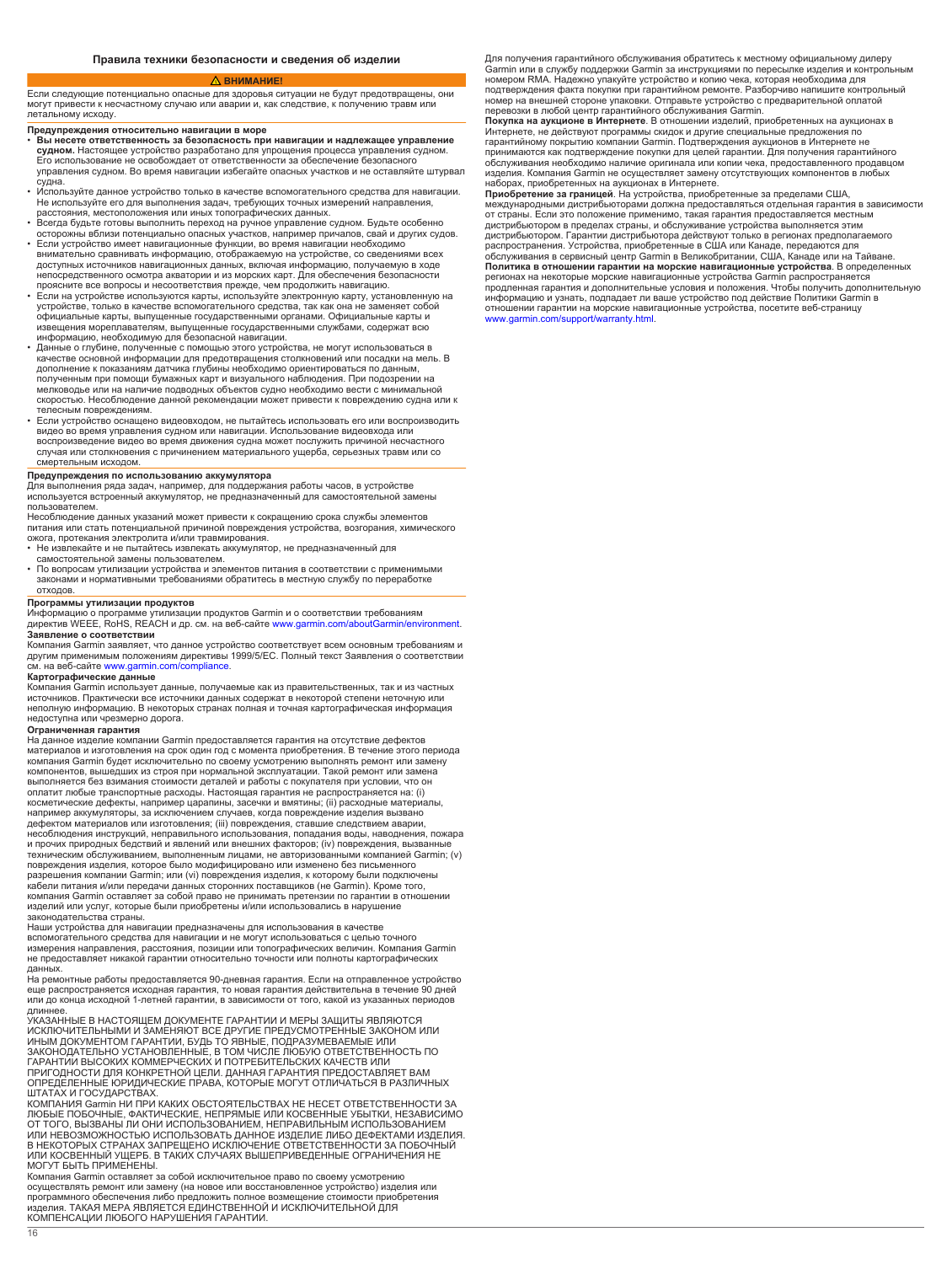#### **UPOZORENJE**

<span id="page-16-0"></span>Ako ne izbjegnete sljedeće potencijalno opasne situacije, može doći do nesreće ili sudara koji će rezultirati smrću ili ozbiljnom ozljedom.

# **Upozorenja za korištenje u pomorske svrhe**

- **Vi ste odgovorni za sigurno i oprezno upravljanje plovilom.** Ovaj je uređaj alat koji poboljšava mogućnost upravljanja plovilom. Ali on vas ne oslobađa odgovornosti za sigurno upravljanje
- U<br>• U
- potrebno precizno mjerenje smjera, udaljenosti, lokacije ili topografije. Uvijek budite spremni brzo preuzeti kontrolu nad plovilom. Budite oprezni u blizini opasnosti vodi poput dokova, stupova i drugih plovila.
- Ako uređaj ima mogućnost navigacije, tijekom navigacije pažljivo uspoređujte informacije prikazane na uređaju sa svim dostupnim navigacijskim izvorima, uključujući vizualne informacije, lokalne<br>pravilnike o vodenim putovima i karte. Iz sigurnosnih razloga uvijek riješite sva neslaganja ili pi
- prije no što nastavite s navigacijom. Ako uređaj koristi karte, elektroničku kartu uređaja koristite samo kako biste si olakšali upotrebu ovlaštenih vladinih karata, a ne kao njihovu zamjenu. Službene vladine karte i obavijesti mornarima
- sadrže sve informacije potrebne za sigurnu navigaciju.<br>• Ako uređaj daje podatke o dubini, oni se ne smiju koristiti kao primarni način sprječavanja<br>• nasukavanja ili sudara. Očitanjima podataka o dubini dodajte podatke s pokazatelja. Plovilom uvijek upravljajte pri niskim brzinama ako sumnjate na plitku vodu ili objekte
- pod vodom. U slučaju nepoštivanja ovog upozorenja, moglo bi doći do oštećenja ili tjelesnih ozljeda. Ako uređaj ima mogućnost primanja ulaznih video podataka, nemojte rukovati njima ili ih gledati dok upravljate ili navigirate plovilom. Rukovanje video podacima ili gledanje video podataka dok je<br>u pokretu može dovesti do nesretnog slučaja ili sudara čije posljedice mogu biti šteta, ozbiljne ozljede ili smrt.

# **Upozorenja za bateriju**

Uređaj u razne svrhe, npr. za sat, koristi internu bateriju koju korisnik ne može sam zamijeniti. Ako ne pratite ove smjernice, mogli biste skratiti vijek trajanja baterije ili riskirati oštećenje uređaja, požar, kemijske opekline, curenje elektrolita i/ili ozljede.

• Ne vadite i ne pokušavajte izvaditi bateriju koja nije zamjenjiva.<br>• Obratite se lokalnoj jedinici za odlaganje otpada radi odlaganja uređaja/baterija u skladu s važećim lokalnim zakonima i propisima.

# **Programi za očuvanje okoliša**

Informacije o programu recikliranja tvrtke Garmin te programima WEEE, RoHS, REACH i drugim mamasista prastite na adresi www.garmin.com/aboutGarmin/environn

**Izjava o usklađenosti**

Tvrtka Garmin ovime izjavljuje da ovaj proizvod udovoljava osnovnim zahtjevima i drugim relevantnim odredbama Direktive 1999/5/EC. Ako želite pročitati cijelu Izjavu o usklađenosti, posjetite [www.garmin.com/compliance](http://www.garmin.com/compliance)

# . **Informacije o podacima karte**

Tvrtka Garmin ko<br>sadrže neke neto kartama nisu dostupne ili su vrlo skupe.

# **Ograničeno jamstvo**

Za ovaj proizvod tvrtke Garmin jamči se da neće imati pogrešaka u materijalu ili izradi do godinu dana<br>od datuma kupnje. Unutar tog razdoblja Garmin će, po vlastitoj odluci, popraviti ili zamijeniti kc<br>be jamstvo ne vrijedi za: (i) kozmetička oštećenja kao što su ogrebotine, zarezi i udubljenja; (ii) potrošne<br>dijelove poput baterija, osim ako šteta nije uzrokovana manjkavim materijalima ili izradom; (iii) štetu<br>uzrokovanu n osobe koja nije ovlašteni serviser tvrtke Garmin; (v) štetu na proizvodima koji su modificirani ili preinačeni bez pisanog dopuštenja tvrtke Garmin; ili (vi) štetu na proizvodima koji su priključeni na kabele napajanja i/ili podatkovne kabele koje nije isporučila tvrtka Garmin. Isto tako, Garmin zadržava pravo odbijanja jamstvenih zahtjeva za proizvode ili usluge dobivene i/ili korištene u suprotnosti sa zakonima bilo koje države.

Naši navigacijski proizvodi namijenjeni su isključivo za upotrebu kao pomagala u putovanjima i ne smiju se koristiti<br>Garmin ne<br>Jamstvo r

onda novo jamstvo traje 90 dana ili do kraja izvornog jednogodišnjeg jamstva, ovisno što je duže. OVDJE NAVEDENA JAMSTVA I PRAVNI LIJEKOVI SU ISKLJUČIVI I SLUŽE UMJESTO SVIH DRUGIH JAMSTAVA IZRIČITIH, IMPLICIRANIH ILI ZAKONSKIH, UKLJUČUJUĆI SVAKU ZAKONSKU ILI DRUGU ODGOVORNOST KOJA PROIZLAZI IZ BILO KAKVOG JAMSTVA U SMISLU<br>PODOBNOSTI ZA PRODAJU ILI ZA BILO KOJU POSEBNU SVRHU. OVO JAMSTVO DAJE VAM ODREĐENA ZAKONSKA PRAVA KOJA SE MOGU RAZLIKOVATI OVISNO O DRŽAVI. Garmin NI U KOJEM SLUČAJU NEĆE SNOSITI ODGOVORNOST ZA BILO KAKVA SLUČAJNA,<br>POSEBNA, NEIZRAVNA ILI POSLJEDIČNA OŠTEĆENJA, BEZ OBZIRA JESU LI REZULTAT<br>UPOTREBE, POGREŠNE UPOTREBE ILI NEMOGUĆNOSTI UPOTREBE OVOG PROIZVODA ILI M<br>P Garmin zadržava isključivo pravo popravka ili zamjene (novim ili obnovljenim zamjenskim proizvodom)<br>uređaja ili softvera ili povrata punog iznosa kupnje po svom nahođenju. TAKAV PRAVNI LIJEK BIT ĆE<br>VAŠ JEDINI I ISKLJUČIVI Za dobivanje jamstvene usluge obratite se lokalnom ovlaštenom dobavljaču tvrtke Garmin ili nazovite

službu za korisničku podršku tvrtke Garmin kako biste dobili upute o otpremi i RMA broj za praćenje. Pravilno zapakirajte uređaj i priložite kopiju originalnog računa koji je potreban kao dokaz kupnje radi popravaka obuhvaćenih jamstvom. Na vanjskoj strani pakiranja napišite broj za praćenje. Pošaljite uređaj s unaprijed plaćenom uslugom transporta bilo kojem servisu koji nudi jamstvene usluge tvrtke Garmin.

**Kupnja putem online aukcija:** Proizvodi kupljeni na online aukcijama ne podliježu popustima ili drugim posebnim ponudama unutar jamstva tvrtke Garmin.<br>potvrda jamstva. Za dobivanje jamstvene usluge potreban je dobavljača. Garmin neće zamijeniti komponente koje nedostaju iz paketa kupljenih putem online aukcije. **Međunarodna kupovina:** Međunarodni distributeri mogu dati zasebno jamstvo za uređaje koji su

kupljeni izvan Sjedinjenih Američkih Dr<br>lokalni distributer koji osigurava i lokalr<br>samo u području namijenjene distribuc<br>slati servisnom centru tvrtke Garmin u **Jamstvo za pomorske uređaje:** Određeni pomorski uređaji tvrtke Garmin u određenim područjima<br>imaju duža jamstvena razdoblja i dodatne uvjete i odredbe. Na stranici [www.garmin.com/support](http://www.garmin.com/support/warranty.html)<br>[/warranty.html](http://www.garmin.com/support/warranty.html) možete pronaći doda tvrtke Garmin i na vaš proizvod.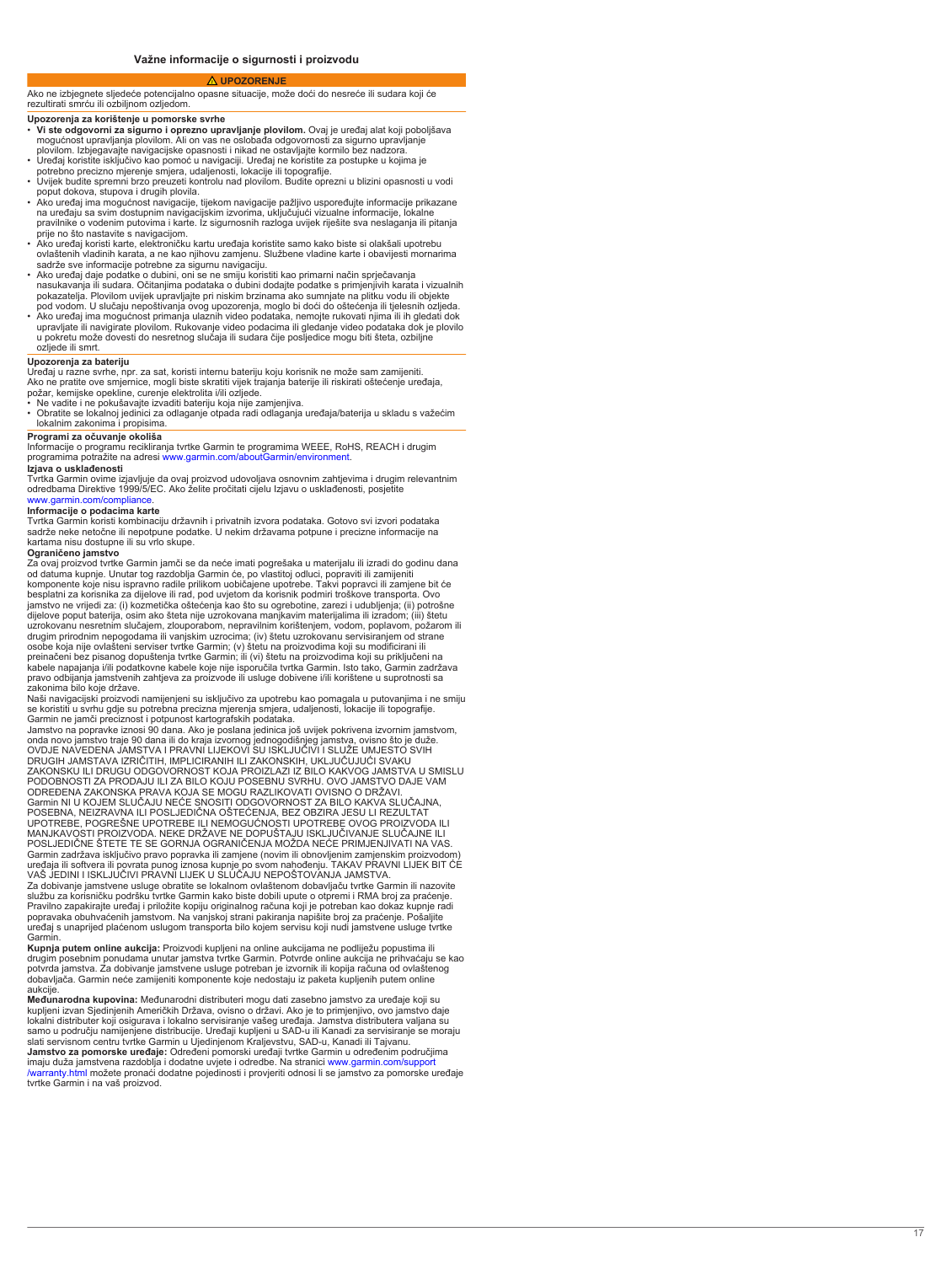# **ΠΡΟΕΙΔΟΠΟΙΗΣΗ**

<span id="page-17-0"></span>Τυχόν αδυναμία αποφυγής των παρακάτω δυνητικά επικίνδυνων καταστάσεων μπορεί να οδηγήσει σε ατύχημα ή σύγκρουση, με πιθανή συνέπεια το θάνατο σοβαρό τραυματισμό.

- 
- **Προειδοποιήσεις λειτουργίας για χρήση σε σκάφος**<br>• **Είστε υπεύθυνοι για τον ασφαλή και ορθό χειρισμό του σκάφους σας.** Αυτή η συσκευή είναι ένα<br>εργαλείο που θα βελτιώσει την ικανότητα χειρισμό του σκάφους σας. Δεν σας απ
- Πρέπει να χρησιμοποιείτε αυτήν τη συσκευή μόνο ως βοήθημα πλοήγησης. Μην επιχειρήσετε να
- χρησιμοποιήσετε τη συσκευή για οποιονδήποτε άλλο σκοπό για τον οποίο απαιτείται ακριβής<br>μέτρηση της κατεύθυνσης, της απόστασης, της θέσης ή της τοπογραφίας.<br>• Να είστε πάντοτε σε ετοιμότητα να ανακτήσετε αμέσως τον έλεγχο
- Εάν η συσκευή διαθέτει δυνατότητες πλοήγησης, κατά την πλοήγηση, συγκρίνετε προσεκτικά τις<br>πληροφορίες που εμφανίζονται στη συσκευή με όλες τις διαθέσιμες πηγές πλοήγησης, όπως τις<br>πληροφορίες που προκύπτουν από την απε
- \_ ασυμφωνίες ή απορίες προτού συνεχίσετε την πλοήγηση.<br>• Εάν η συσκευή χρησιμοποιεί χάρτες, χρησιμοποιήστε τον ηλεκτρονικό χάρτη στη συσκευή μόνο για<br>- να διευκολύνετε και όχι για να αντικαταστήσετε τη χρήση των εξουσιο Οι επίσημοι κρατικοί χάρτες και οι ειδοποιήσεις προς ναυτιλλομένους περιλαμβάνουν όλες τις πληροφορίες που απαιτούνται για ασφαλή πλοήγηση.
- Εάν η συσκευή παρέχει δεδομένα βάθους, δεν θα πρέπει να χρησιμοποιείται ως πρωτεύον μέσο για<br>την αποφυγή προσάραξης ή σύγκρουσης. Οι ενδείξεις για τα δεδομένα βάθους πρέπει να<br>συμπληρώνονται με πληροφορίες από σχετικούς
- βυθισμένα αντικείμενα. Εάν αγνοήσετε αυτήν την προειδοποίηση, υπάρχει ο κίνδυνος φθορών στο<br>σκάφος ή τραυματισμού κάποιου ατόμου.<br>• Εάν η συσκευή διαθέτει δυνατότητες εισόδου βίντεο, μην επιχειρείτε να χειριστείτε ή να<br>•

# **Προειδοποιήσεις μπαταρίας**

Η συσκευή χρησιμοποιεί μια εσωτερική μπαταρία χωρίς δυνατότητα αντικατάστασης από το χρήστη για<br>διάφορους σκοπούς, όπως για το ρολόι πραγματικού χρόνου.<br>Εάν δεν ακολουθήσετε αυτές τις οδηγίες, οι μπαταρίες ενδέχεται να έχ

- Μην αφαιρείτε και μην προσπαθήσετε να αφαιρέσετε την μπαταρία χωρίς δυνατότητα αντικατάστασης από το χρήστη.
- Επικοινωνήστε με το τοπικό τμήμα διάθεσης απορριμμάτων για πληροφορίες σχετικά με την απόρριψη της συσκευής/των μπαταριών σύμφωνα με τους ισχύοντες τοπικούς νόμους και κανονισμούς.

#### **Περιβαλλοντικά προγράμματα προϊόντων**

Μπορείτε να βρείτε πληροφορίες σχετικά με το πρόγραμμα ανακύκλωσης προϊόντων της Garmin και τους κανονισμούς WEEE, RoHS, REACH, καθώς και άλλα προγράμματα συμμόρφωσης στη διεύθυνση [www.garmin.com/aboutGarmin/environment](http://www.garmin.com/aboutGarmin/environment).

**Δήλωση συμμόρφωσης**<br>Δια του παρόντος, η Garmin δηλώνει ότι το προϊόν αυτό συμμορφώνεται πλήρως με τις κύριες<br>απαιτήσεις και άλλες σχετικές διατάξεις της Οδηγίας 1999/5/ΕΚ. Για να δείτε το πλήρες έγγραφ<br>Δήλωσης συμμόρφωση

**Πληροφορίες δεδομένων χαρτών**<br>Η Garmin χρησιμοποιεί ένα συνδυα<br>πηγές δεδομένων περιέχουν ορισμέ<br>και ακριβείς πληροφορίες δεδομένω

**Περιορισμένη εγγύηση**<br>Το παρόν προϊόν Garmin φέρει εγγύηση ότι δεν θα παρουσιάσει ελαττώματα όσον αφορά το υλικό ή<br>την κατασκευή του για ένα έτος από την ημερομηνία αγοράς. Κατά τη διάρκεια αυτής της περιόδου,<br>εναπόκειτα τυχόν έξοδα μεταφοράς. Η παρούσα εγγύηση δεν ισχύει στην περίπτωση: (i) φθορών στην εμφάνιση, όπως γρατζουνιές, εγκοπές και βαθουλώματα, (ii) φθορών σε αναλώσιμα, όπως μπαταρίες, εκτός εάν οι φθορές στο προϊόν οφείλονται σε ελαττωματικό υλικό ή στην κατασκευή, (iii) φθορών λόγω<br>ατυχήματος, κακού χειρισμού, κακής χρήσης, νερού, πλημμύρας, πυρκαγιάς ή άλλης φυσικής<br>καταστροφής ή εξωτερικής αιτίας, (iv) φθορών μεταβληθεί χωρίς την έγγραφη άδεια της Garmin ή (vi) φθορών σε προϊόν που έχει συνδεθεί σε<br>καλώδια τροφοδοσίας ή/και δεδομένων τα οποία δεν έχετε προμηθευτεί από την Garmin. Επιπλ Garmin επιφυλάσσεται του δικαιώματος να αρνηθεί αξιώσεις εγγύησης για προϊόντα ή υπηρεσίες που<br>αποκτήθηκαν ή/και χρησιμοποιήθηκαν κατά παράβαση της νομοθεσίας οποιασδήποτε χώρας.<br>Τα προϊόντα πλοήγησής μας έχουν κατασκευασ

συσκευή που αποστέλλεται, τότε η νέα εγγύηση θα ισχύει για 90 ημέρες ή μέχρι τη λήξη της αρχικής<br>εγγύησης 1 έτους, ανάλογα με το ποιο διάστημα είναι μεγαλύτερο.<br>ΟΙ ΕΓΓΥΗΣΕΙΣ ΚΑΙ ΟΙ ΑΠΟΖΗΜΙΩΣΕΙΣ ΠΟΥ ΠΕΡΙΛΑΜΒΑΝΟΝΤΑΙ ΣΤΟ ΠΑΡ ΟΠΟΙΑΔΗΠΟΤΕ ΕΓΓΥΗΣΗ ΕΜΠΟΡΕΥΣΙΜΟΤΗΤΑΣ Ή ΚΑΤΑΛΛΗΛΟΤΗΤΑΣ ΓΙΑ ΣΥΓΚΕΚΡΙΜΕΝΟ<br>ΣΚΟΠΟ. Η ΠΑΡΟΥΣΑ ΕΓΓΥΗΣΗ ΣΑΣ ΠΑΡΕΧΕΙ ΣΥΓΚΕΚΡΙΜΕΝΑ ΝΟΜΙΚΑ ΔΙΚΑΙΩΜΑΤΑ, ΤΑ ΟΠΟ<br>ΕΝΔΕΧΕΤΑΙ ΝΑ ΔΙΑΦΕΡΟΥΝ ΑΝΑΛΟΓΑ ΜΕ ΤΗ ΧΩΡΑ.<br>ΣΕ ΚΑΜΙΑ ΠΕΡΙΠΤΩΣΗ ΔΕΝ ΘΑ ΘΕΩΡΕ

ΕΜΜΕΣΕΣ, ΘΕΤΙΚΕΣ Ή ΑΠΟΘΕΤΙΚΕΣ ΖΗΜΙΕΣ ΠΟΥ ΑΠΟΡΡΕΟΥΝ ΑΠΟ ΤΗ ΧΡΗΣΗ, ΤΗΝ ΚΑΚΗ<br>ΧΡΗΣΗ Ή ΤΗΝ ΑΔΥΝΑΜΙΑ ΧΡΗΣΗΣ ΤΟΥ ΠΡΟΪΟΝΤΟΣ, Ή ΑΚΟΜΑ ΑΠΟ ΤΥΧΟΝ ΕΛΑΤΤΩΜΑΤΑ<br>ΤΟΥ ΠΡΟΪΟΝΤΟΣ. ΟΡΙΣΜΕΝΕΣ ΧΩΡΕΣ ΔΕΝ ΕΠΙΤΡΕΠΟΥΝ ΤΗΝ ΕΞΑΙΡΕΣΗ ΣΥΜΠΤΩΜΑΤΙΚΩΝ<br>ΠΑ ΓΙΑ ΕΣΑΣ. Η Garmin διατηρεί το αποκλειστικό δικαίωμα να επισκευάζει ή να αντικαθιστά (με ένα νέο προϊόν ή με

ένα προϊόν αντικατάστασης που έχει υποβληθεί προσφάτως σε λεπτομερή επιθεώρηση) τη συσκευή ή<br>το λογισμικό ή να προβαίνει στην επιστροφή του πλήρους αντιτίμου αγοράς κατά την απόλυτη<br>διακριτική της ευχέρεια. ΑΥΤΗ ΘΑ ΕΙΝΑΙ

Για να λάβετε οποιαδήποτε υπηρεσία βάσει εγγύησης, επικοινωνήστε με τον εξουσιοδοτημένο<br>αντιπρόσωπο της Garmin στην περιοχή σας ή καλέστε την Υποστήριξη προϊόντων της Garmin για να<br>λάβετε οδηγίες αποστολής, καθώς και έναν

οποιοδήποτε παράρτημα σέρβις βάσει εγγύησης της Garmin.<br>**Αγορές μέσω ηλεκτρονικών δημοτηρασιώ**ν: Τα προϊόντα που αγοράζονται μέσω ηλεκτρονικών<br>δημοπρασιών δεν πληρούν τις προϋποθέσεις για εκπτωτικές προσφορές ή άλλες ειδι

εξαρτήματα που λείπουν από οποιαδήποτε συσκευασία, της οποίας η αγορά πραγματοποιήθηκε μέσω

ηλεκτρονικής δημα<br>**Διεθνείς αγορές**: Ι να παράσχουν χωριστή εγγύηση, ανάλογα με τη χώρα. Η παρούσα εγγύηση παρέχεται από τον<br>διανομέα της εκάστοτε χώρας, εάν υφίσταται. Το σέρβις της συσκευής παρέχεται από τον ίδιο το ίδιο το ίδιο το<br>διανομέα. Οι εγγυήσεις των συγκεκριμένες περιοχές. Επισκεφθείτε τη διεύθυνση [www.garmin.com/support/warranty.html](http://www.garmin.com/support/warranty.html) για περισσότερες πληροφορίες και για να δείτε εάν το δικό σας προϊόν καλύπτεται από την Πολιτική εγγύησης της Garmin για συσκευές ναυσιπλοΐας.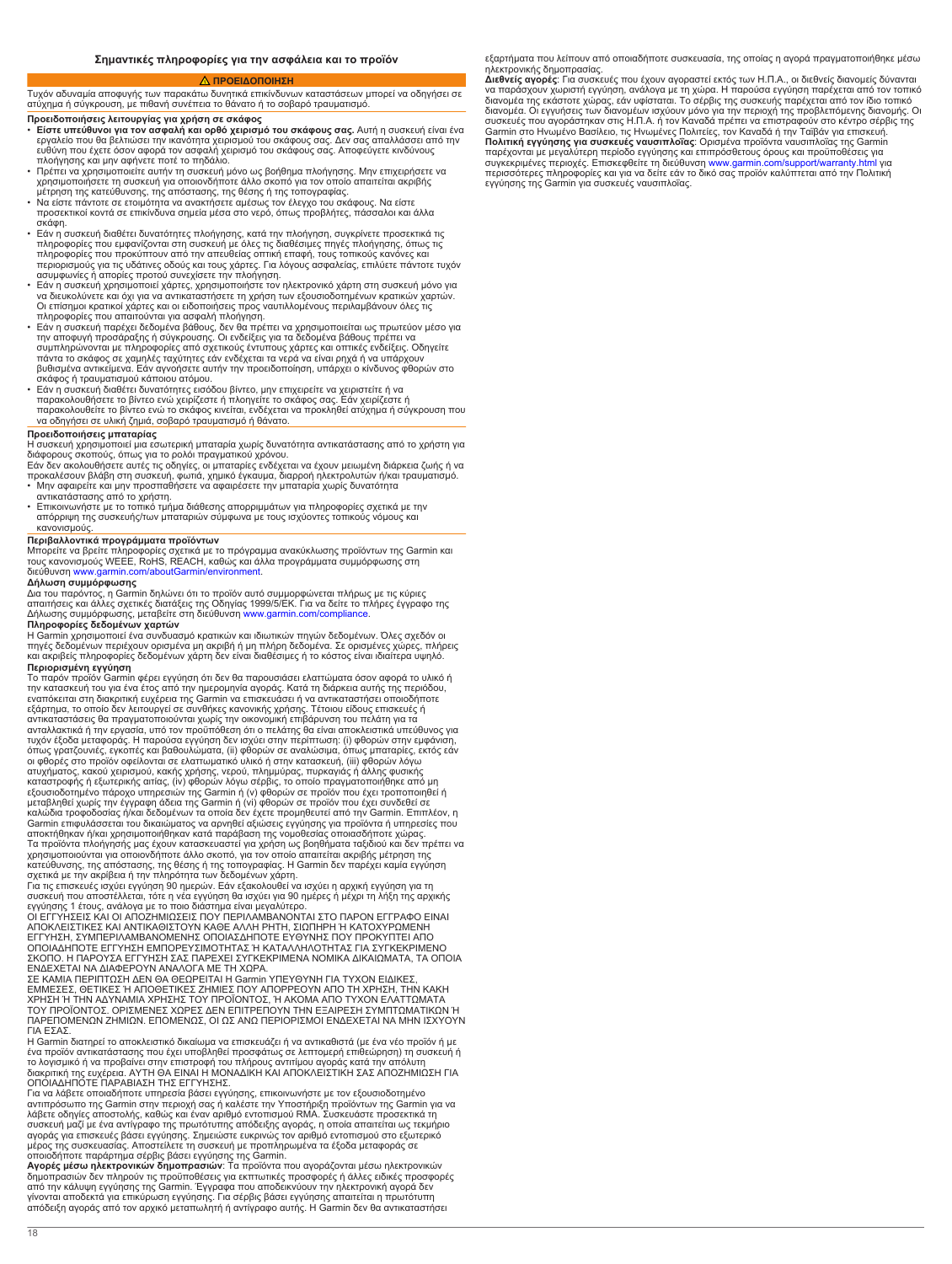#### **UYARI**

# <span id="page-18-0"></span>Aşağıdaki potansiyel tehlike taşıyan durumlardan sakınılamaması, ölüm veya ciddi yaralanmaya neden olabilen kaza veya çarpışmayla sonuçlanabilir.

# **Denizcilik Kullanımı Önerileri**

- **Teknenizi güvenli ve dikkatli şekilde kullanmaktan sorumlusunuz.** Bu cihaz, teknenizi kullanma be<br>ka
- Bu cihazı sadece navigasyon desteği olarak kullanın. Cihazı yönün, uzaklığın, konumun veya
- to<br>• Da
- yakın alanlarda bulunan tehlikelere karşı dikkatli olun. Cihaz navigasyon özelliğine sahipse navigasyon sırasında cihazda görüntülenen bilgileri dikkatli bir biçimde görsel veriler, yerel su yolu kuralları ve kısıtlamaları ve haritalar gibi tüm diğer mevcut navigasyon kaynaklarıyla karşılaştırın. Güvenlik için, navigasyona devam etmeden önce tutarsızlıkları veya aklınıza takılan soruları çözümleyin.
- Cihaz harita kullanarak çalışıyorsa cihazın elektronik haritasını, yetkili devlet haritalarının yerine değil, sadece bunlara destek olması için kullanın. Resmi devlet haritaları ve deniz uyarıları güvenli navigasyon için gereken tüm bilgileri içerir.
- ∙ Cihaz derinlik verileri sağlıyorsa, karaya oturmayı veya çarpışmayı önlemek için birincil araç olarak<br>Ikullanılmamalıdır. Derinlik verisi ölçümlerini ilgili basılı haritalardan ve görsel göstergelerden elde<br>Idilen bilg düşük hızda kullanın. Bu uyarıya dikkat edilmemesi teknede hasara veya kişisel yaralanmalara neden olabilir.
- Cihazın video girişi özellikleri bulunuyorsa, teknenizi çalıştırırken veya navigasyonu kullanırken video<br>19 girişini yönetmeye veya izlemeye çalışmayın. Tekne hareket ederken video girişini izlemek mal<br>19 zararına, cidd

# **Pil Uyarıları**

Cihazda gerçek zamanlı saat gibi çeşitli amaçlar için dahili ve kullanıcı tarafından değiştirilemeyen bir

pil kullanılır.<br>Bu yönergelere uyulmadığı takdirde, pillerin kullanım ömrü azalabilir veya GPS cihazına hasar verme,<br>yangın, kimyasal yanık, elektrolit sızıntısı ve/veya yaralanma tehlikesi yaratabilir.<br>• Kullanıcı tarafı

• Cihazı/pilleri geçerli yasalara ve düzenlemelere uygun olarak elden çıkarmak için yerel atık idaresine başvurun.

# **Ürün Çevre Programları**

Garmin geri dönüşüm programları ile WEEE, RoHS, REACH ve diğer uyumluluk programları hakkında<br>bilgiler şu adreste bulunabilir: [www.garmin.com/aboutGarmin/environment](http://www.garmin.com/aboutGarmin/environment).

**Uygunluk Beyanı**<br>Garmin bu belgeyle, bu ürünün 1999/5/EC numaralı Direktifin temel şartlarına ve diğer ilgili hükümlerine uygun olduğunu beyan eder. Uygunluk Beyanı'nın tamamını görüntülemek için şu adrese gidin: [www.garmin.com/compliance](http://www.garmin.com/compliance) .

#### **Harita Veri Bilgileri**

Garmin re<br>hatalı ve e<br>edilmeleri

# **Sınırlı Garanti**

Bu Garmin ürünü, satın alındığı tarihten başlayarak bir yıl süreyle malzeme ve işçilik hatalarına karşı garantilidir. Bu süre içinde Garmin takdiri tamamen kendisine ait olmak kaydıyla, normal kullanımda bozulan her türlü parçayı onaracak ya da değiştirecektir. Bu onarım ve değiştirme işlemleri sırasında, nakliye masraflarının müşteri tarafından karşılanması koşuluyla, müşteriden parça ve işçilik ücreti<br>alınmayacaktır. Bu garanti şu durumlarda geçerli değildir: (i) çizik, sıyrık ya da çökme gibi yüzeysel<br>hasarlar; (ii) ürün kaynaklanan hasarlar; (iv) Garmin tarafından yetkilendirilmemiş kişiler tarafından yapılan servis işlemlerine bağlı olarak gerçekleşen hasarlar; (v) yazılı Garmin izni olmadan değiştirilmiş üründen kaynaklanan hasarlar veya (vi) Garmin tarafından sağlanmamış güç ve/veya veri kablolarına bağlanmış<br>ürünlerde gerçekleşen hasarlar. Ayrıca, Garmin ülkelerin yasaları ihlal edilerek elde edilen ve/veya<br>kullanılan ürünler v Navigasyon ürünlerimizin yalnızca yolculuklarda yardımcı olarak kullanılması amaçlanmıştır ve hassas yön, mesafe, konum ve topografi ölçümü gerektiren durumlarda kullanılmamalıdır. Garmin harita<br>verilerinin doğru veya eksiksiz olduğuna dair hiçbir garanti sağlamamaktadır.<br>Onarımların garanti süresi 90 gündür. Gönderilen b

durumda yeni garanti 90 gün veya orijinal 1 yıllık garanti süresinin sonuna kadardır (hangisi daha uzunsa). BURADA BELİRTİLEN GARANTİ VE TEMİNATLAR MÜNHASIRDIR VE HER TÜRLÜ TİCARİ

ELVERİŞLİLIK VEYA BELIRLI BIR AMACA UYGUNLUK, YASAL VEYA BAŞKA TÜRLÜ GARANTILER<br>DAHİL OLMAK ÜZERE SARİH, ZIMNİ YA DA YASAL DİĞER TÜM GARANTILERİN YERİNE GEÇER. BU GARANTİ SİZE EYALETTEN EYALETE DEĞİŞEBİLEN BELİRLİ YASAL HAKLAR TANIR. HIÇBIR DURUMDA Garmin ÜRÜNÜN KULLANIMINDAN, YANLIŞ KULLANILMASINDAN VEYA<br>KULLANILAMAMASINDAN YA DA ÜRÜNDEKİ KUSURLARDAN KAYNAKLANAN HIÇBİR ARIZI<br>ÖZEL, DOLAYLI VEYA SONUÇ OLARAK ORTAYA ÇIKAN ZARARDAN SORUMLU OLMAYACA BAZI EYALETLER ARIZİ VEYA SONUÇ OLARAK ORTAYA ÇIKAN ZARARIN KAPSAM DIŞI<br>BIRAKILMASINA İZİN VERMEMEKTEDİR; BU DURUMDA YUKARIDAKİ KISITLAMALAR SİZİN İÇİN GEÇERLİ OLMAYABİLİR.

Garmin cihazı veya yazılımı onarma veya değiştirme (yeni veya elden geçirilmiş bir ürünle) veya alış<br>bedelinin tam olarak iade edilmesini teklif etme yetkisine, kararı tamamen kendisine ait olmak üzere<br>sahiptir. BU TAZMİNL Garanti hizmetini almak için, nakliye talimatlarını ve RMA takip numarasını almak üzere bölgenizdeki<br>Garmin yetkili bayisine başvurun veya Garmin Ürün Desteği'ni arayın. Cihazı ve garanti onarımları içi ge<br>nu bir Garmin garanti servis noktasına gönderin.

**Çevrimiçi Müzayede Alımları**: Çevrimiçi müzayedelerde satın alınan ürünler Garmin garantisi ka<br>or alınmış orijinali ya da kopyası gereklidir. Garmin çevrimiçi müzayededen satın alınmış hiçbir paketin eksik parçalarını karşılamaz. **Uluslararası Alımlar**: Amerika Birleşik Devletleri dışında satın alınan cihazlar için, ülkesine bağlı olarak

ul<br>içi Dağıtımcı garantileri yalnızca dağıtımın söz konusu olduğu bölge için geçerlidir. Amerika Birleşik Devletleri veya Kanada'da satın alınan cihazların servis için İngiltere, Amerika Birleşik Devletleri,

Kanada veya Tayvan'daki Garmin servis merkezine gönderilmesi gerekir.<br>**Denizcilik Ürünleri Garanti Politikası:** Belirli alanlardaki belirli Garmin Denizcilik ürünlerinin daha<br>uzun bir garanti süresi ile ilave hüküm ve koşu olup olmadığını görebilirsiniz.